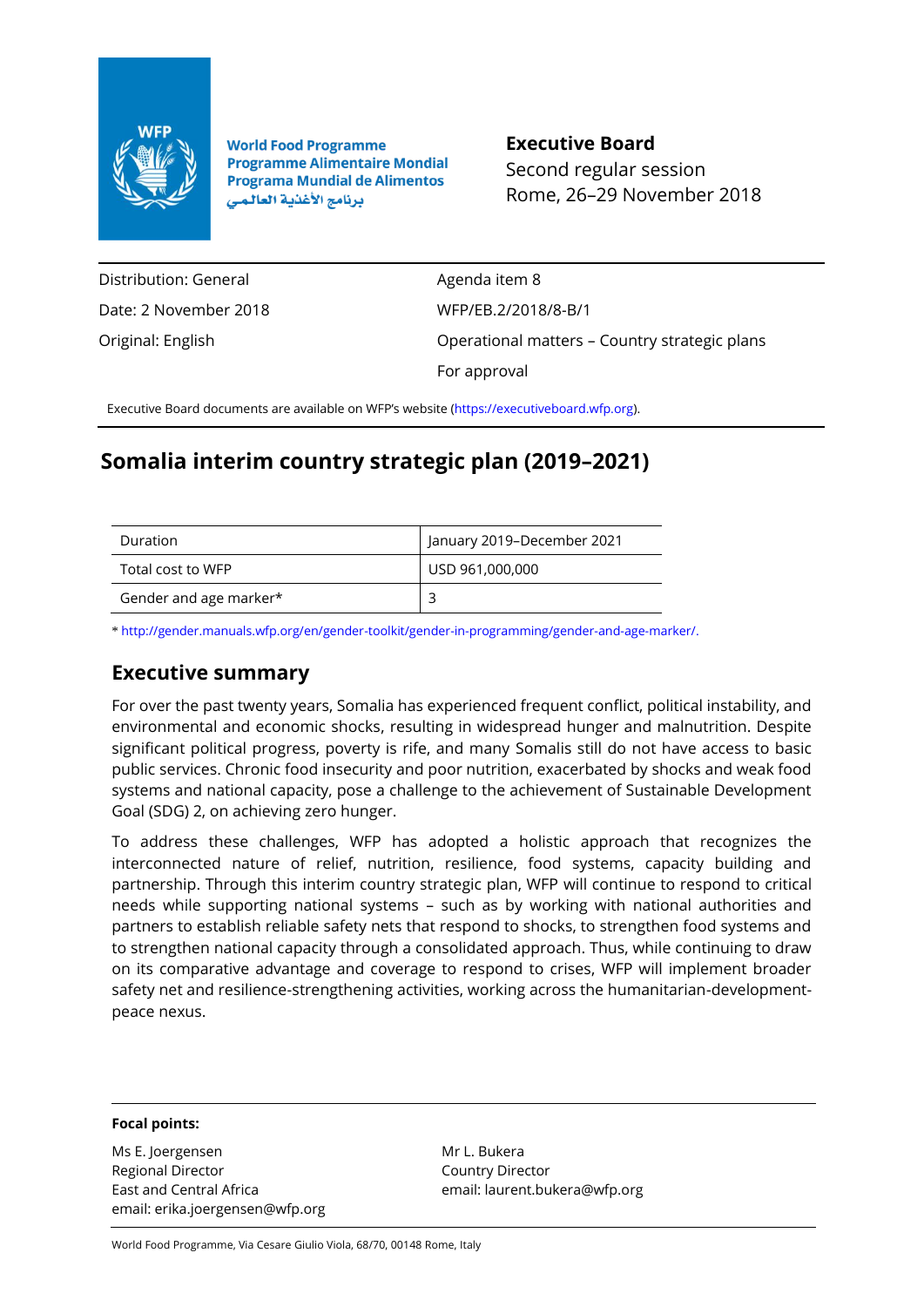This interim country strategic plan encompasses lessons learned from WFP programming and reflects feedback gathered across Somalia during stakeholder consultations. It is closely aligned with the Somalia National Development Plan (2017–2019) and regional development plans, as well as the humanitarian and recovery priorities for food security and nutrition set out in the humanitarian response plan and the drought impact needs assessment for Somalia. This reinforces WFP's commitment to work within national priorities to achieve SDG 2.

WFP will work with a range of actors to deliver efficient, effective and equitable assistance, including through innovative partnerships with national and regional government institutions, United Nations and international organizations, international and national non-governmental organizations, civil society and the private sector.

This interim country strategic plan contributes to SDGs 2 and 17 and WFP strategic results 1, 2, 4, 5 and 8 through six strategic outcomes:

- ➢ *Strategic outcome 1*: Food-insecure and nutrition-insecure people in areas affected by natural or human-caused disasters have access to adequate and nutritious food and specialized nutritious foods that meet their basic food and nutrition needs during and in the aftermath of shocks.
- ➢ *Strategic outcome 2*: Food-insecure people in targeted areas are better able to withstand shocks and stresses throughout the year.
- ➢ *Strategic outcome 3*: Malnourished and food-insecure children, adolescent girls, pregnant and lactating women and girls, and clients undergoing anti-retroviral therapy or directly observed treatment for tuberculosis in areas with persistently high rates of acute malnutrition have improved nutritional status throughout the year.
- ➢ *Strategic outcome 4*: National institutions, private sector actors, smallholder farmers and food-insecure and nutritionally vulnerable populations benefit from more resilient, inclusive and nutritious food systems by 2021.
- ➢ *Strategic outcome 5*: National institutions have strengthened policies, capacities and systems for supporting food-insecure and nutritionally vulnerable populations by 2021.
- ➢ *Strategic outcome 6*: The humanitarian community is better able to reach vulnerable people and respond to needs throughout the year.

Together, these outcomes will support Somalia on the path towards zero hunger, recovery and lasting stability.

## **Draft decision\***

1

The Board approves the Somalia interim country strategic plan (2019–2021) (WFP/EB.2/2018/8-B/1) at a total cost to WFP of USD 961,000,000.

<sup>\*</sup> This is a draft decision. For the final decision adopted by the Board, please refer to the decisions and recommendations document issued at the end of the session.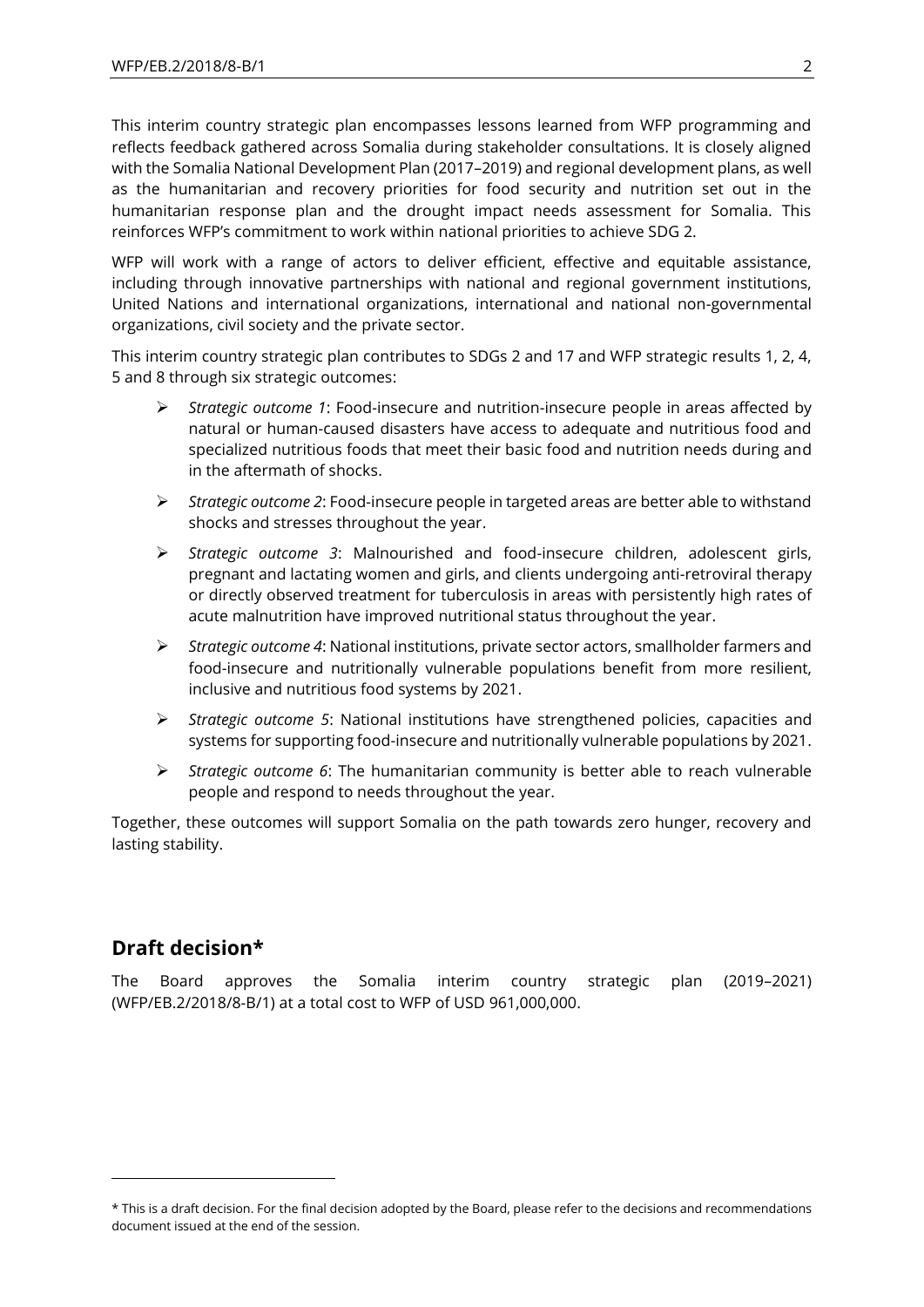## **1. Country analysis**

## **1.1 Country context**

- 1. Over the past two decades, Somalia has endured persistent periods of conflict, political instability, and environmental and economic shocks, resulting in widespread hunger and malnutrition. Over half of the country's 12.3 million people live below the poverty line of USD 1.9 per day.<sup>1</sup> Conflict, drought and floods have triggered large-scale displacements: 2.6 million Somalis are displaced<sup>2</sup> and an additional 1 million are refugees in neighbouring countries.
- 2. Since 2012, Somalia has evolved from a "failed" state to a "fragile" state with the establishment of the Federal Government of Somalia. Significant progress continues with the founding of permanent political institutions and a federal institutional structure. These developments, however, have not yet delivered benefits for the majority of the Somali people. Cycles of conflict, drought and floods and the resulting damage to infrastructure left many without access to basic public services, now being progressively re-established.
- 3. Inequality is high. Internally displaced person (IDP) settlements fare the worst, with poverty rates of over 70 percent.<sup>3</sup> Between 70 and 80 percent of IDPs and refugees are women and children.<sup>4</sup> Gender inequality in Somalia is the fourth highest in the world,<sup>5</sup> with high levels of gender-based violence, harmful practices such as girl marriage, the under-representation of women in decision-making bodies and discriminatory customs relating to the production, procurement, purchase and preparation of food. School enrolment and educational attainment are low and access to education is skewed in favour of boys, who constitute 56 percent of children enrolled in primary school.<sup>6</sup> Only 17 percent of children living in rural areas and IDP settlements are enrolled in primary school.<sup>7</sup> Somalia also has a growing population of young people for whom unemployment is a concern.
- 4. From mid-2015, severe drought conditions, conflict, increased displacement, lack of access to basic services and the absence of a formal social protection system caused an acute food and nutrition crisis that brought Somalia to the brink of famine in 2017. Scaled-up humanitarian assistance and some seasonal improvements helped to avert famine, but humanitarian and recovery needs are expected to remain high. The latest drought caused an estimated USD 3.25 billion in damage and losses, resulting in a recovery process that is likely to last many years.<sup>8</sup> With historical trends showing droughts occurring regularly at intervals of 2–3 years in the deyr season and 8–10 years in consecutive deyr and gu seasons<sup>9</sup>, alongside annual flooding during the rainy season, it is expected that seasonal hardships will be extended and that recovery will be hindered in the absence of resilience strengthening measures.

-

<sup>1</sup> Se[e www.worldbank.org/en/country/somalia/overview.](http://www.worldbank.org/en/country/somalia/overview)

<sup>2</sup> United Nations High Commissioner for Refugees. 2018. *Somalia: Factsheet – 1-30 June 2018*.

<sup>3</sup> Se[e www.worldbank.org/en/country/somalia/overview.](http://www.worldbank.org/en/country/somalia/overview)

<sup>4</sup> United Nations Development Programme. 2016. *Gender in Somalia Brief 2*.

<sup>5</sup> Organisation for Economic Co-operation and Development Centre. 2014. *Social Institutions and Gender Index*.

<sup>6</sup> Federal Government of Somalia. 2017. *Education Sector Analysis 2018–2020*.

<sup>7</sup> *Ibid*.

<sup>8</sup> Federal Government of Somalia, World Bank, the European Union and the United Nations. 2018. *Drought Impact Needs Assessment*.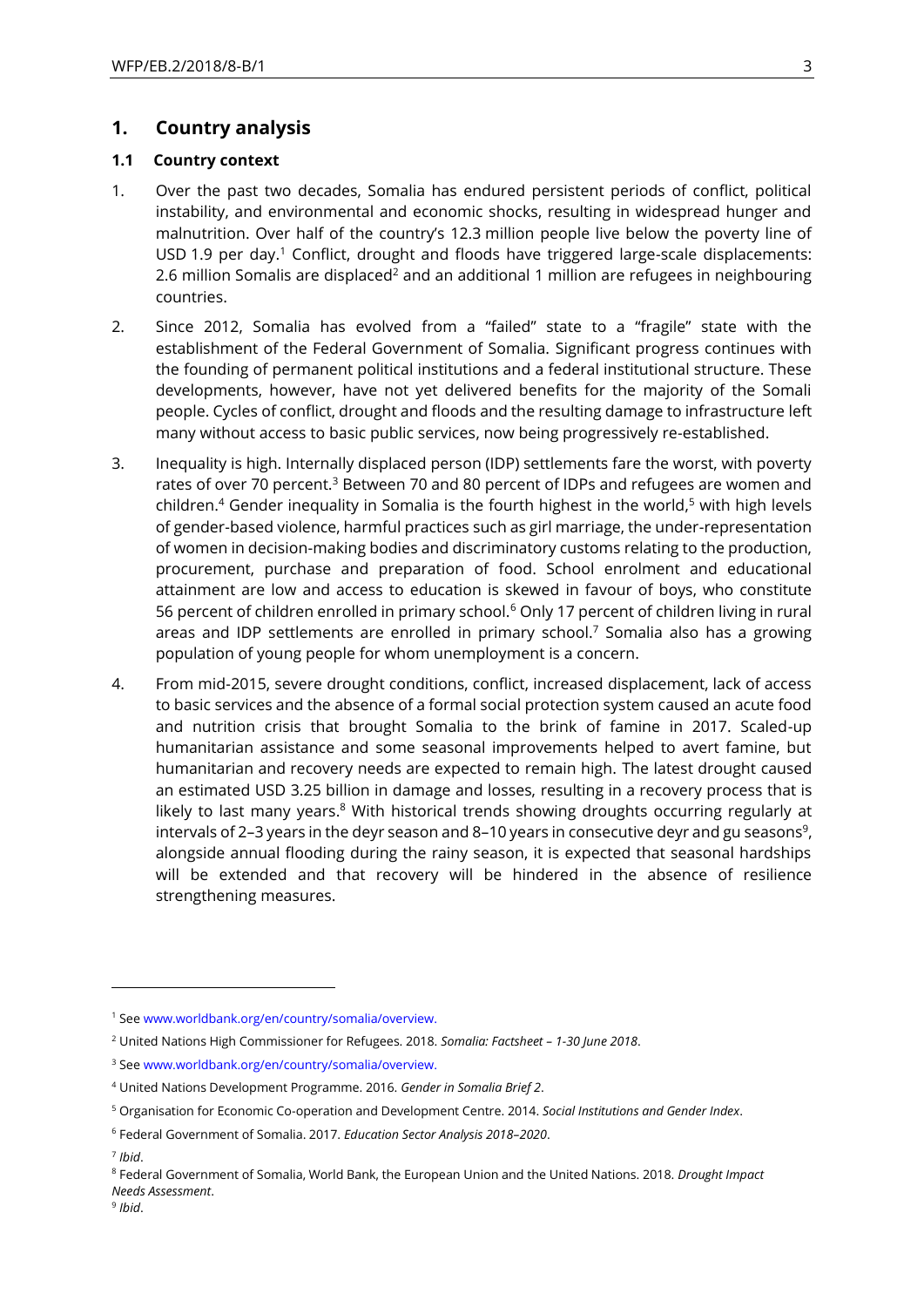### **1.2 Progress towards SDG 2**

- 5. In 2016, the Somali Government officially launched its plan for implementing the Sustainable Development Goals (SDGs) of the 2030 Agenda for Sustainable Development and established its first national development plan in over thirty years. Building on the new deal compact, the National Development Plan 2017–2019 (NDP), outlines a strategy for accelerating socio-economic transformation in order to reduce poverty, revive the economy and transform Somali society in a socially just and gender-equitable manner.<sup>10</sup> The SDGs are mainstreamed throughout the plan. Several chapters relate to SDG 2, including those on social and human development, economic development and resilience. While recent data on all the SDG indicators with age and sex disaggregation are currently unavailable,<sup>11</sup> the information below demonstrates the current challenges to achieving SDG 2.
- 6. *Access to adequate food all year*. Since the famine in 2011, food insecurity has become less severe thanks to humanitarian investment in relief and recovery and positive environmental and political factors. However, five consecutive seasons of poor rains since 2016 have left an estimated 4.6 million people facing acute food insecurity: 1.5 million are facing crisis, emergency or catastrophic levels of food insecurity and 3.1 million are in stressed conditions.<sup>12</sup>
- 7. *End all forms of malnutrition*. An analysis of trends from 2001 to 2011 revealed a national mean stunting rate of 24.9 percent; 2015 data showed that prevalence had dropped to 12 percent,<sup>13</sup> which is classed as acceptable according to World Health Organization standards. In June and July 2018, the national global acute malnutrition (GAM) rate was 14 percent, classified as serious, with rates exceeding the critical threshold in several subregions and among IDPs. The prevalence of anaemia reaches 59.3 percent (serious public health concern) in some areas, and the rate of vitamin A deficiency in children aged 6–59 months stands at 33.3 percent. The prevalence of acute malnutrition among HIV and tuberculosis patients is 43.6 percent, of whom 17.6 percent are severely malnourished.<sup>14</sup>
- 8. *Double agricultural productivity and smallholder farmer income.* The recent drought significantly affected agricultural productivity and smallholder income. Crop production was reduced because less land was under cultivation and yields were lower.<sup>15</sup> More than 6.4 million livestock were lost, causing damage of over USD 350 million. <sup>16</sup> The livestock sector provides work and food to more than 60 percent of the population, so shocks that affect livestock have a strong impact on subsistence and cash income. Women are involved in the informal sector, especially microenterprises, small trade and markets, $17$  while men are generally more involved in farm labour and formal employment. Somali women have

1

<sup>10</sup> National Development Plan 2017–2019, p. iii.

 $11$  As a result, progress towards the SDG 2 targets cannot be comprehensively described for women, men, girls and boys in Somalia.

<sup>&</sup>lt;sup>12</sup> Between August and December 2018, according to an FSNAU and FEWS NET post-gu assessment released in September 2018.

<sup>13</sup> FSNAU. 2017. *2016 Somali Infant and Young Child Nutrition Assessment: Infant and Young Child Nutrition Practices, Barriers and Facilitators*.

<sup>&</sup>lt;sup>14</sup> In terms of scale, according to the Joint United Nations Programme on HIV/AIDs (UNAIDS), Somalia has a 1 percent prevalence rate of HIV. There are around 30,000 new cases of tuberculosis per year according to the World Health Organization.

<sup>15</sup> Federal Government of Somalia, World Bank, the European Union and the United Nations. 2018. *Drought Impact Needs Assessment*.

<sup>16</sup> World Bank Group and FAO. 2018. *Rebuilding Resilient and Sustainable Agriculture in Somalia*. Somalia Country Economic Memorandum, Volume 1, 2018.

<sup>17</sup> World Bank. 2017. *Somali Poverty Profile 2016: Findings from Wave 1 of the Somali High Frequency Survey*.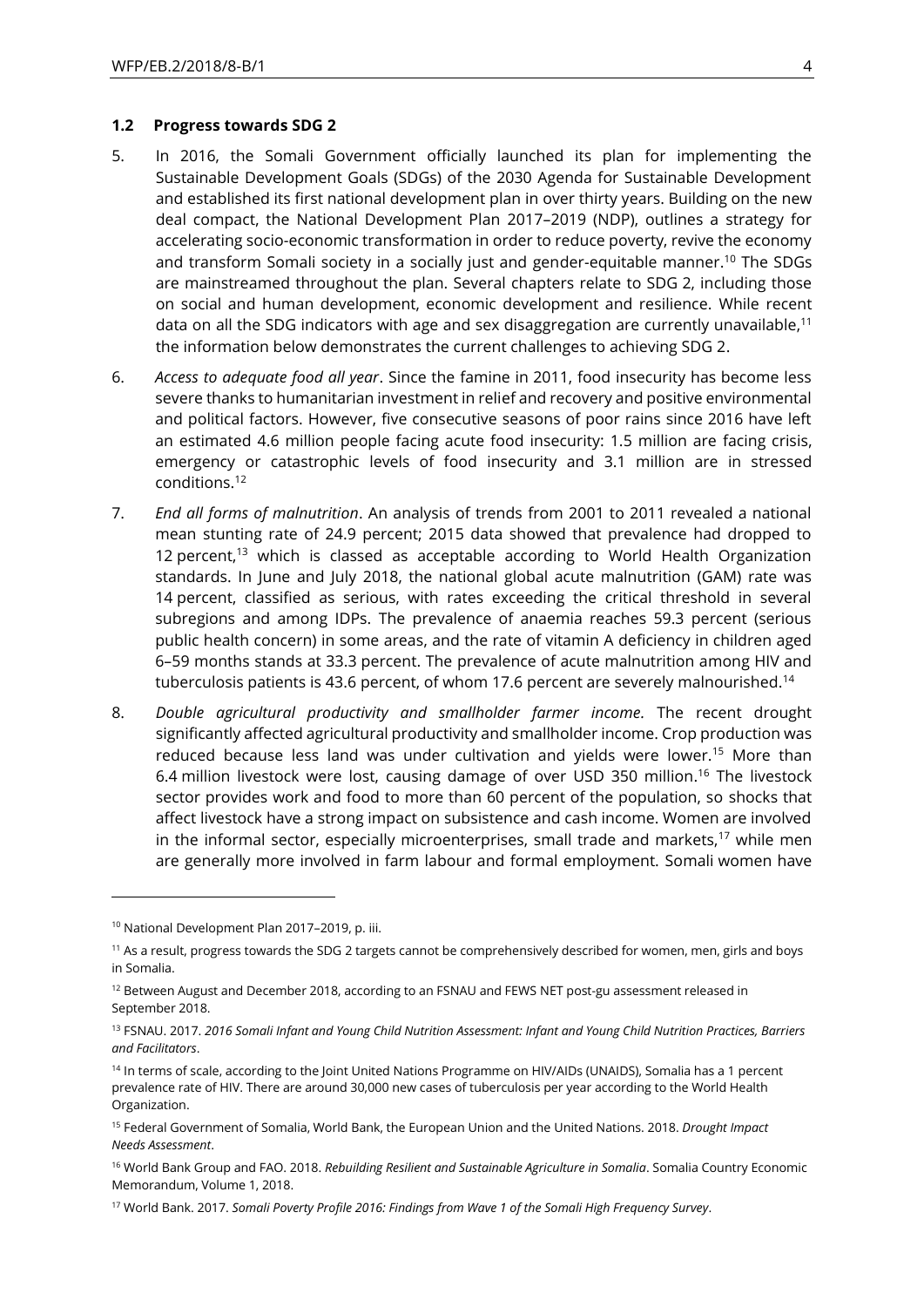unequal access to production inputs and technology<sup>18</sup> for agriculture, livestock and fishing, as well as to land, water and financial services.

9. *Sustainable food systems*. Food systems are fragile because of insecurity, political instability, a lack of regulation of and access to financial institutions, as well as poor infrastructure and vulnerability to climate shocks. Food production is low and Somalia is currently dependent on imports. Across the country, the number of processing facilities, which can reduce postharvest losses and add value to crops, is limited. Somalia lacks food safety and quality standards, market information systems and a public food reserve to mitigate shocks. The banking sector offers services to a limited clientele, and many people, particularly women, have little access to credit, insurance or other financial services.

### *Macroeconomic environment*

- 10. Somalia's current economy is dependent on imports, which creates a trade deficit financed by remittances and international aid.<sup>19</sup> Agriculture, mainly livestock, is the largest sector, the biggest employer in rural areas and the major export earner. Largely because of the growing economic importance of livestock production and exports, at least 75 percent of gross domestic product (GDP) comes from agriculture. Somali farmers lose up to 30 percent of their crop harvests annually due to poor post-harvest storage, which limits potential export growth.<sup>20</sup> Domestic markets are linked with Kenya and the Gulf States through ports and towns bordering Kenya, Ethiopia and Djibouti.
- 11. Although economic growth averages 3.4 percent a year, the economy is vulnerable to market shocks, particularly commodity price fluctuations and environmental shocks.<sup>21</sup> Government capacity to generate revenue and stabilize the macroeconomic environment is constrained by the small size of the formal economy and difficulties in collecting taxes because of insecurity and institutional constraints. Official development assistance accounted for 21 percent of Somalia's GDP in 2016.<sup>22</sup> Unemployment is high: 48 percent among those under  $30^{23}$  and 74 percent for women.<sup>24</sup>

## *Cross-sectoral linkages*

12. Poverty and a lack of a national social protection system inhibit people's access to nutritious food (SDG 1). Somalia ranks among the weakest countries in the world for health indicators,<sup>25</sup> reflecting consistently poor nutrition and health (SDG 3). Limited educational attainment and enrolment leave children and young people less aware of food security and nutrition and limit job opportunities and livelihoods (SDG 4). High gender inequality exacerbates food insecurity by curtailing women's access to nutritious food (SDG 5). Poor water and sanitation facilities and practices compound poor health and nutrition (SDG 6). Economic growth is insufficient to provide employment for all those able to work, affecting the ability of Somalis to purchase adequate food (SDG 8). Weak infrastructure hinders the transportation of food to markets and to vulnerable populations (SDG 9). Conflict, coupled with the resulting infrastructure damage and access challenges, limits food access and availability (SDG 16).

-

- $22$  Ibid.
- $23$  Ibid.

<sup>18</sup> Federal Government of Somalia, World Bank, the European Union and the United Nations. 2018. *Drought Impact Needs Assessment*.

<sup>19</sup> *Ibid*.

 $20$  Ibid.

<sup>21</sup> African Development Bank. 2018. *African Economic Outlook 2018*.

<sup>24</sup> United Nations Development Programme. 2016. *Gender in Somalia Brief 2*.

<sup>&</sup>lt;sup>25</sup> For life expectancy, maternal mortality, the mortality of children aged under 5 and immunization coverage.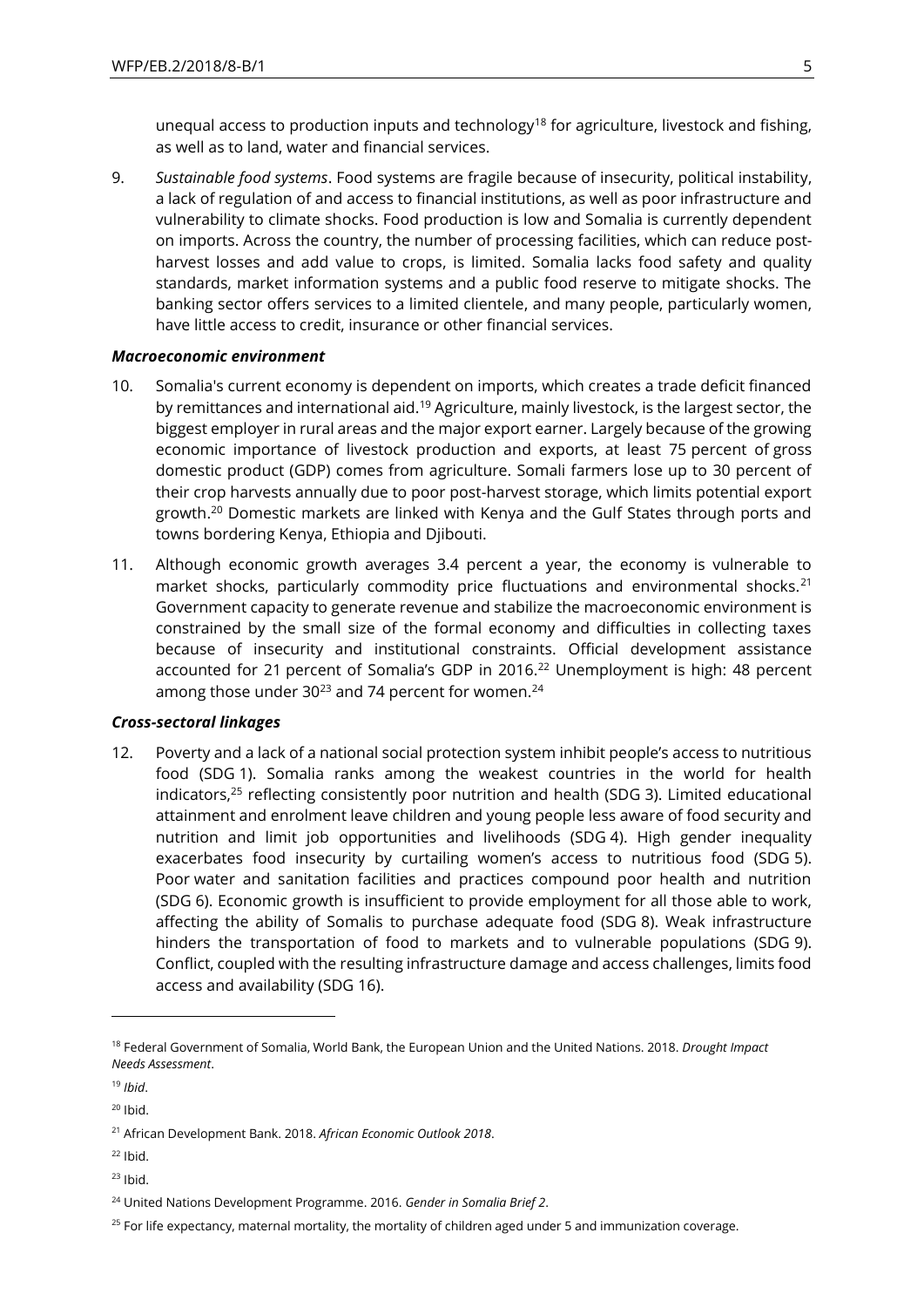### **1.3 Hunger gaps and challenges**

- 13. The underlying causes of food insecurity and malnutrition are complex. Household access to food is hampered by poor crop production and high livestock losses in consecutive years, poverty, conflict, displacement, political and economic instability, gender inequality, low income and climate shocks. This is more challenging for poor households; IDPs; marginalized groups including women and disadvantaged minorities; and vulnerable social classes such as women-headed households, children, the elderly and the disabled. Somalis rely on social capital and kinship networks to meet their basic needs. Years of conflict have degraded natural capital, increasing vulnerability and acute hunger. Drought has exacerbated existing vulnerabilities and the social, economic and political marginalization of women, who bear disproportionate responsibilities<sup>26</sup> that can hamper their ability to meet their own food needs and those of their dependants.
- 14. Food insecurity is more frequent and intense in parts of regions in the north (Awdal, Bari, Sool, Sanaag,Togdheer and W. Galbeed), centre (Galgaduud, Hiiraan and South Mudug) and south (Bay, Bakol, Gedo, Lower Sabelle and Lower/Middle Juba) and among IDP populations mainly concentrated around urban centres.<sup>27</sup> Given the limited capacity to withstand shocks and stressors, coupled with the frequency of droughts and flooding, food insecurity is likely to continue to rise in the absence of assistance.
- 15. Migration to the main urban centres is increasing, exacerbated by recurrent droughts. Food insecurity is increasingly linked to urban poverty, and IDPs (who have largely lost their livelihood opportunities and community support networks) regularly have the highest GAM and food-insecurity rates. Rising numbers of returnees and refugees from neighbouring countries face similar challenges and require help to protect their food security and nutrition status.
- 16. A nutrition causal analysis study in southern Somalia found that malnutrition is driven by food insecurity and socio-cultural factors that lead to suboptimal infant and young child feeding practices and care.<sup>28</sup> These factors include systemic gender inequalities evident in women's disproportionate workloads (domestic and casual labour), the prevalence of girl marriage and early motherhood, low formal education rates for girls, restrictions on mobility, lack of sexual and reproductive health services, and discriminatory socio-cultural beliefs about childcare and health-seeking practices.

## **1.4 Country priorities**

### *Government*

-

17. The NDP is the overarching framework for development priorities in Somalia.<sup>29</sup> It has a strong focus on poverty reduction and is built on six pillars: consolidating peace, security and the rule of law; institution building; inclusive and sustainable economic growth (targeting the private sector and agriculture, livestock and fisheries); social and human development (targeting health, nutrition and education); infrastructure rehabilitation; and building national resilience. The cross-cutting themes of the plan are gender, youth, capacity development, human rights, and the environment. The priorities for establishing a

<sup>26</sup> Federal Government of Somalia, World Bank, the European Union and the United Nations. 2018. *Drought Impact Needs Assessment*.

<sup>27</sup> Somalia integrated context analysis 2007–2017.

<sup>28</sup> Strengthening Nutrition Security in South Somalia Consortium. 2015. *Nutrition Causal Analysis Study: South and Central Somalia*.

 $29$  There are also regional development plans developed by each of the regional administrations, which set out similar priorities and which were also considered during the development of this ICSP.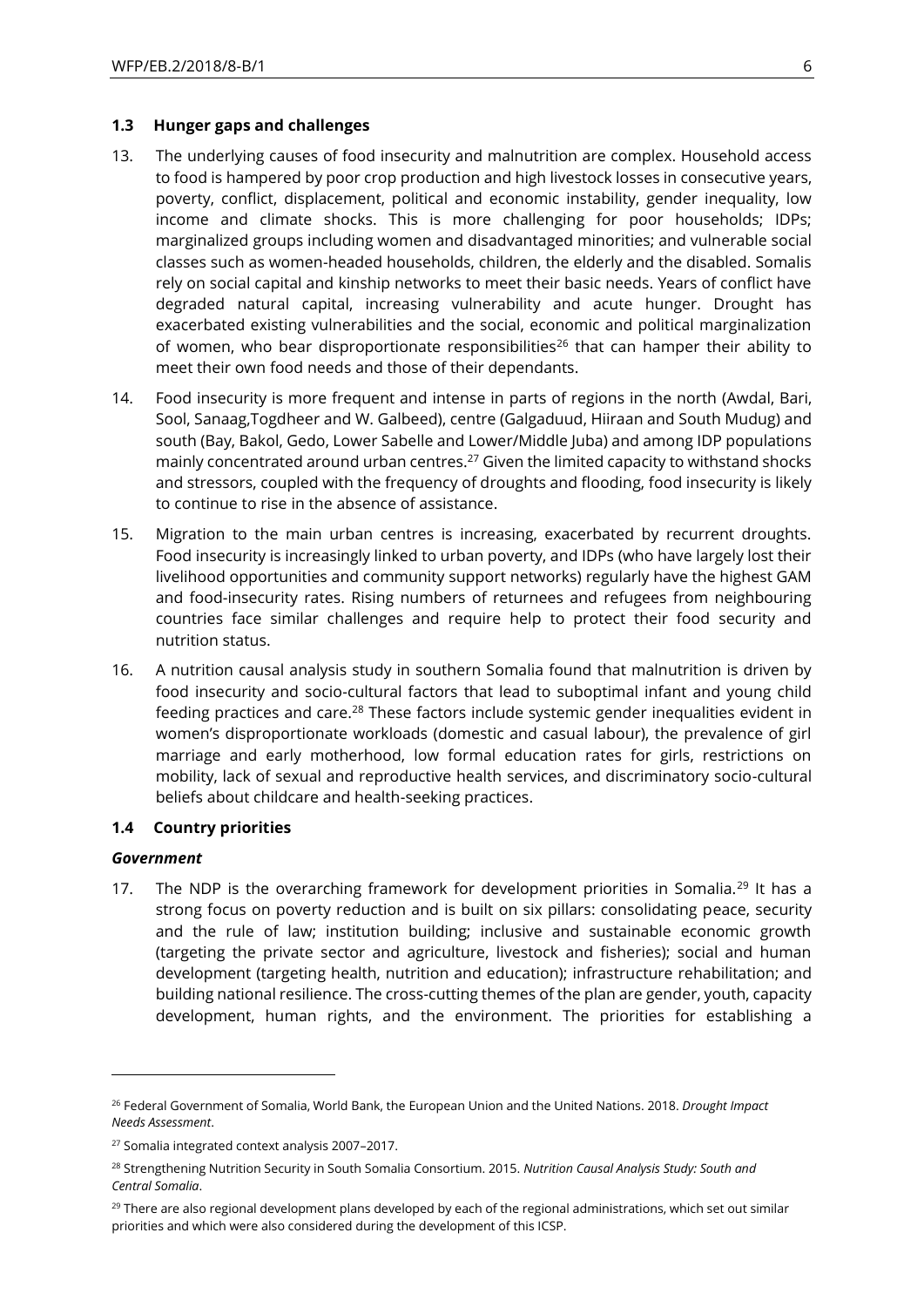social protection framework and safety-net system to reach the most vulnerable are outlined in the resilience-building chapter of the plan.

18. A drought impact needs assessment launched by the Federal Government of Somalia, the European Union, the United Nations and the World Bank outlines a drought recovery strategy, complementing the humanitarian response plan and the NDP. It feeds into a recovery and resilience framework for preventing the recurrence of famine. The Government and humanitarian and development stakeholders seek to reduce the humanitarian caseload by building resilience to shocks through improved food security, economic development, gender equality, increased employment, social protection, climate change mitigation, stronger early warning and disaster management, and durable solutions for displaced populations.

### *United Nations and other partners*

- 19. The 2018 humanitarian response plan for Somalia has four objectives: to provide life-saving assistance, to reduce emergency levels of malnutrition, to promote protection and to restore livelihoods. <sup>30</sup> The United Nations strategic framework for the period 2017–2020 outlines United Nations support for peace and state building in Somalia. The framework sets out five priorities, with WFP contributing to resilience strengthening and socio-economic opportunities.
- 20. The interim country strategic plan (ICSP) stakeholder consultations held across Somalia in February 2018 $31$  revealed a strong desire to scale up recovery and resilience-building initiatives to achieve SDG 2. In line with the humanitarian response plan, the drought impact needs assessment, the recovery and resilience framework and the NDP, stakeholders cited the following priorities:
	- $\triangleright$  provision of relief assistance accompanied by the scaling up of recovery and resilience initiatives that address the root causes of vulnerability;
	- ➢ local production, supported by local procurement, connecting farmers and consumers to markets, strengthening food quality controls and providing technical support for food fortification;
	- $\triangleright$  rehabilitation of infrastructure related to food production and access;
	- $\triangleright$  collaboration with the Government on programme implementation and on strengthening its capacity to develop and implement policy (food security, nutrition, social protection/social safety nets, and early warning/disaster management);
	- ➢ school meals;

-

- $\triangleright$  employment opportunities for young people;
- ➢ nutrition education and messaging across programming;
- $\triangleright$  taking into account the needs of vulnerable groups, including the elderly, people living with disabilities, the displaced, as well as the particular needs of women, men, boys and girls;
- ➢ sustainable solutions to prevent further displacement of IDPs and restore their productivity; and
- $\triangleright$  gender equality programming.

<sup>&</sup>lt;sup>30</sup> Gender was integrated into the humanitarian response plan.

<sup>&</sup>lt;sup>31</sup> Involving representatives from federal government ministries, federal member states, United Nations agencies, NGOs, civil society, the private sector and donors.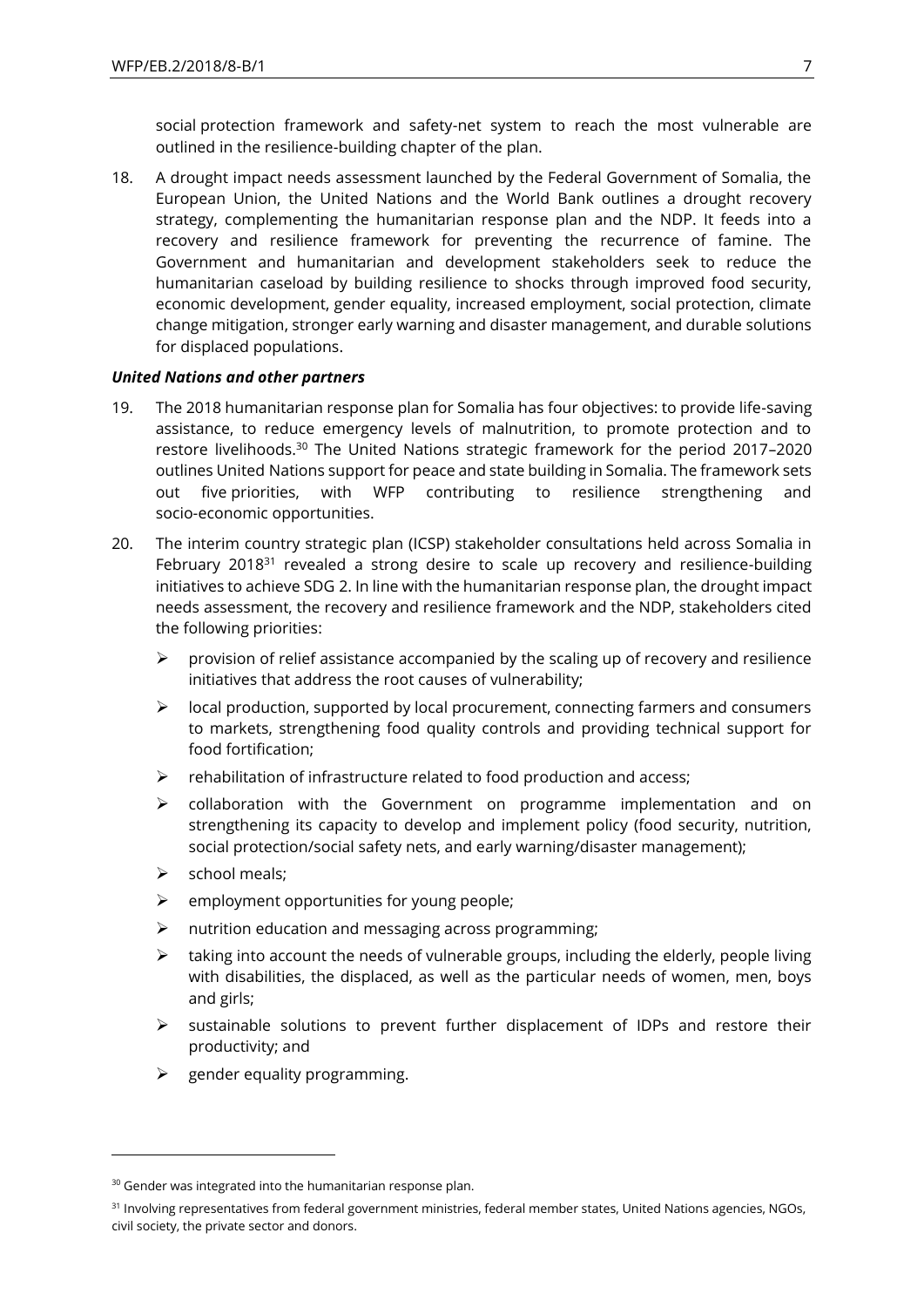## **2. Strategic implications for WFP**

## **2.1 WFP's experience and lessons learned**

- 21. A country portfolio evaluation conducted at the end of 2017 noted that WFP's main comparative advantage in Somalia was leading emergency responses at scale. The study found potential for expanding resilience initiatives in collaboration with strategic partners and for deepening coordinated engagement with the Government on capacity strengthening . The recommendations of the report, which have been incorporated into this ICSP, include the following:<sup>32</sup>
	- ➢ provide technical leadership in developing and piloting a national safety net programme;
	- $\triangleright$  develop a long-term approach to assisting IDPs;
	- $\triangleright$  shift the focus of food assistance for assets and food assistance for training activities to creating productive assets and livelihoods;
	- $\triangleright$  strengthen the integration of gender and protection considerations in programming;
	- $\triangleright$  improve targeting;

 $\overline{a}$ 

- ➢ engage in broader inter-agency dialogue on coordinating approaches to capacity building;
- $\triangleright$  refine nutrition and health programming, in particular with the Ministry of Health; and
- $\triangleright$  position and evaluate the contribution of school meals as part of an inter-agency education strategy.
- 22. In drafting this ICSP, WFP Somalia has also drawn upon and incorporated findings and recommendations from other studies:
	- ➢ *A mid-term operation evaluation of PRRO 200844* (2015) recommended streamlining nutrition and health programming, focusing more on other transfer modalities in addition to in-kind assistance, continuing to apply community resilience approaches with the United Nations Children's Fund (UNICEF) and the Food and Agriculture Organization of the United Nations (FAO) and collaborating with UNICEF to ensure that school meals contribute to educational outcomes.
	- ➢ *A strategic review of the school meals programme* (2017) found that school meals were effective in encouraging children to stay in school and supported attendance and positive education outcomes.
	- ➢ *Consolidated lessons learned from the pilot phase of the joint resilience strategy* (2017) confirmed the added value of joint programming but underscored the need for WFP, UNICEF and FAO to improve their joint implementation of programmes by establishing a common beneficiary database, following a common theory of change and conducting joint monitoring and reporting of results.
- 23. In households where cash and e-vouchers were used as transfer modalities, a 2017 internal monitoring report found that more men than women were the major decision makers regarding the use of food assistance. A review of transfers datasets and subsequent monitoring was undertaken in 2018, demonstrating greater balance and women's involvement in the control of cash and e-voucher instruments. Additional reviews will be undertaken to provide greater understanding of gender dynamics and decision making in households.

<sup>&</sup>lt;sup>32</sup> The full country portfolio evaluation report will be presented to the Executive Board in November 2018.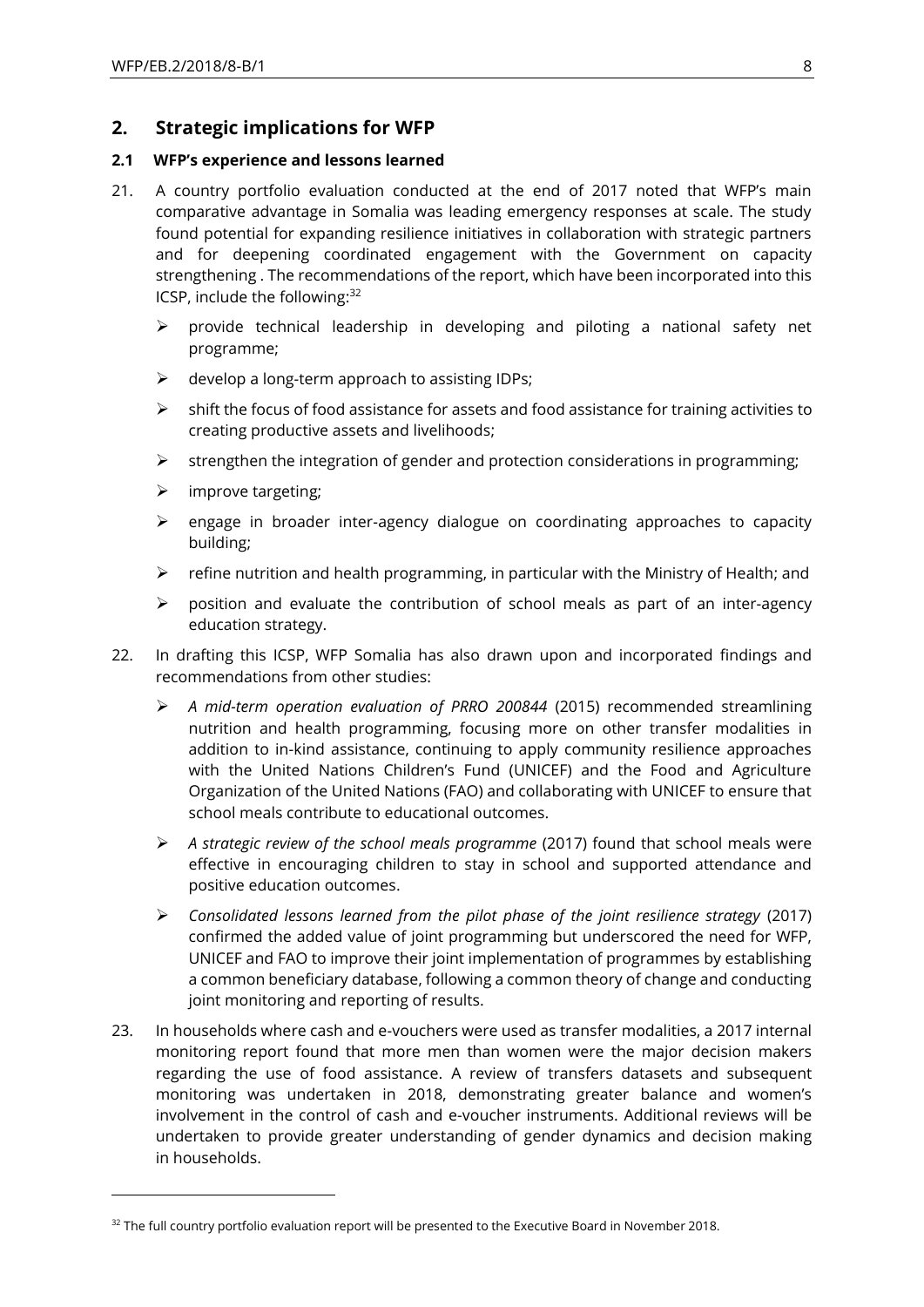## **2.2 Opportunities for WFP**

24. In Somalia, WFP has the opportunity to adopt an integrated approach, recognizing the interconnected nature of its efforts to improve food security and nutrition, and to contribute to long-term stability. Addressing hunger helps create a positive cycle that has long-term benefits for peace and development. A transition to resilience-focused safety nets, food systems and capacity building strengthens the humanitarian-development-peace nexus and supports the peace agenda. In this context, WFP's main opportunities are as follows:

## *Leverage coverage*

- ➢ To build on its comparative advantage in emergency response, leveraging experience and coverage to reach those most vulnerable. WFP should look for opportunities in the aftermath of emergencies to move towards safety nets as part of a continuous approach to recovery and resilience following crises, with a particular focus on IDPs.
- $\triangleright$  To capitalize on the expansion of cash-based transfers and biometric registration to foster equitable markets, support economic development and lay the foundations for a single national registry for use with future social protection programmes.

## *Strengthen systems*

- $\triangleright$  To support the Government during the design and initial implementation of a scalable urban social safety net; this could inform the deployment of a future government-led social protection system.
- $\triangleright$  To integrate the delivery of health and nutrition care and include gender-transformative behaviour change components across programming.
- $\triangleright$  To strengthen food systems by providing technical support for improved food supply chains.

## *Support high-quality programming*

- $\triangleright$  To build the policymaking and implementation capacity of national institutions.
- $\triangleright$  To strengthen the analysis and targeting of vulnerable groups such as IDPs, women, the elderly and the disabled.
- $\triangleright$  To increase nutrition-sensitive analysis and programming; identify nutrition objectives and assess the impact of safety net and resilience activities on nutrition outcomes.
- $\triangleright$  To expand innovative and inclusive partnerships, especially in the area of resilience.
- ➢ To increase gender analysis and gender-transformative programming; include progress towards the empowerment of women as a key indicator of success.
- $\triangleright$  To promote the protection of the most vulnerable people and those disadvantaged by inequalities during the targeting of beneficiaries and the provision of assistance.

## **2.3 Strategic changes**

- 25. WFP will leverage its expertise and reach to move towards greater safety-net assistance and to build the resilience of shock-prone populations. Resilience-building efforts will be consolidated by addressing livelihoods, education, nutrition, food systems, and the capacity strengthening of national institutions to promote self-reliance and stability.
- 26. The school meals programme, while supporting the food security and nutrition needs of primary-school-aged children, will promote improved educational outcomes. Food systems activities will focus on promoting local purchases by linking producers to markets and on the strengthening of food fortification, storage, quality and safety standards in a comprehensive approach to improving food supply chains that takes into account the role of women in the food system. Capacity-strengthening activities, as part of a consolidated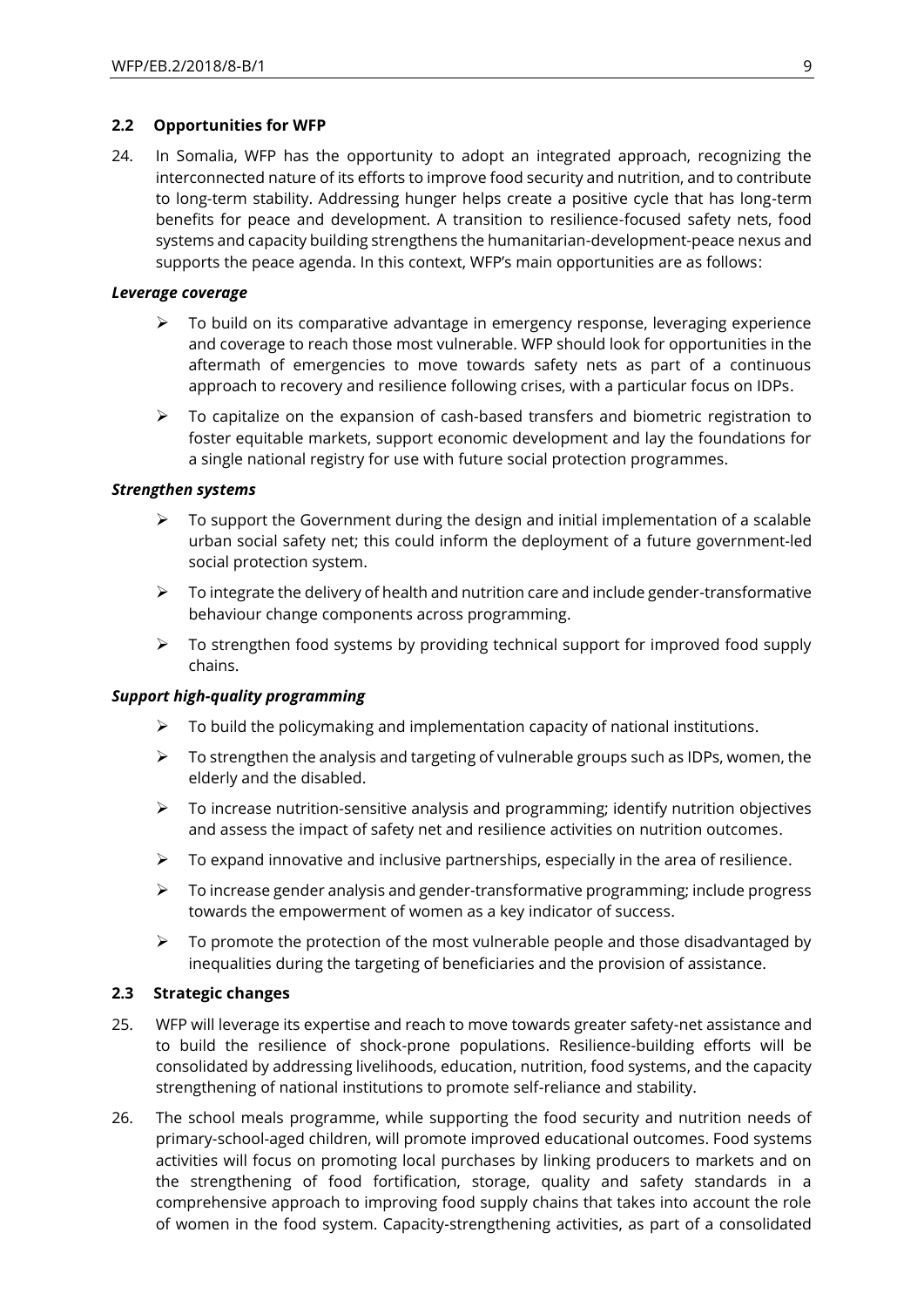approach, will foster greater national capacity to address food security and nutrition needs and facilitate the future handover of programmes. WFP will work to promote long-term improvements in nutritional outcomes by integrating nutrition messaging across all activities. WFP will work to make all activities under the ICSP more gender transformative.

27. WFP will continue to scale up market-based approaches, using the growing networks of retailers and banks where feasible, by expanding the use of cash-based transfers. The use of biometric registration and the distribution of assistance through WFP's SCOPE beneficiary management platform will improve both market access and monitoring and accountability.

## **3. WFP strategic orientation**

## **3.1 Direction, focus and intended impacts**

- 28. The overarching aim of this ICSP is to continue to meet critical needs while leveraging opportunities to support national systems in areas of WFP expertise, including the implementation of a targeted, reliable and equitable social safety-net programme that is responsive to shocks. This means providing a minimum package of services to the most vulnerable people, with enough flexibility to expand assistance during periods of crisis, supporting recovery and working across the humanitarian-development-peace nexus. Better targeting that reflects vulnerabilities, protection and equity considerations will help address inequalities and foster stability. Gender equality, protection and accountability to affected populations (AAP) are mainstreamed across the portfolio.
- 29. This ICSP has six interrelated outcomes addressing SDGs 2 and 17 in the following areas:
	- ➢ emergency response during crises (strategic outcome 1);
	- $\triangleright$  safety nets for building resilience (strategic outcome 2);
	- $\triangleright$  nutrition prevention and treatment in areas with persistently high malnutrition rates (strategic outcome 3);
	- ➢ rehabilitation of infrastructure and strengthening of food systems (strategic outcome 4);
	- ➢ capacity building for national institutions (strategic outcome 5); and
	- ➢ support for actors in reaching and responding to crises (strategic outcome 6).
- 30. The strategic outcomes are interconnected and mutually reinforcing. WFP will create linkages and referral pathways for crisis-affected populations (strategic outcome 1) to enable them to participate in resilience activities (strategic outcome 2), which will also be linked to production support (strategic outcome 4). $33$  Safety-net assistance (strategic outcome 2) will feature scale-up mechanisms for responding to early warnings of crises and preventing deterioration of food security (strategic outcome 1). Increased use of cash-based transfers (strategic outcomes 1 and 2) will increase opportunities to work through the banking system and foster local markets and purchases, strengthening food systems (strategic outcome 4). Transfer management and biometric registration through SCOPE will pave the way for a pilot national social safety net as part of the Government's social protection efforts (strategic outcomes 2 and 5). Nutrition messaging – integrated across strategic outcomes 1 and 2 – will contribute to achieving nutritional goals (strategic outcome 3). Life-saving (strategic outcome 1) and resilience-building (strategic outcome 3) nutrition activities will be implemented through health facilities, strengthening national systems (strategic outcome 5). A food systems approach (strategic outcome 4) will enhance people's ability to meet their needs (strategic outcome 1), build the resilience of producers

 $\overline{a}$ 

 $33$  The referral mechanisms are described under the activities for strategic outcomes 1 and 2.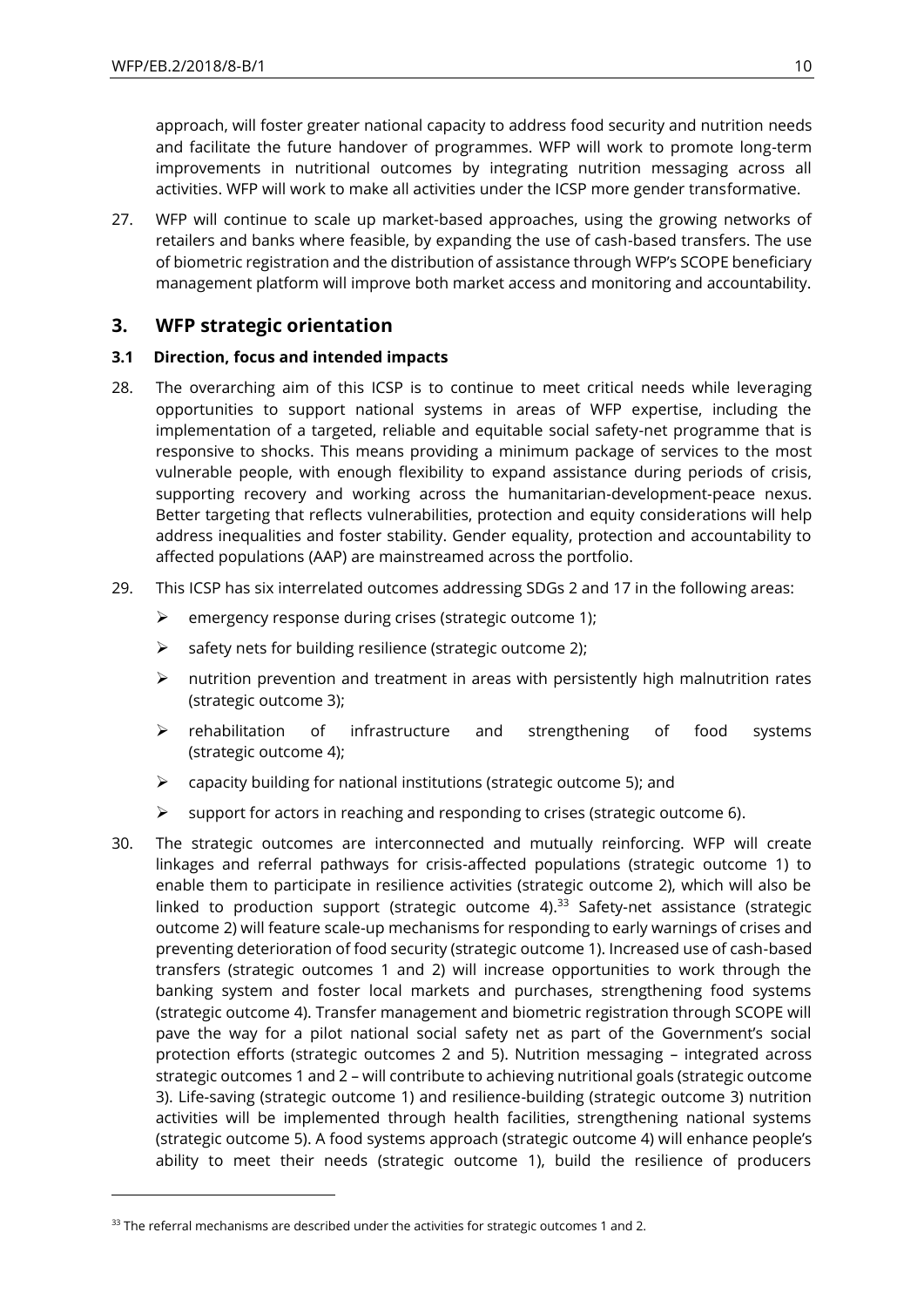(strategic outcome 2) and strengthen national supply chains (strategic outcome 5). Investing in national systems (strategic outcome 5) will strengthen the Government's capacity to analyse, target and support vulnerable groups during crises (strategic outcome 1); foster resilience (strategic outcome 2); improve nutritional status (strategic outcome 3); and strengthen food systems (strategic outcome 4). Air transportation services (strategic outcome 6) will enable partners to reach and respond to crises (strategic outcome 1) and implement recovery, resilience and development initiatives to contribute to long-term stability.

## **3.2 Strategic outcomes, focus areas, expected outputs and key activities**

*Strategic outcome 1: Food-insecure and nutrition-insecure people in areas affected by natural or human-caused disasters have access to adequate and nutritious food and specialized nutritious foods that meet their basic food and nutrition needs during and in the aftermath of shocks*

31. Every year, many Somalis face hardship during lean seasons and after food and nutrition crises triggered by drought, flooding, market shocks, and political and resource-based conflict. This outcome focuses on providing immediate relief and nutrition support to vulnerable food-insecure populations during crises to address needs and prevent famine. The outcome is aligned with WFP Strategic Result 1 and contributes to the achievement of SDG Target 2.1. It is also closely aligned with humanitarian response plan objectives 1 and 2 and NDP chapters 7 and 9 (on social and human development and building resilience).

## *Focus area*

32. This strategic outcome focuses on crisis response.

## *Expected outputs*

- 33. This outcome will be achieved through four outputs:
	- ➢ Crisis-affected people receive unconditional nutritious food or cash-based transfers that meet their basic food and nutrition needs during times of crisis and support stability.
	- $\triangleright$  Crisis-affected children aged 6–59 months, pregnant and lactating women and girls (PLWG), and anti-retroviral therapy (ART) and directly observed treatment for tuberculosis (TB-DOT) clients in areas where GAM rates are high during crises receive targeted specialized nutritious foods that ameliorate malnutrition and improve their nutrition status and gender-informed social and behaviour change communication (SBCC) that stimulates positive behaviour change.
	- ➢ Crisis-affected children aged 6–23 months and PLWG in areas with high GAM rates during crises receive targeted specialized nutritious food or cash-based transfers that prevent malnutrition and improve their nutritional status and gender-informed SBCC that stimulates positive behaviour change.
	- $\triangleright$  Crisis-affected populations benefit from a well-coordinated food security and logistics humanitarian response and service platforms that deliver life-saving assistance in a timely and accountable manner.

## *Key activities*

*Activity 1: Provision of unconditional food and/or cash-based food assistance, specialized nutritious foods and gender-transformative nutrition messaging and counselling to crisis-affected people through well-coordinated food security and logistics during humanitarian responses*

34. WFP will assist vulnerable food-insecure people, including the newly displaced, returnees and refugees affected by shocks, with unconditional food or cash-based assistance.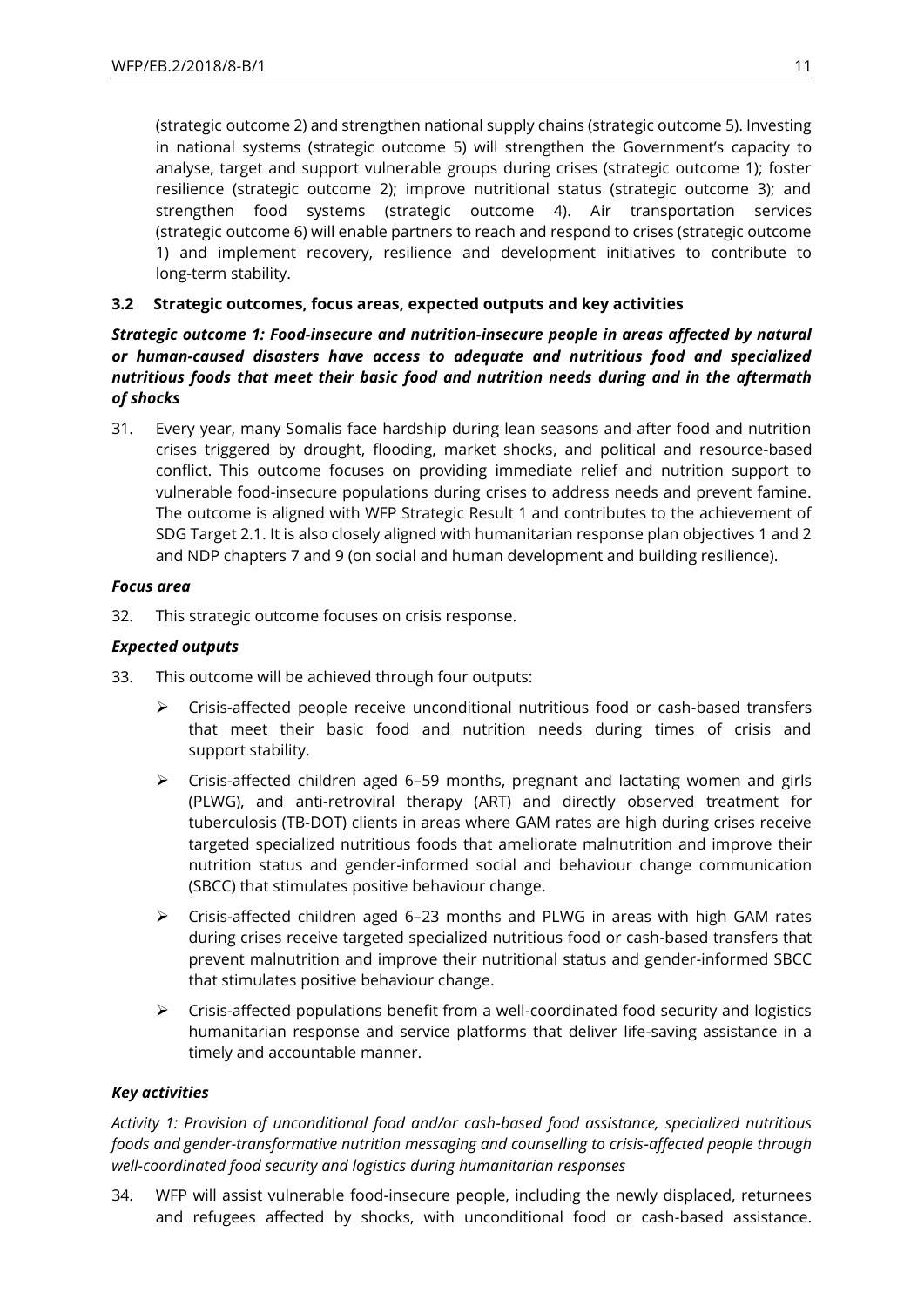-

Beneficiaries will be targeted geographically through gender-analysis-informed food security and nutrition needs assessments, including assessments based on the Integrated Food Security Phase Classification (IPC) system, and targeted at the household level using vulnerability criteria that reflect the particular needs of men, women, boys and girls. WFP expects the number of people receiving unconditional assistance to fall gradually as beneficiaries move to long-term resilience assistance when conditions allow. Assistance will be monitored through the SCOPE platform. In locations where programmes and resilience partner projects converge, greater efforts will be made to establish linkages and referral mechanisms between those who receive unconditional assistance during crises and resilience initiatives that are launched once crises have abated and food security and nutrition levels have improved. Referrals will be made in close collaboration with resilience-focused partners.

- 35. During crises, WFP will also support children aged 6–59 months, PLWG and malnourished ART/TB-DOT clients affected by shocks. This will include blanket supplementary feeding, targeted supplementary feeding,<sup>34</sup> mother and child health and nutrition programmes and gender-informed SBCC as part of an integrated nutrition package. Targeting will be done geographically, based on high GAM rates and IPC levels during crises, and individually, based on nutrition status using anthropometric measurements taken during nutrition screening and referrals. Men, boys and other family members in beneficiary households will be reached across programming, particularly with SBCC, to engage them and highlight their responsibilities with regard to improving nutrition. Referral pathways to connect beneficiaries with safety nets will be established: families who receive targeted supplementary feeding will, following treatment, be referred to livelihoods projects operated by WFP's resilience partners or the shock-responsive urban safety net.
- 36. WFP will improve the integration of nutrition activities, including SBCC, to improve infant and young child feeding practices, household food choices, water, sanitation and hygiene (WASH) practices, gender-equitable roles and responsibilities, and health-seeking behaviour through a multisectoral approach. In addition to working with UNICEF, WFP will work alongside the United Nations Population Fund (UNFPA) to integrate nutrition messaging into the latter's activities in order to reach adolescent girls and boys; with the health and WASH clusters for hygiene and sanitation facilities and messaging; and with the food security and nutrition cluster to disseminate messages.
- 37. WFP will align programming with national systems, working closely with national and regional authorities to build capacity and improve access to food-insecure populations. These authorities include the Ministry of Humanitarian Affairs and Disaster Management and the Ministry of Health.
- 38. Contributing to the tripartite agreement among Kenya, Somalia and the Office of the United Nations High Commissioner for Refugees (UNHCR), WFP will support the voluntary return of refugees and will seek to include them in food security and nutrition relief programmes in their areas of return. WFP will also assist IDPs who return to their areas of origin, based on assessed needs.

## *Strategic outcome 2: Food-insecure people in targeted areas are better able to withstand shocks and stresses throughout the year*

39. Many vulnerable Somalis, particularly IDPs,<sup>35</sup> struggle to meet their food and nutrition needs even after crises have abated. Others face chronic food insecurity as a result of poverty and

<sup>34</sup> Covering the full caseload of children aged 6-59 months, PLWG and HIV and TB clients suffering from moderate acute malnutrition (MAM), access permitting.

<sup>&</sup>lt;sup>35</sup> Of note, WFP's long-term strategy for durable solutions for IDPs and addressing urban poverty is encompassed by this strategic outcome.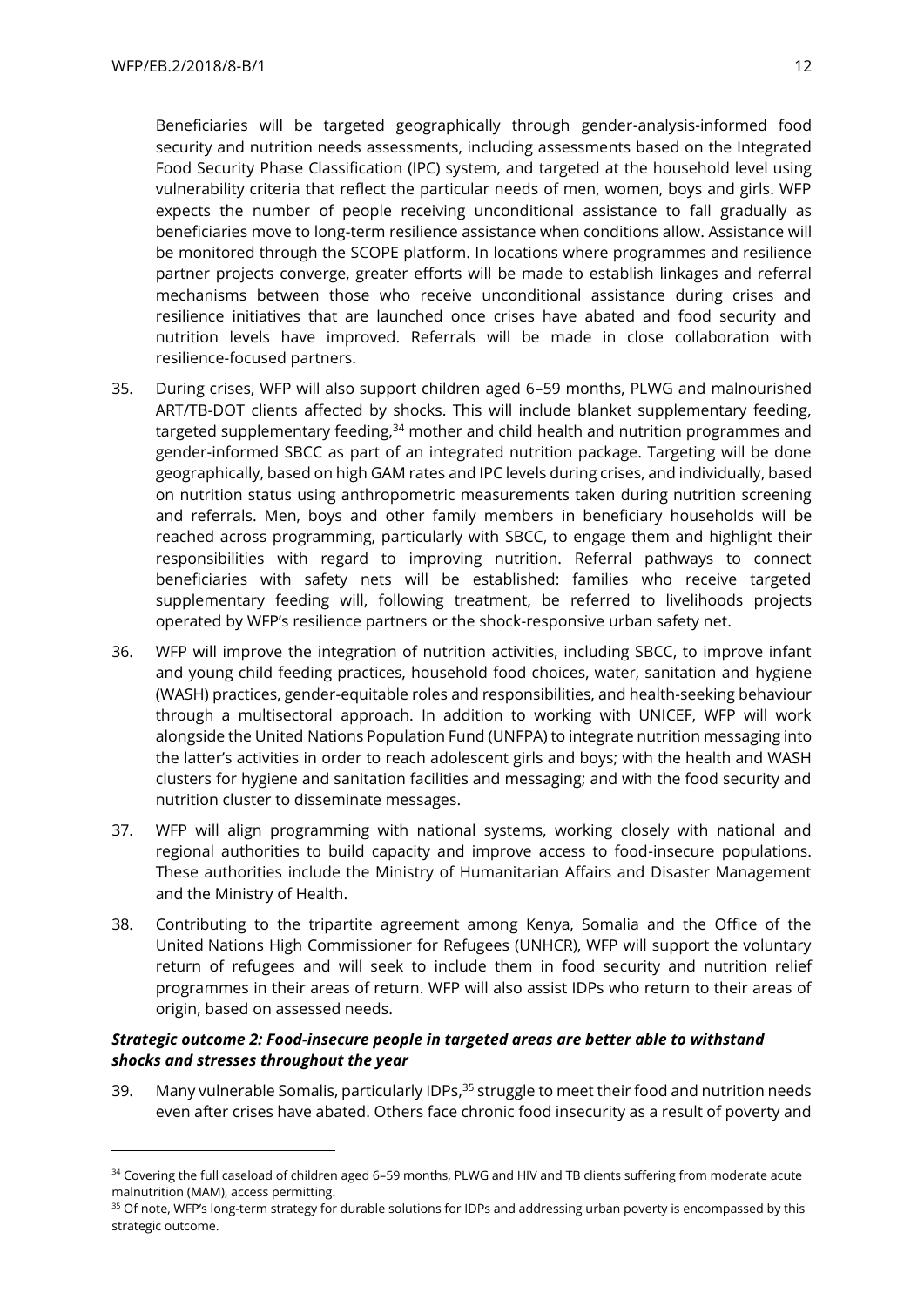exposure to shocks over many years. Activities under this outcome will build the resilience of targeted beneficiaries, helping them to withstand shocks and stresses throughout the year. It is aligned with WFP Strategic Result 1 and contributes to the achievement of SDG Target 2.1. This outcome is also aligned with objective 4 of the humanitarian response plan; chapters 7 and 9 of the NDP; and the livelihoods, employment, education, displacement, and safety nets recovery needs identified in the drought impact needs assessment.

## *Focus area*

40. This strategic outcome focuses on resilience building.

## *Expected outputs*

- 41. This outcome will be achieved through three outputs:
	- Food-insecure urban households receive safety-net assistance in the form of conditional or unconditional cash-based transfers and gender-informed SBCC that improve their food security and nutrition status and enhance self-reliance.
	- ➢ Food-insecure people receive safety-net assistance in the form of conditional in-kind or cash-based transfers for vocational training and the rehabilitation of community assets and gender-informed SBCC that reduce vulnerability to climate-related shocks and protect access to food.
	- $\triangleright$  School-aged children in targeted areas receive safety-net assistance in the form of a nutritious meal every day they attend school. They also benefit from gender-informed SBCC and from the improved capacity of related ministries to meet their basic food and nutrition needs and increase school attendance and retention.

## *Key activities*

 $\overline{a}$ 

*Activity 2: Provision of conditional and unconditional food and/or cash-based food assistance and nutritional messaging to food-insecure people through reliable safety nets, including school meals*

- 42. WFP will assist vulnerable people who face chronic or transitory food insecurity by providing reliable and nutrition-sensitive safety-net assistance in the form of food and/or cash-based transfers. Beneficiaries will be targeted geographically, using a food security and nutrition trend analysis to identify areas and communities exposed to more frequent and severe shocks and urban centres that host long-term IDPs, and at the household level using vulnerability and participation criteria. Both approaches will be informed by participatory gender analyses.
- 43. Conditional transfers will be given to those able to undertake productive activities, building resilience to shocks and counteracting the drivers of displacement. These activities will include vocational training for future employment (particularly for young people in urban and peri-urban areas $36$ ) and nutrition-sensitive projects that create assets (predominantly in rural areas, taking into account seasonality and the needs of women and men equitably). WFP will seek to strengthen the linkages between asset creation and other livelihood programmes (including those supported under strategic outcome 4), and to support vocational training and employment opportunities based on assessed market needs and gaps. In selecting conditional transfer recipients, special consideration will be given to certain households, such as those headed by women or children or characterized by intra-household inequalities that prejudice women, to prevent the reinforcement of discriminatory gender norms. WFP will pursue partnerships with the Ministry of Planning, Investment and Economic Development; the Ministry of Labour and Social Affairs; the

<sup>&</sup>lt;sup>36</sup> Including men and women and IDPs and non-IDPs.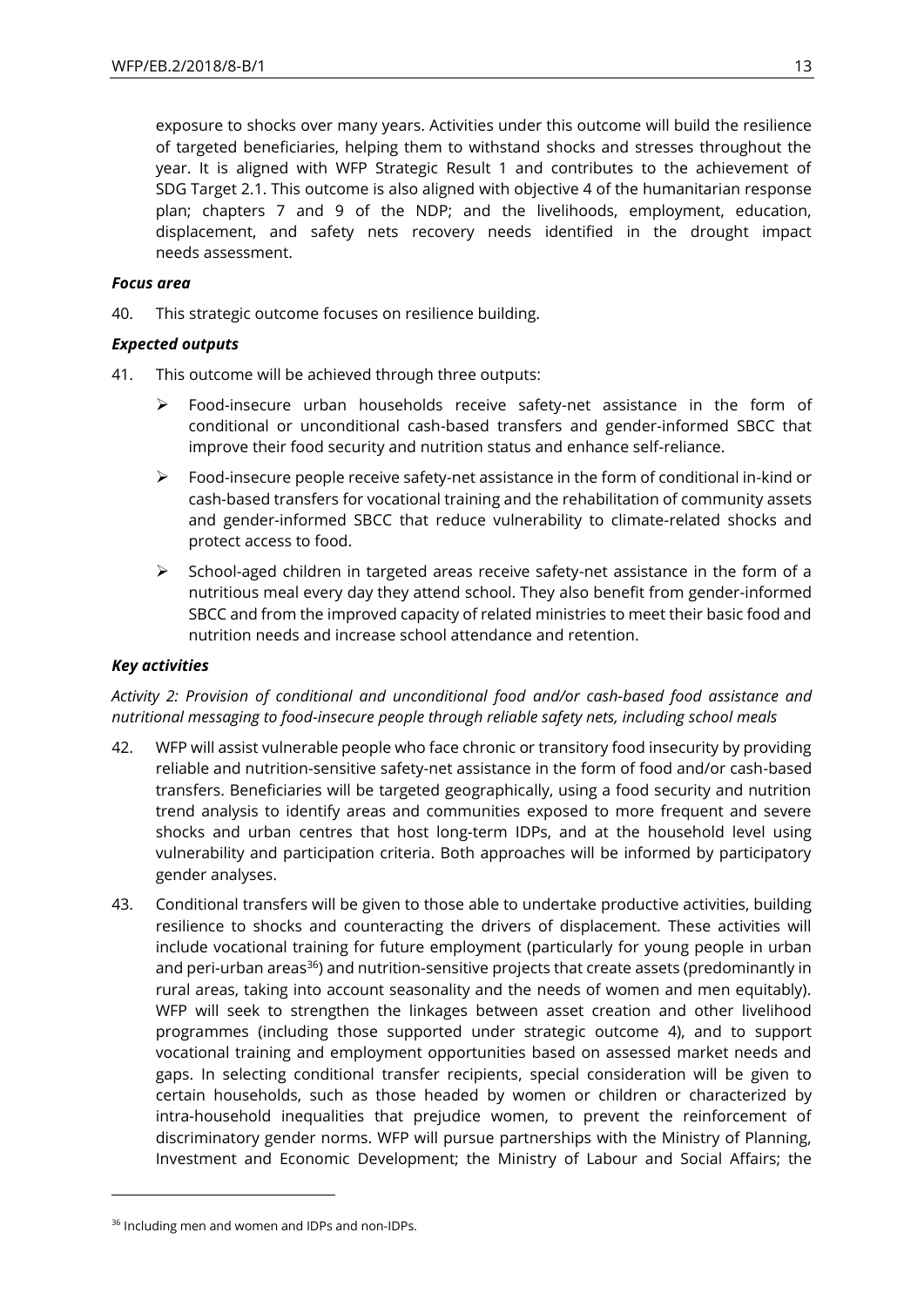1

Ministry of Education; the Ministry of Livestock and Irrigation; the Ministry of Commerce; and the Ministry of Agriculture and Irrigation; as well as with UNICEF and FAO under the Joint Resilience Action<sup>37</sup> and with consortia of resilience-focused non-governmental organizations (NGOs).

- 44. Unconditional transfers will be provided as part of an urban safety net implemented with the Government and strategic partners for the most vulnerable people in urban areas who have limited or no livelihood opportunities (particularly long-term IDPs). Transfers will be year round, shock responsive and scalable according to changing needs and seasonality to prevent people from falling deeper into food insecurity. In the event of a shock, the value and coverage of the transfers will be scaled up, and the programme will be implemented as part of crisis response under strategic outcome 1. Where possible, soft conditions such as financial literacy, health clinic attendance and SBCC will be imposed. Where feasible, employment opportunities will be fostered through skills training based on assessed market needs, taking into consideration the participation of women and addressing gender norms to promote gender equality. This approach will enable beneficiaries to move away from assistance once they obtain employment and sufficient income to meet their own needs, and it will build durable solutions by improving human capital. The urban safety net will inform the development of a future scalable national social safety net under the Government's social protection framework and the resilience umbrella of the NDP.
- 45. Nutritious school meals, including fortified blended food, will be provided to school-aged children, targeted in alignment with the education sector strategic plan for 2017–2021, to foster improved food security and nutrition of pupils that ultimately leads to greater educational attainment and retention. All students from grades 1 to 8 in selected schools will receive meals. Alongside UNICEF and other stakeholders, WFP will work closely with national and regional education authorities throughout the implementation and monitoring of the school meals programme to strengthen their capacity to implement nutrition- and gender-sensitive school meals and to ensure that school meals are embedded in the national education policy agenda to foster future scalability and handover of the programme.
- 46. An integrated focus on nutrition through SBCC will raise nutritional awareness. Referral systems will be enhanced to facilitate the targeting of nutritionally vulnerable households to be assisted with safety nets. For school meals, the inclusion of nutrition-sensitive programming will ensure that schools provide food and nutrition education to schoolchildren, with particular attention to adolescent girls and boys and parents and teachers, focusing on diet diversification. WFP will support government efforts to include nutrition education for adolescents in the primary level curriculum.

## *Strategic outcome 3: Malnourished and food-insecure children, adolescent girls, PLWG and ART/TB-DOT clients in areas with persistently high rates of acute malnutrition have improved nutritional status throughout the year*

47. Nutrition insecurity that extends beyond periods of crisis is a major challenge in some parts of Somalia. WFP will provide integrated nutrition support in the form of gender-informed SBCC alongside curative and preventive assistance to malnourished and food-insecure children, PLWG and ART/TB-DOT clients in areas with persistently high rates of malnutrition. The initiative will build resilience to nutrition-related shocks and support an improvement in nutrition status year round. It is aligned with WFP Strategic Result 2 and contributes to

<sup>&</sup>lt;sup>37</sup> Formerly known as the Joint Resilience Strategy for Somalia, the JRA is a framework of collaboration between FAO, UNICEF and WFP on joint resilience programming. It adopts a multisectoral approach, focusing on reducing food insecurity and malnutrition in the short-term while addressing the sources of chronic food insecurity and malnutrition in the medium-term so that vulnerable populations are able to absorb and adapt to shocks and stresses.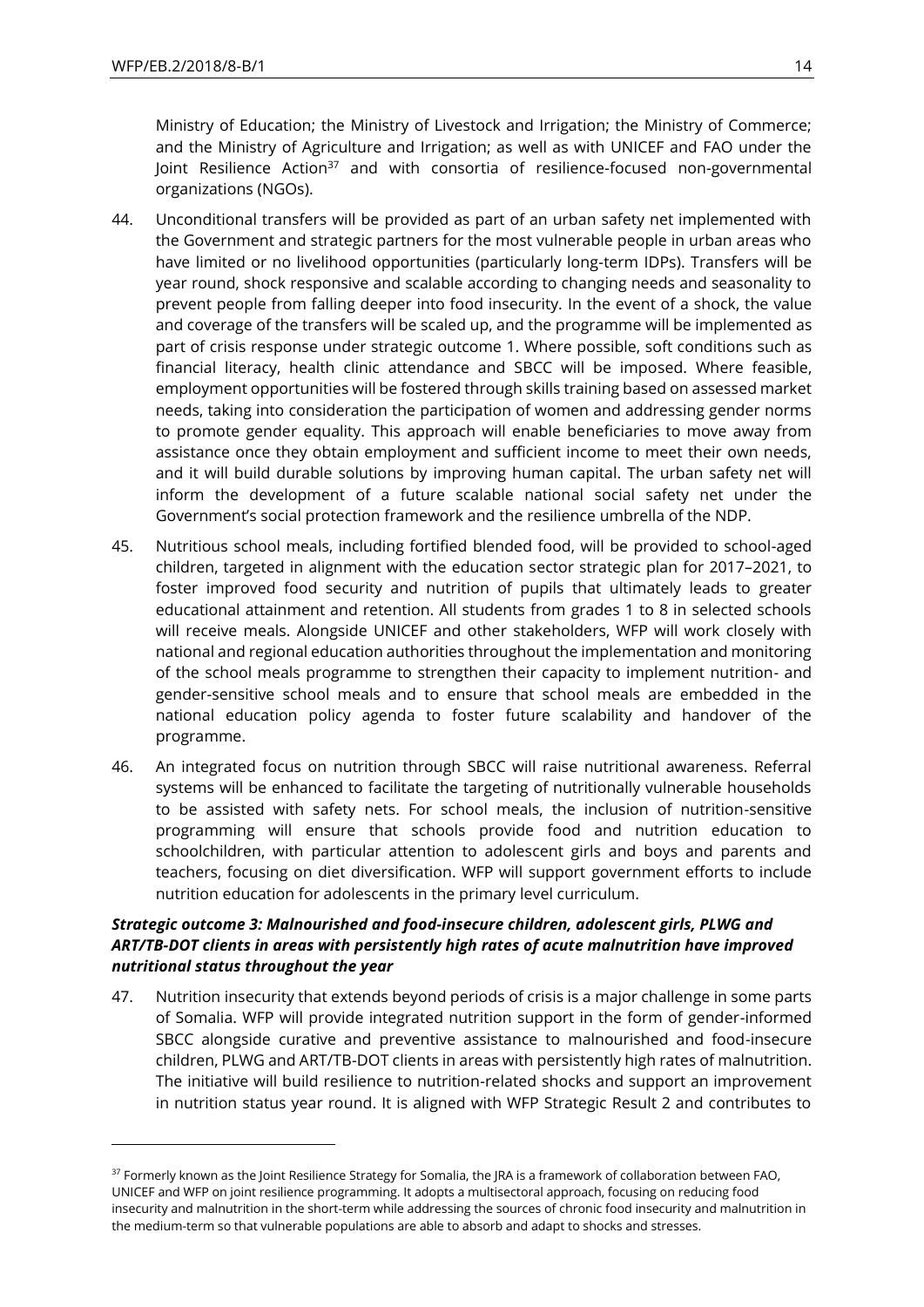the achievement of SDG Target 2.2. It is also aligned with objectives 2 and 4 of the humanitarian response plan, chapters 7 and 9 of the NDP, and the nutrition recovery needs identified in the drought impact needs assessment.

## *Focus area*

48. This strategic outcome focuses on resilience building.

## *Expected outputs*

- 49. This outcome will be achieved through three outputs:
	- ➢ Targeted children aged 6–59 months, PLWG and ART/TB-DOT clients in areas with persistently high malnutrition rates receive specialized nutritious foods to treat malnutrition throughout the year and benefit from gender-informed SBCC that stimulates positive behaviour change leading to improved food security and nutrition.
	- ➢ Targeted children aged 6–23 months and PLWG in areas with persistently high malnutrition rates receive specialized nutritious foods or cash-based transfers that prevent malnutrition throughout the year and benefit from gender-informed SBCC that stimulates positive behaviour change leading to improved food security and nutrition.
	- ➢ Targeted children aged 6–59 months, PLWG and ART/TB-DOT clients in areas with persistently high malnutrition rates benefit from the enhanced nutrition-related capacity of community nutrition workers to improve their resilience and protect their nutritional status.

## *Key activities*

-

*Activity 3: Provision of specialized nutritious foods and nutrition messaging to children, adolescent girls, PLWG and ART/TB-DOT clients to systematically treat and prevent malnutrition and to stimulate positive behaviour change*

- 50. WFP will assist children aged 6–23 months or 6–59 months, adolescent girls, PLWG and malnourished ART/TB-DOT clients in areas with persistently high GAM rates outside of crises<sup>38</sup> through an integrated nutrition prevention and treatment package.<sup>39</sup> Beneficiaries will be targeted geographically, based on districts with persistently high GAM rates and IPC levels, and individually, based on nutritional status using anthropometric measurements captured through nutrition screening and referrals. Men and boys will be reached across programming, particularly through SBCC, to ensure their engagement and clarify their responsibilities in improving nutrition.
- 51. The activity introduces community-based interventions using an SBCC strategy that targets women, men and adolescent girls and boys in the communities, along with malnourished ART/TB-DOT clients. To benefit malnourished ART/TB-DOT clients, capacity-strengthening activities in communities will be enhanced to include training for community workers and leaders on nutritional assessment and education, and support to improve referrals and linkages between nutrition, resilience and health programmes.
- 52. WFP will work with national and regional health authorities, aligning its nutrition activities with national systems and strengthening the capacity of ministry workers to implement activities. The digital registration of nutrition beneficiaries on SCOPE will be expanded,

<sup>&</sup>lt;sup>38</sup> Strategic outcomes 1 and 3 encompass an integrated nutrition package of treatment, prevention and SBCC as the best approach to addressing moderate acute malnutrition. There is no overlap; strategic outcome 1 has a crisis focus, providing nutrition assistance in the aftermath of a shock when there is a significant increase in GAM rates. Strategic outcome 3 has a resilience focus, providing nutrition assistance in areas with persistently high GAM rates outside of crises.

<sup>&</sup>lt;sup>39</sup> Comprising blanket supplementary feeding, targeted supplementary feeding that covers the full MAM caseload, mother and child health and nutrition and SBCC.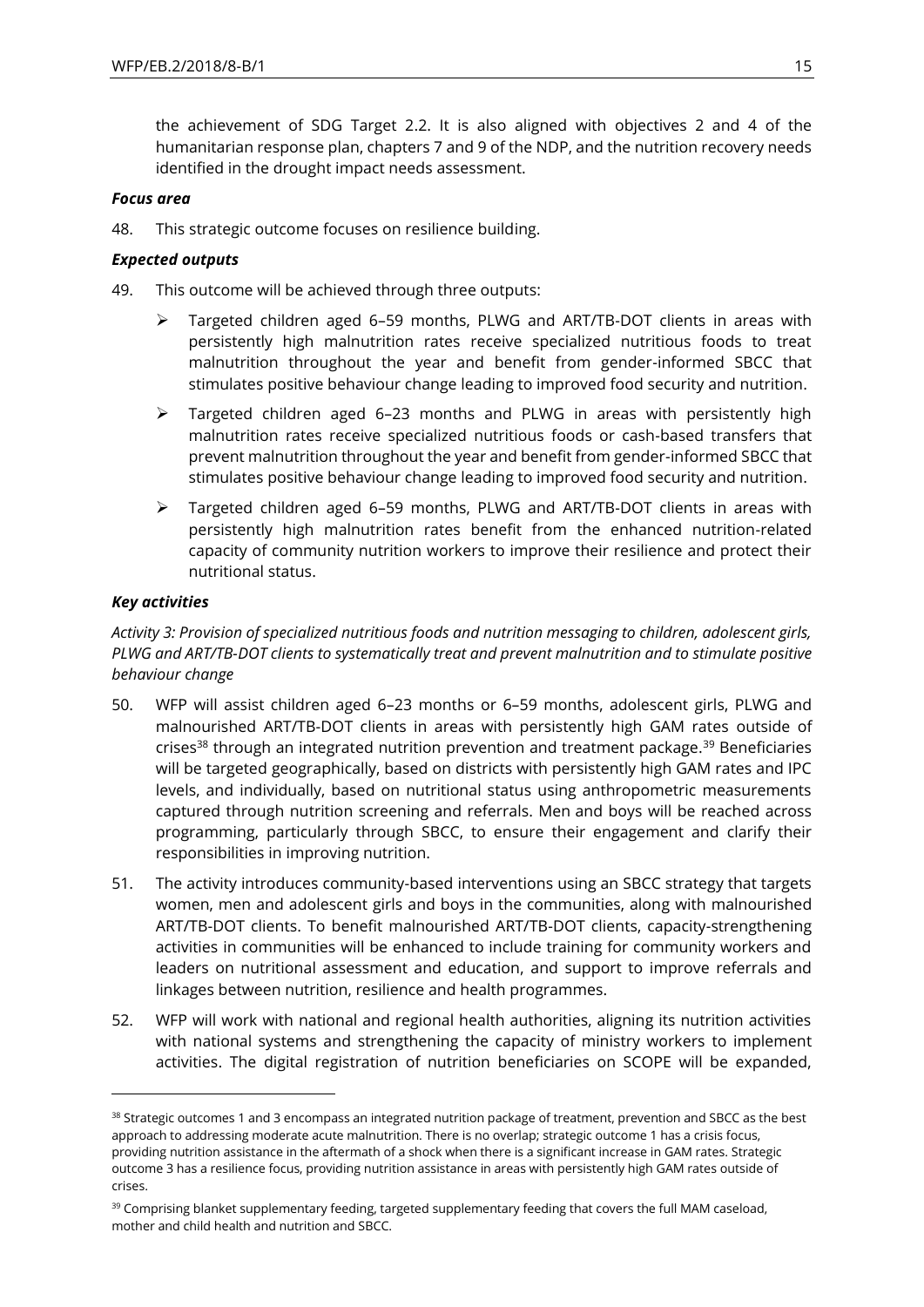facilitating better monitoring of nutrition assistance, strengthening the capacity and accountability of national health systems, and improving referral pathways. WFP will continue its partnership with UNICEF to integrate guidelines on severe and moderate acute malnutrition and implement nutrition programmes. The organization will also collaborate with UNFPA to integrate nutrition messaging in their activities in order to reach out to adolescent girls and boys. Greater partnerships with the health, WASH, food security and nutrition clusters will be key to improving hygiene and sanitation facilities and messaging. Referral pathways will be established with resilience-focused safety-net activities. When feasible, a family member of a beneficiary receiving targeted supplementary feeding will, following treatment of the beneficiary, be referred to livelihood projects $40$  or the shockresponsive urban safety net in consultation with resilience partners.

## *Strategic outcome 4: National institutions, private sector actors, smallholder farmers and foodinsecure and nutritionally vulnerable populations benefit from more resilient, inclusive and nutritious food systems by 2021*

53. Food systems in Somalia have great potential, but currently lack sufficient investment and support to ensure that nutritious food is available and attainable. WFP is adopting a comprehensive approach to address this gap, focusing on improving local production, storage, fortification, food quality and safety standards, and market access, as well as rehabilitating major infrastructure to support the availability of nutritious food in Somali markets and build an equitable food system that is resilient to shocks. This outcome is aligned with WFP Strategic Result 4 and contributes to the achievement of SDG Target 2.4. It is also aligned with the NDP sections on economic development (chapter 5), infrastructure (chapter 8) and building resilience (chapter 9), as well as the agricultural productivity and food security recovery needs identified in the drought impact needs assessment.

## *Focus area*

 $\overline{a}$ 

54. This strategic outcome focuses on resilience building.

## *Expected outputs*

- 55. This outcome will be achieved through five outputs:
	- $\triangleright$  Targeted smallholder farmers and farmers' cooperatives benefit from local purchases, training on post-harvest losses and linkages to retail networks that strengthen their productive capacity and food security.
	- ➢ Nutritionally vulnerable populations benefit from improved government and private sector capacity to improve nutrition through support for standards on food fortification, food quality and safety.
	- ➢ Food-insecure populations benefit from improved government capacity to establish and maintain public food reserves and thus improve the availability of food.
	- ➢ Private sector producers benefit from shared knowledge of market information systems and retail and wholesale supply chain management and thus improve food supply chains.
	- $\triangleright$  Smallholder farmers, farmer cooperatives and private sector producers benefit from the rehabilitation of major infrastructure that improves food supply chains and the availability of food.

<sup>40</sup> For able-bodied members of the beneficiary's household.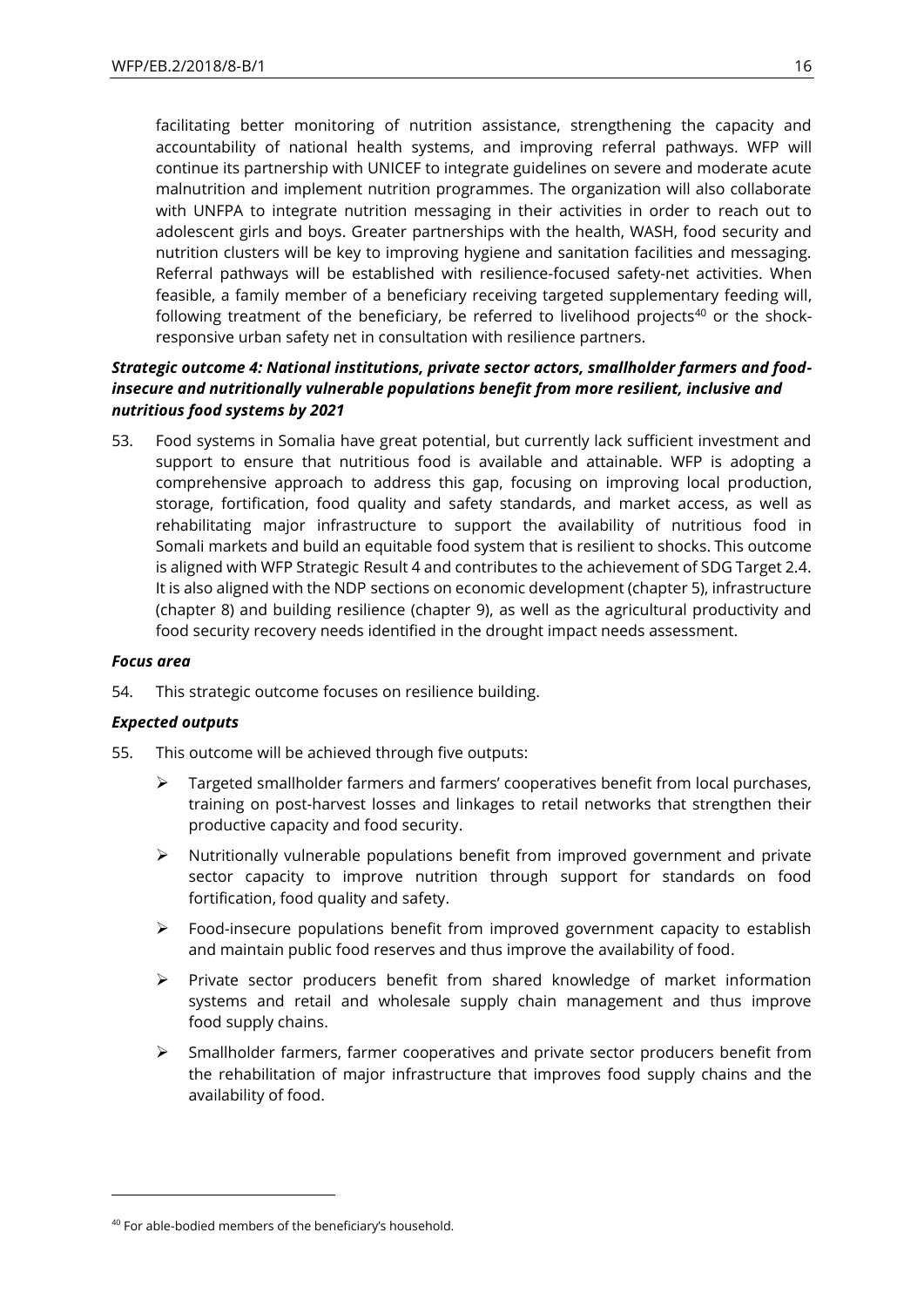## *Key activities*

*Activity 4: Provision of services, skills, assets and infrastructure for the rehabilitation and strengthening of food supply chains*

- 56. WFP will assist smallholder farmers and farmer cooperatives in stimulating production through the local purchase of cereals and pulses and through training on post-harvest loss reduction, with efforts to empower existing and potential women smallholder farmers, harvesters and processors. Those producing vegetables and cereals will be linked to retail networks, and the food procured will be distributed to WFP beneficiaries as part of relief and safety-net transfers.
- 57. WFP will support private sector producers through its technical expertise in the processing of fortified blended foods and flours for commercial markets and will engage with national institutions to develop policies on food quality, storage and safety standards as part of a comprehensive approach. Linked to this, national institutions will be supported in the establishment of functioning public food reserves. Technical support, integrating gender considerations, will be provided on market information systems and retail and wholesale supply chain management to strengthen food supply chains and improve the ability of national authorities to assist food-insecure populations.
- 58. WFP will focus on rehabilitating feeder roads to link production areas in the four primary agricultural zones to the main markets. It will also rehabilitate major ports and airstrips to enable smallholder producers, farmer cooperatives and private sector actors to sell their produce in local and international markets.
- 59. Across programming, WFP will expand its innovative partnerships with the private sector<sup>41</sup> and international institutions, in addition to engaging with FAO and the International Fund for Agricultural Development (IFAD) on food production and investment as strategic actors with regard to food systems.

## *Strategic outcome 5: National institutions have strengthened policies, capacities and systems for supporting food-insecure and nutritionally vulnerable populations by 2021*

60. While Somali institutions have gone from strength to strength since the establishment of formal political structures in 2012, their capacity to undertake large-scale endeavours to improve and protect the food security of vulnerable populations remains nascent. WFP will work with the Government<sup>42</sup> on strengthening the policies, capacities and systems of national institutions to improve government ability to support the Somali people meet their food and nutrition needs. This outcome is aligned with WFP Strategic Result 5 and contributes to the achievement of SDG Target 17.9. It is also consistent with the resilience and institutions chapters of the NDP and the food security, nutrition, social protection and safety nets, disaster risk reduction, and infrastructure recovery needs identified in the drought impact needs assessment.

## *Focus area*

1

61. This strategic outcome focuses on resilience building.

## *Expected outputs*

- 62. This outcome will be achieved through four outputs:
	- ➢ Populations benefit from the establishment of a food security and nutrition policy and the strengthened capacities of related ministries to improve food security and nutrition and support stability.

<sup>&</sup>lt;sup>41</sup> Such as through joint investment ventures in milling and e-commerce with retailers.

<sup>42</sup> At both the federal and regional levels.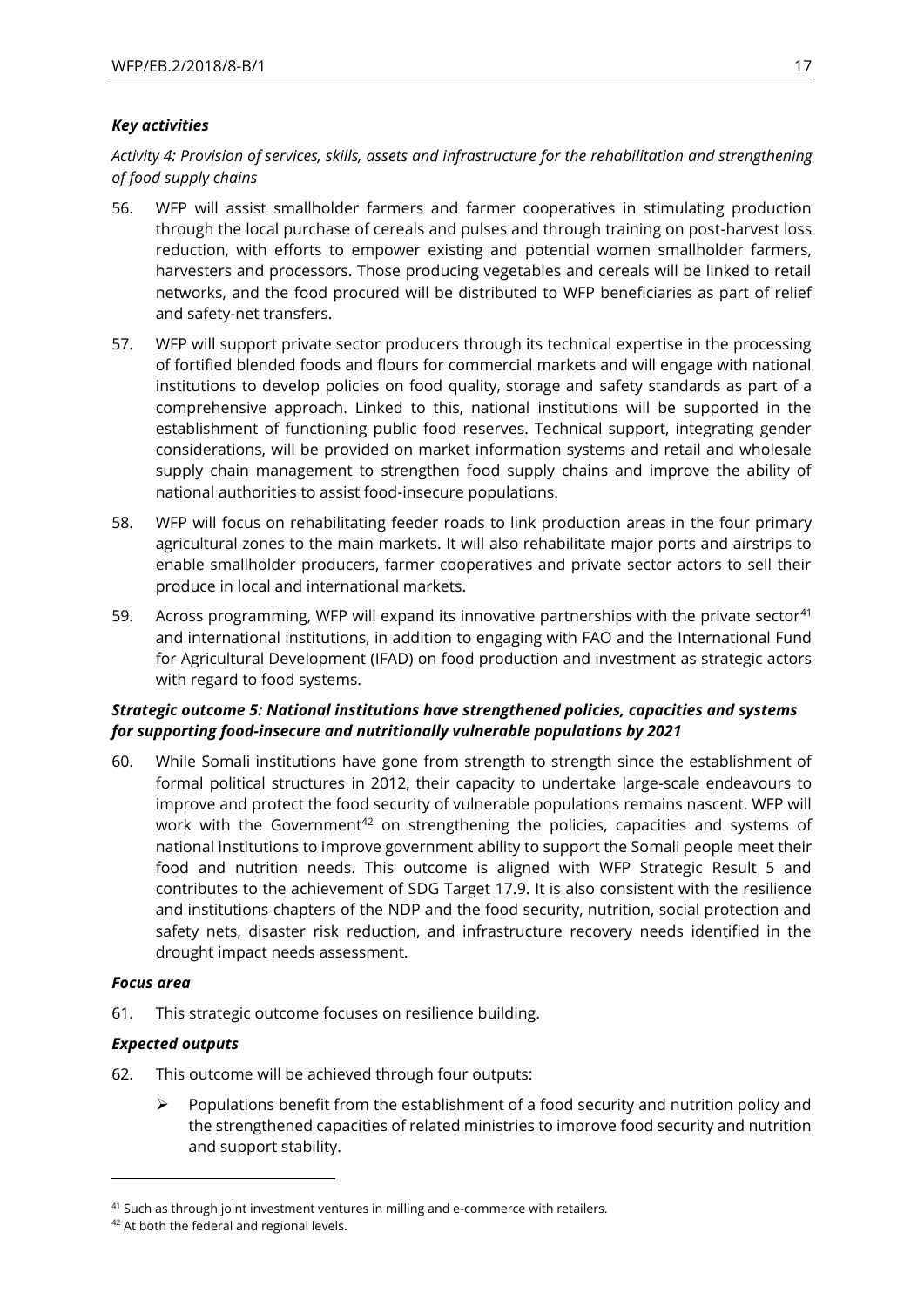- ➢ Vulnerable populations benefit from the establishment and implementation of a social protection policy framework that improves food security and nutrition and supports stability.
- $\triangleright$  Populations benefit from the strengthened capacity of national authorities to implement disaster management and early warning systems in order to protect food security and nutrition and support stability.
- $\triangleright$  Populations benefit from strengthened capacity and policies of national authorities to support port infrastructure rehabilitation in order to improve access to nutritious food.

## *Key activities*

*Activity 5: Provision of technical support for the strengthening of national policies, capacities and systems*

- 63. In line with WFP's mandate and comparative advantage, the following institutions will be supported on policymaking, technical planning, systems development, monitoring and evaluation, and statistics expertise, training, equipment and secondment of staff: the Ministry of Health and other nutrition-related entities (e.g. the Scaling Up Nutrition secretariat in the Office of the Prime Minister) with regard to nutrition; the Ministry of Agriculture and Irrigation and the Ministry of Livestock and Pasture with regard to food security; the Ministry of Humanitarian Affairs and Disaster Management with regard to disaster management and early warning; the Ministry of Labour and Social Affairs with regard to social protection; the Ministry of Ports and Marine Transport with regard to infrastructure; and the Ministry of Planning, Investment and Economic Development at the federal and regional levels on strategic coordination of capacity strengthening activities. Through this support, WFP aims to ensure that by 2021 the Government has improved its ability to support the population in the areas of food security and nutrition, social protection and food-related infrastructure and in adapting to climate change, including through disaster management and early warning.
- 64. Better monitoring, implementation and policies will have a positive impact on all Somalis, and particularly marginalized groups such as IDPs, households led by women, the elderly and people with disabilities, thus contributing to state building and peace. Gender will be mainstreamed in all capacity-strengthening work to help reduce inequality and ensure that policies are gender responsive. WFP will collaborate with other United Nations agencies and institutions, in particular FAO and UNICEF, to draw on their comparative expertise, and with the Food Security and Nutrition Analysis Unit (FSNAU) and the Famine Early Warning Systems Network (FEWS NET) to coordinate efforts to improve early warning data collection capacity.

## *Strategic outcome 6: The humanitarian community is better able to reach vulnerable people and respond to needs throughout the year*

65. Somalia has significant infrastructure gaps and there are no countrywide safe and reliable air services. The United Nations Humanitarian Air Service (UNHAS) is one of the few safe travel options for humanitarian personnel needing to reach beneficiaries. This strategic outcome is in line with WFP Strategic Result 8 and contributes to the achievement of SDG Target 17.16. It also supports the attainment of all objectives under the humanitarian response plan and the NDP.

## *Focus area*

66. This strategic outcome focuses on crisis response.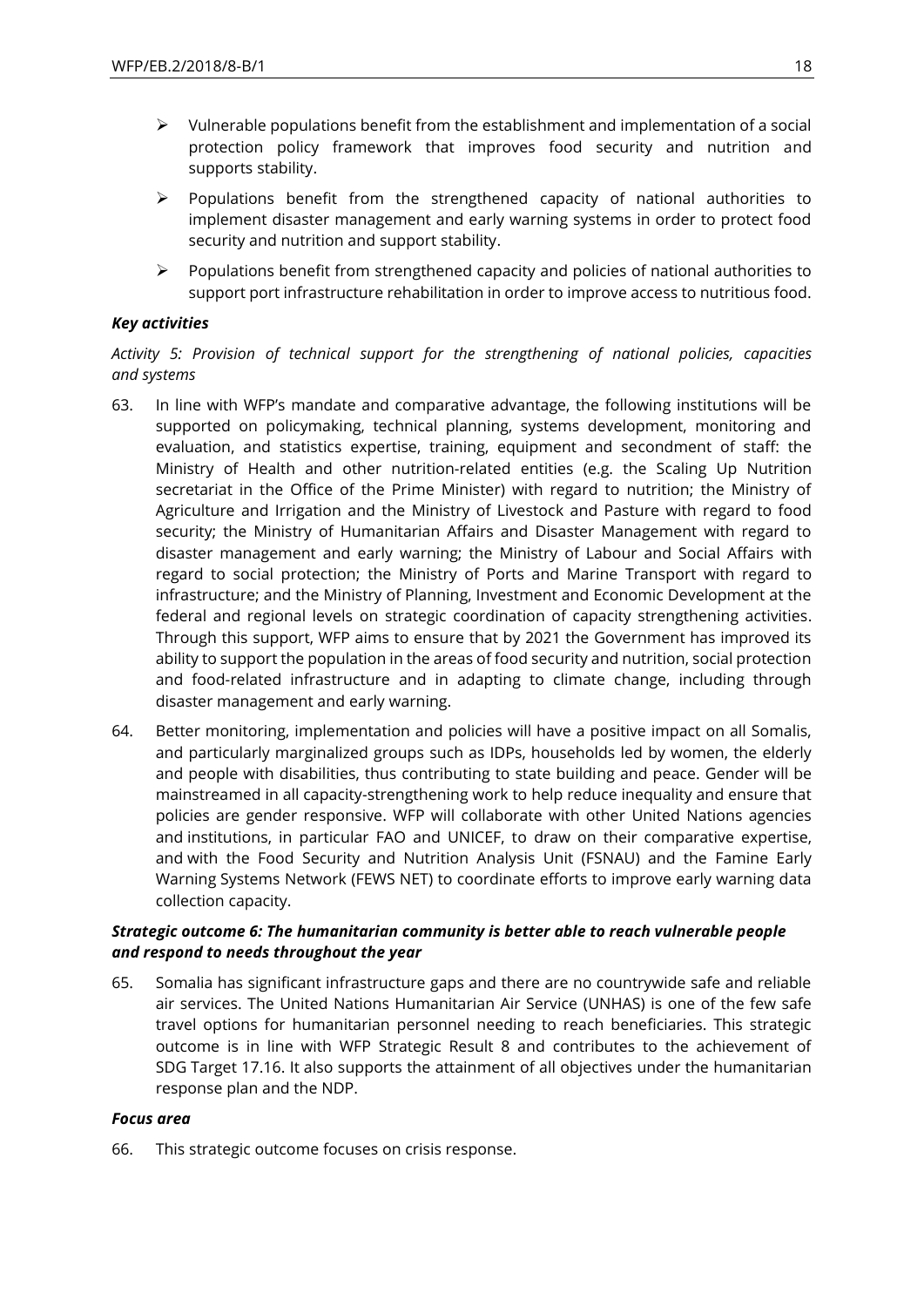## *Expected outputs*

- 67. This outcome will be achieved through one output:
	- $\triangleright$  Vulnerable populations benefit from safe and reliable air services provided by UNHAS to partners as a result of which they receive timely and efficient assistance.

## *Key activities*

## *Activity 6: Provision of air services for the humanitarian community*

68. To address the limited availability of safe commercial air services across Somalia, WFP will continue to run UNHAS to enable humanitarian workers to reach vulnerable people and respond to needs. Operating on a partial cost-recovery basis,<sup>43</sup> UNHAS will provide safe, efficient and cost-effective inter-agency transport to United Nations agencies, NGOs and other stakeholders; transport cargo (including medical supplies and high-value equipment); and provide timely medical and security evacuations for the humanitarian community.<sup>44</sup> If commercial services are proven to meet United Nations aviation standards, UNHAS will stop or reduce its schedule accordingly.

## **3.3 Transition and exit strategies**

- 69. This ICSP is an important step towards helping Somalia achieve zero hunger and towards fostering further development and stability by 2030. Stronger links between relief and resilience activities will improve the Somali people's ability to adapt to and mitigate shocks, reducing the need for protracted humanitarian interventions. By building the capacity of national institutions, WFP will lay the foundations for a future handover of activities to the Somali Government. In particular, as the capacity of national and regional health and education authorities develops, WFP aims to hand over nutrition and education activities to the Government.
- 70. WFP plans to move to a full CSP after the 2020–2021 election period, guided by United Nations planning to be undertaken in 2020. In preparation, WFP will engage with national authorities to localize SDG 2 through a zero hunger strategic review, drawing on the successes and lessons learned from this ICSP.

## **4. Implementation arrangements**

## **4.1 Beneficiary analysis**

 $\overline{a}$ 

- 71. Over its three-year duration, the ICSP targets almost 3.4 million people, including 1.2 million targeted under crisis response. Fifty-four percent of beneficiaries targeted are women and girls, reflecting the importance of addressing inequalities to foster recovery, resilience and sustained gains in food and nutrition security.
- 72. Adopting an AAP approach, WFP will undertake community-based participatory planning, an inclusive community-driven process that ensures that women and men are equitably involved in the planning, selection and implementation of programmes.<sup>45</sup> WFP will provide household food and cash-based transfers to women and/or men, depending on information gathered through gender analysis informed assessments, and will promote safe access to and engagement in markets for women and men. Procedures for identifying and mitigating

<sup>&</sup>lt;sup>43</sup> Sixty percent of the UNHAS budget is funded through cost-recovery from users.

<sup>44</sup> UNHAS standard operating procedures for medical evacuations refer to the evacuation of an individual on medical grounds (United Nations or NGO staff members). UNHAS aircraft are not equipped with medical equipment to facilitate medical evacuation. A security relocation or evacuation is for the safety and well-being of United Nations and agency staff.

<sup>&</sup>lt;sup>45</sup> Efforts will be made to ensure the participation of vulnerable groups - including the elderly, people living with disabilities and the displaced – during this process.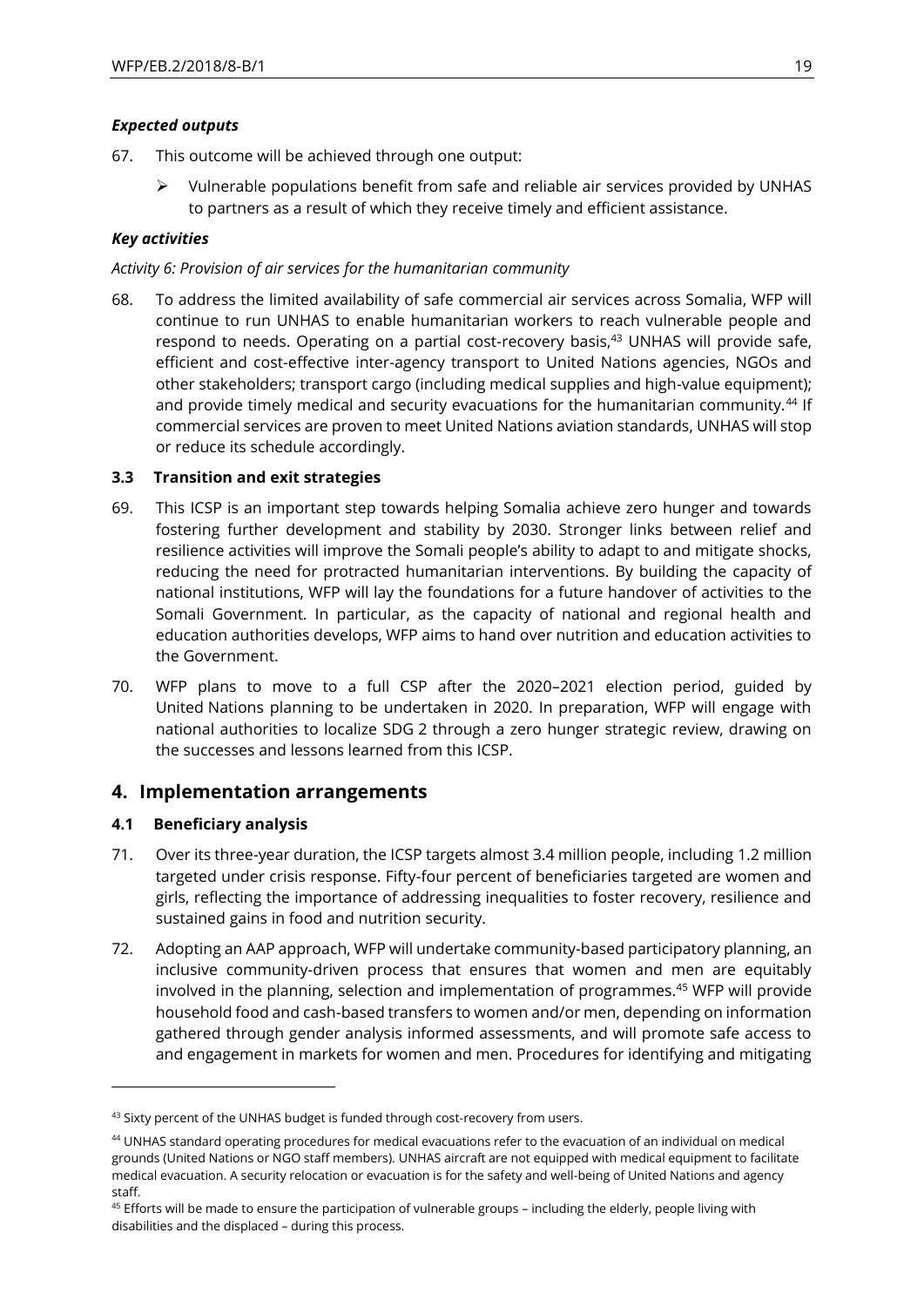protection issues include flexible transfer modalities, safe and accessible complaint and feedback mechanisms, consultations with diverse stakeholders and safe distribution principles. The identification and targeting of vulnerable groups such as IDPs, women, the elderly and people with disabilities will be improved through data collection through the SCOPE platform and monitoring and evaluation mechanisms.

73. WFP will continue to register all its beneficiaries biometrically on SCOPE, storing basic data on the ages, names and sexes of household members and household location. Based on this information and community consultations, WFP will prioritize the most vulnerable households, such as those with children under 5, those led by women, those with members living with disabilities and those with members over 60.

|                          | TABLE 1: FOOD AND CASH TRANSFER BENEFICIARIES BY STRATEGIC OUTCOME AND ACTIVITY                                                                                                                                                                                                                                    |                    |          |           |
|--------------------------|--------------------------------------------------------------------------------------------------------------------------------------------------------------------------------------------------------------------------------------------------------------------------------------------------------------------|--------------------|----------|-----------|
| <b>Strategic outcome</b> | <b>Activity</b>                                                                                                                                                                                                                                                                                                    | <b>Women/girls</b> | Men/boys | Total*    |
| 1                        | 1: Provision of<br>unconditional food<br>and/or cash-based food<br>assistance, specialized<br>nutritious foods and<br>gender-transformative<br>nutrition messaging and<br>counselling to<br>crisis-affected people<br>through well-coordinated<br>food security and<br>logistics during<br>humanitarian responses. | 726 314            | 543 021  | 1 269 335 |
| 2                        | 2: Provision of<br>conditional and<br>unconditional food<br>and/or cash-based food<br>assistance and<br>nutritional messaging to<br>food-insecure people<br>through reliable safety<br>nets, including school<br>meals.                                                                                            | 780 082            | 824 901  | 1604983   |
| 3                        | 3: Provision of<br>specialized nutritious<br>foods and nutrition<br>messaging to children,<br>adolescent girls, PLWG<br>and ART/TB-DOT clients<br>to systematically treat<br>and prevent malnutrition<br>and to stimulate positive<br>behaviour change.                                                            | 558 207            | 299 343  | 857 550   |
| 4                        | 4: Provision of services,<br>skills, assets and<br>infrastructure for the<br>rehabilitation and<br>strengthening of food<br>supply chains.                                                                                                                                                                         | N/A                | N/A      | N/A       |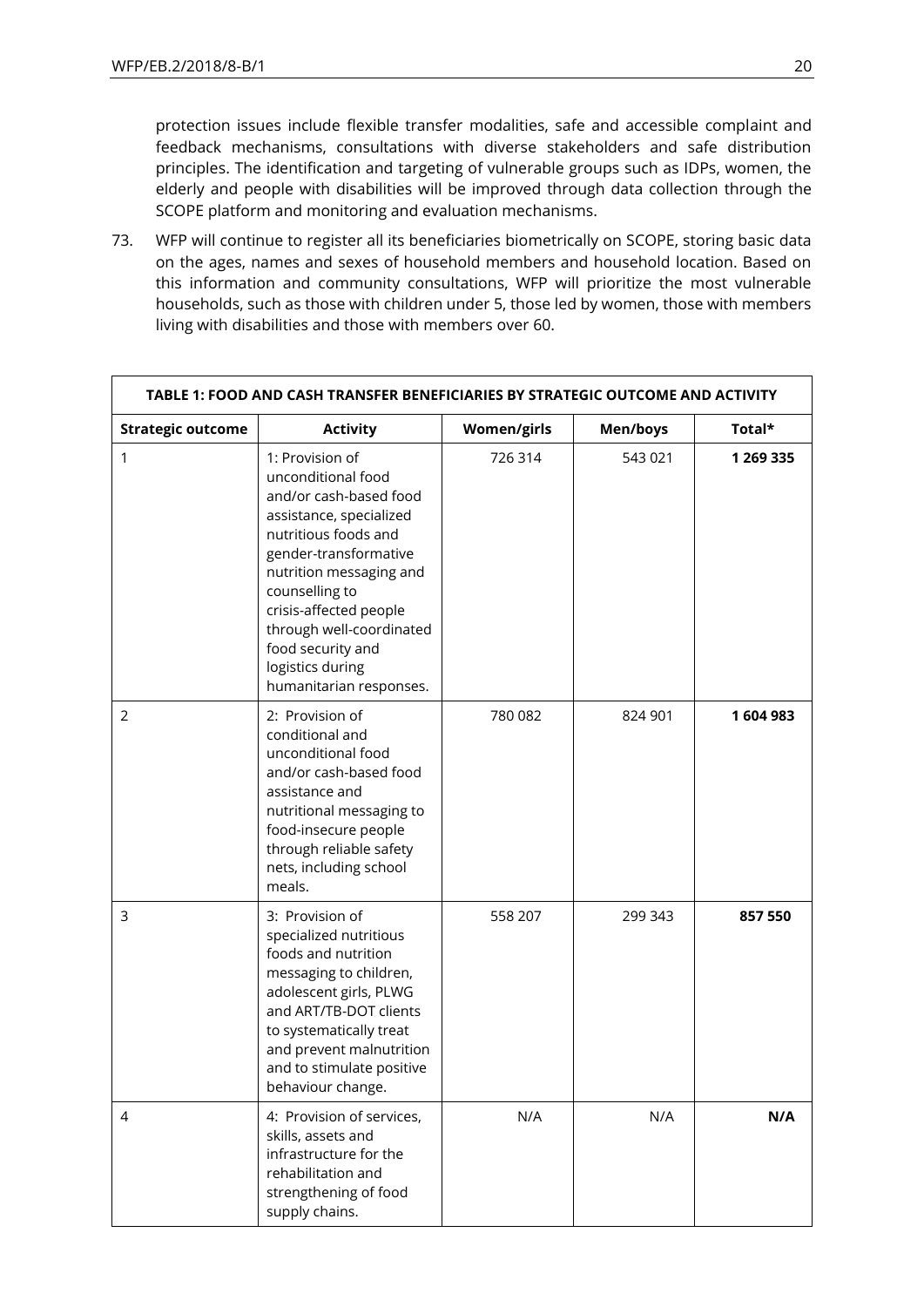| TABLE 1: FOOD AND CASH TRANSFER BENEFICIARIES BY STRATEGIC OUTCOME AND ACTIVITY |                                                                                                                   |             |          |           |  |
|---------------------------------------------------------------------------------|-------------------------------------------------------------------------------------------------------------------|-------------|----------|-----------|--|
| <b>Strategic outcome</b>                                                        | <b>Activity</b>                                                                                                   | Women/girls | Men/boys | Total*    |  |
| 5                                                                               | 5: Provision of technical<br>support for the<br>strengthening of national<br>policies, capacities and<br>systems. | N/A         | N/A      | N/A       |  |
| 6                                                                               | 6: Provision of air<br>services for the<br>humanitarian<br>community.                                             | N/A         | N/A      | N/A       |  |
| Total*                                                                          |                                                                                                                   | 1844595     | 1550937  | 3 395 532 |  |

\* Totals exclude overlap in beneficiaries.

## **4.2 Transfers**

1

- 74. Transfer modalities will be chosen by analysing food security and nutrition needs, assessing supply chain capacity, and comparing the efficiency and cost-effectiveness of modalities across various population groups, activities and locations. Decisions will reflect nutritional needs and the capacity of financial institutions, traders and retailers.
- 75. For unconditional relief rations provided as part of crisis response, in areas with functional markets WFP will distribute either e-vouchers or unrestricted cash transfers through licensed retailers and banks. Cash-based transfer rates will reflect the level of vulnerability and the cost of local nutritious food in line with guidance from the cash working group on the minimum expenditure basket.<sup>46</sup> For both types of cash-based transfers, as well as for in-kind food transfers, SCOPE and fingerprint authentication will be used to ensure that support is provided only to targeted people. Beneficiaries of e-vouchers will be able to choose from a range of food items. While vouchers will constitute the bulk of cash-based transfers, WFP will continue to scale up multipurpose cash where appropriate. In areas without functioning markets and WFP-contracted retailers, WFP will provide beneficiaries with in-kind food assistance, including SuperCereal to address micronutrient deficiencies in women of reproductive age, elderly people, adolescents and older children.
- 76. Conditional in-kind or cash-based transfers for beneficiaries of asset creation and vocational training projects will provide 100 percent of household calorie requirements, given the lack of other income opportunities and the higher calorie needs associated with labour. Unconditional cash-based transfers distributed as part of the scalable urban safety net will be calculated to provide beneficiaries with two meals a day, six days a week.
- 77. School meals safety nets will provide nutritious food to children who attend school, covering 64 percent of their caloric requirement.
- 78. For nutrition rations, WFP will provide ready-to-use supplementary food for children and SuperCereal and vegetable oil for PLWG and ART/TB-DOT clients. A supplementary cash-based incentive, called "e-vegetables", will be provided to PLWG who attend mother and child health and nutrition centres to help meet their nutrient needs for improved health and nutrition outcomes. Available foods include fresh vegetables, fruit, meat and eggs, with the choice of foods linked to health and nutrition education sessions.

<sup>&</sup>lt;sup>46</sup> The minimum expenditure basket is based on the market price of basic food commodities. Values vary between regions depending on local markets conditions.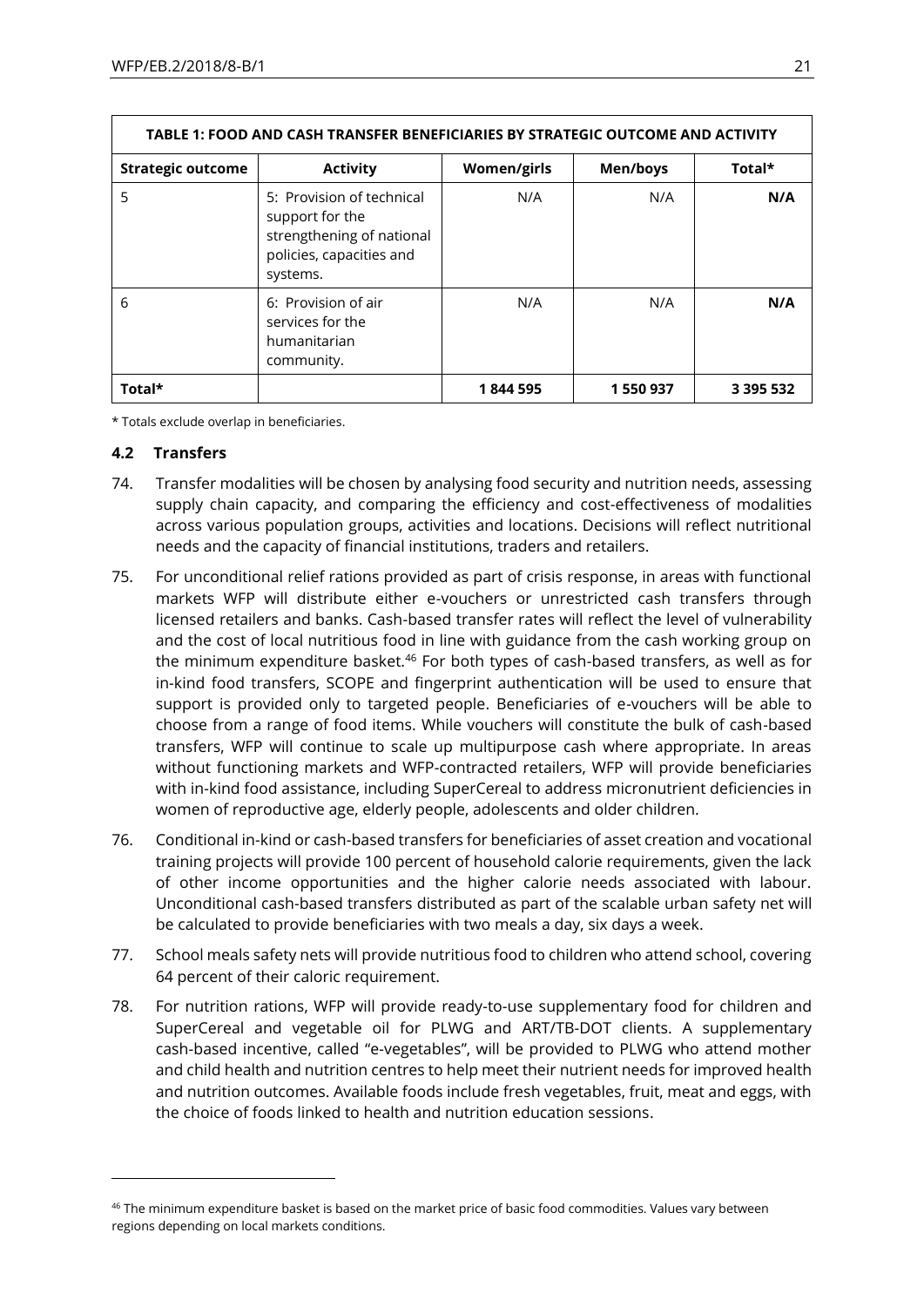## *Food and cash-based transfers*

|                                       |                            |                         |                                                 |                      |                                                    |                              |                                     |             |                                   |                                                          |                    |                                        |                      |      | TABLE 2: FOOD RATIONS (g/person/day) AND CASH-BASED TRANSFER VALUES (USD/person/day) BY STRATEGIC OUTCOME AND ACTIVITY |                                                                     |                      |                                                  |                       |                                     |             |                                   |                             |            |
|---------------------------------------|----------------------------|-------------------------|-------------------------------------------------|----------------------|----------------------------------------------------|------------------------------|-------------------------------------|-------------|-----------------------------------|----------------------------------------------------------|--------------------|----------------------------------------|----------------------|------|------------------------------------------------------------------------------------------------------------------------|---------------------------------------------------------------------|----------------------|--------------------------------------------------|-----------------------|-------------------------------------|-------------|-----------------------------------|-----------------------------|------------|
|                                       | <b>Strategic outcome 1</b> |                         |                                                 |                      |                                                    |                              |                                     |             |                                   | <b>Strategic outcome 2</b><br><b>Strategic outcome 3</b> |                    |                                        |                      |      |                                                                                                                        |                                                                     |                      |                                                  |                       |                                     |             |                                   |                             |            |
|                                       |                            |                         |                                                 |                      |                                                    | Activity 1                   |                                     |             |                                   |                                                          |                    |                                        | Activity 2           |      |                                                                                                                        |                                                                     |                      |                                                  |                       | Activity 3                          |             |                                   |                             |            |
| Beneficiary type                      | Crisis-affected households |                         | months<br>Children aged 6–59<br>(MAM treatment) | PLWG (MAM treatment) | months<br>Children aged 6-23 r<br>(MAM prevention) | <b>PLWG (MAM prevention)</b> | Children aged<br>6-23 months (MCHN) | PLWG (MCHN) | PLWG (MCHN delivery<br>incentive) | PLWG (MCHN e-vegetables)                                 | ART/TB-DOT clients | urban<br>Food-insecure u<br>households | Food-insecure people |      | School-aged children                                                                                                   | months<br>$6 - 59$<br>Children aged 6-59<br>(MAM treatment)<br>aged | PLWG (MAM treatment) | months<br>Children aged 6-23<br>(MAM prevention) | PLWG (MAM prevention) | Children aged<br>6-23 months (MCHN) | PLWG (MCHN) | PLWG (MCHN delivery<br>incentive) | e-vegetables)<br>PLWG (MCHN | ART/TB-DOT |
| Modality                              | Food                       | Cash-based<br>transfers | Food                                            | Food                 | Food                                               | Food                         | Food                                | Food        | Food                              | Cash-based<br>transfers                                  | Food               | Cash-based<br>transfers                | Food                 | Cash | Food                                                                                                                   | Food                                                                | Food                 | Food                                             | Food                  | Food                                | Food        | Food                              | Cash-based<br>transfers     | Food       |
| Cereals                               | 417                        |                         |                                                 |                      |                                                    |                              |                                     |             | 139                               |                                                          |                    |                                        | 417                  |      | 150                                                                                                                    |                                                                     |                      |                                                  |                       |                                     |             | 139                               |                             |            |
| Pulses                                | 56                         |                         |                                                 |                      |                                                    |                              |                                     |             | 56                                |                                                          |                    |                                        | 56                   |      | 30                                                                                                                     |                                                                     |                      |                                                  |                       |                                     |             | 56                                |                             |            |
| Oil                                   | 29                         |                         |                                                 | 25                   |                                                    | 25                           |                                     | 25          | 29                                |                                                          | 25                 |                                        | 29                   |      | 25                                                                                                                     |                                                                     | 25                   |                                                  | 25                    |                                     | 25          | 29                                |                             | 25         |
| SuperCereal                           | 56                         |                         |                                                 | 250                  |                                                    | 250                          |                                     | 250         | 56                                |                                                          | 250                |                                        | 56                   |      | 80                                                                                                                     |                                                                     | 250                  |                                                  | 250                   |                                     | 250         | 56                                |                             | 250        |
| Plumpy'Sup                            |                            |                         | 100                                             |                      |                                                    |                              |                                     |             |                                   |                                                          |                    |                                        |                      |      |                                                                                                                        | 100                                                                 |                      |                                                  |                       |                                     |             |                                   |                             |            |
| Plumpy'Doz                            |                            |                         |                                                 |                      | 50                                                 |                              | 50                                  |             |                                   |                                                          |                    |                                        |                      |      |                                                                                                                        |                                                                     |                      | 50                                               |                       | 50                                  |             |                                   |                             |            |
| Total kcal/day                        | 2 1 1 9                    |                         | 540                                             | 1 1 6 1              | 272                                                | 1 1 6 1                      | 272                                 | 1 1 6 1     | 1 1 6 7                           |                                                          | 1 1 6 1            |                                        | 2 1 1 9              |      | 1 1 3 3                                                                                                                | 540                                                                 | 1 1 6 1              | 272                                              | 1 1 6 1               | 272                                 | 1 1 6 1     | 1167                              |                             | 1 1 6 1    |
| % kcal from<br>protein                | 12                         |                         | 10.5                                            | 13                   | 10                                                 | 13                           | 10                                  | 13          | 12                                |                                                          | 13                 |                                        | 12                   |      | 13                                                                                                                     | 10.5                                                                | 13                   | 10                                               | 13                    | 10                                  | 13          | 12                                |                             | 13         |
| Cash<br>(USD/person/<br>day)          |                            | 0.44                    |                                                 |                      |                                                    |                              |                                     |             |                                   | 0.60                                                     |                    | 0.17                                   |                      | 0.44 |                                                                                                                        |                                                                     |                      |                                                  |                       |                                     |             |                                   | 0.60                        |            |
| Number of<br>feeding days<br>per year | 30                         | 30                      | 30                                              | 30                   | 30                                                 | 30                           | 30                                  | 30          | 30                                | 30                                                       | 30                 | 30                                     | 30                   | 30   | 26                                                                                                                     | 30                                                                  | 30                   | 30                                               | 30                    | 30                                  | 30          | 30                                | 30                          | 30         |

Note: MCHN = mother-and-child health and nutrition; PLWG = pregnant and lactating women and girls.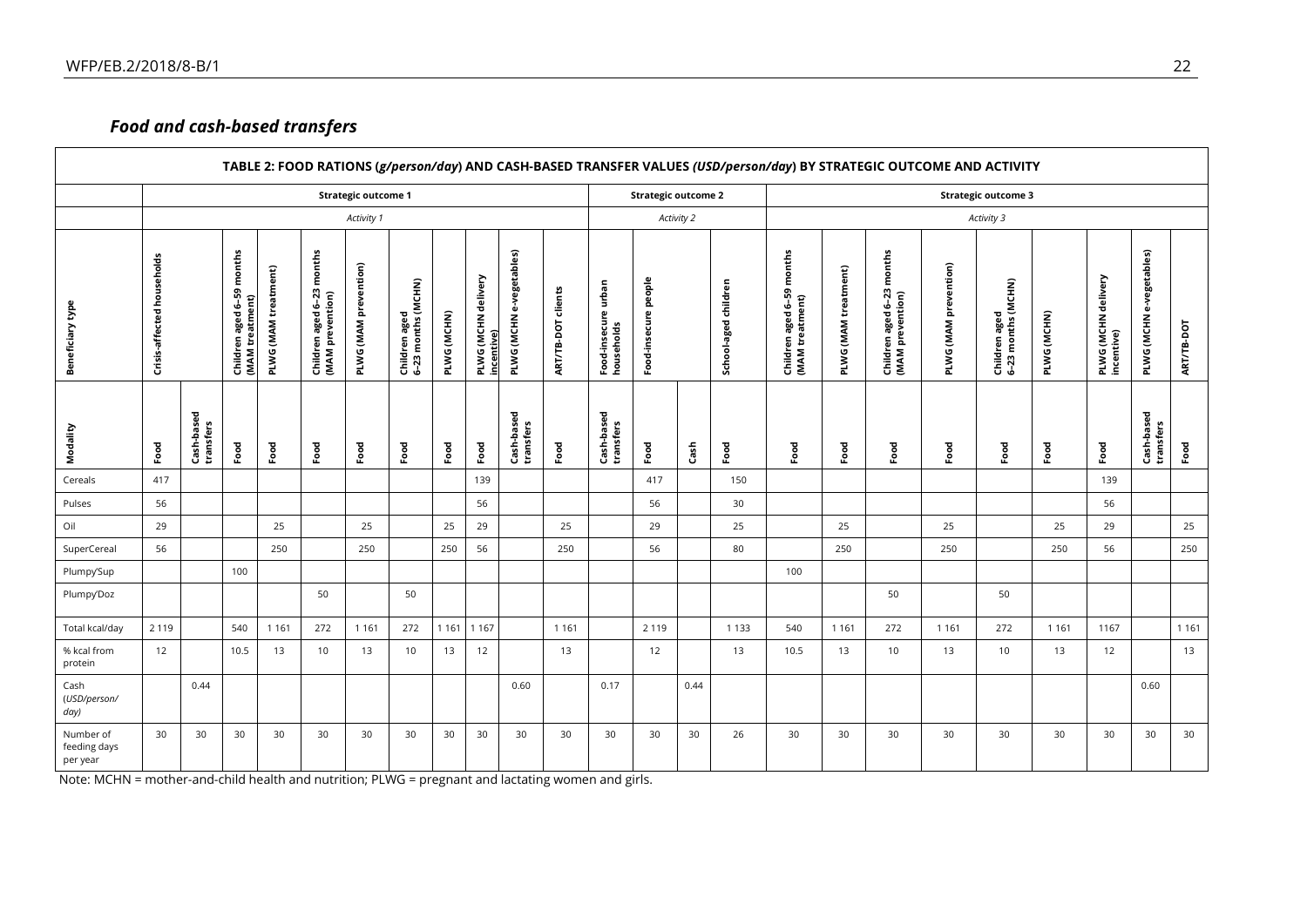| TABLE 3: TOTAL FOOD AND CASH-BASED TRANSFER REQUIREMENTS AND VALUES |            |               |  |  |  |
|---------------------------------------------------------------------|------------|---------------|--|--|--|
| Food type/cash-based transfer                                       | Total (mt) | Total (USD)   |  |  |  |
| Cereals                                                             | 77 722     | 20 996 706    |  |  |  |
| Pulses                                                              | 12719      | 9 3 5 1 2 6 2 |  |  |  |
| Oils and fats                                                       | 14 375     | 15 191 049    |  |  |  |
| Mixed and blended foods                                             | 132 180    | 174 390 336   |  |  |  |
| Other                                                               | $\Omega$   | 0             |  |  |  |
| Total (food)                                                        | 236 997    | 219 929 353   |  |  |  |
| Cash-based transfers                                                |            | 238 176 673   |  |  |  |
| Total (food and cash-based transfer value)                          |            | 458 106 026   |  |  |  |

## *Capacity strengthening*

79. WFP will collaborate with national and regional authorities at every stage of programme implementation through its consolidated capacity-strengthening strategy under strategic outcome 5. WFP has a wide network of partnership agreements with national NGOs and will continue to strengthen partner capacity to implement and monitor food security and nutrition programmes. Special emphasis will be placed on improving partner capacity for mainstreaming gender and protection into programme design, implementation and monitoring.

## **4.3 Supply chain**

1

- 80. WFP's supply chain is designed to ensure use of the transfer modality that best serves beneficiaries, is most cost effective and most benefits the local economy. The optimal transfer modality in many instances $47$  is cash-based transfers using commercial supply chains. With this in mind, WFP has expanded its retailer base significantly since 2016. In locations where markets do not function well, WFP will deliver in-kind food by coastal transport, land transport or airlift, singly or in combination.
- 81. WFP's logistics assets include an extensive network of warehouse hubs, with mobile storage units, gastight/watertight outdoor storage units and refrigerated containers for the efficient pre-positioning of temperature-sensitive nutritious foods. Food is transported into Somalia through the ports of Berbera, Bossaso, Mogadishu and Kismayo. A time charter vessel is used to supply by sea various regions where roads are closed or inaccessible, and *ad hoc* aircraft charters are used for airlifts as required. WFP's inland transport strategy will focus on keeping corridor routes open so that it can easily shift to a new route if a planned route is blocked.
- 82. WFP's long-term target is to switch to cash-based transfers and maximize the engagement of commercial supply chains and local commerce, stimulating national trade and as a consequence the economy and food systems. To this end, WFP will improve communication with importers regarding the expected number of beneficiaries and thus demand; conduct assessments to identify existing commercial supply chain infrastructure, including any equipment and technology limitations; and run investment (rehabilitation) projects in collaboration with the private sector that will facilitate an expansion of local supply in the

 $47$  In some locations and seasons, in-kind food delivery is more cost-efficient and effective than cash-based transfers. Also, for the treatment of malnutrition, specialized food items are vital.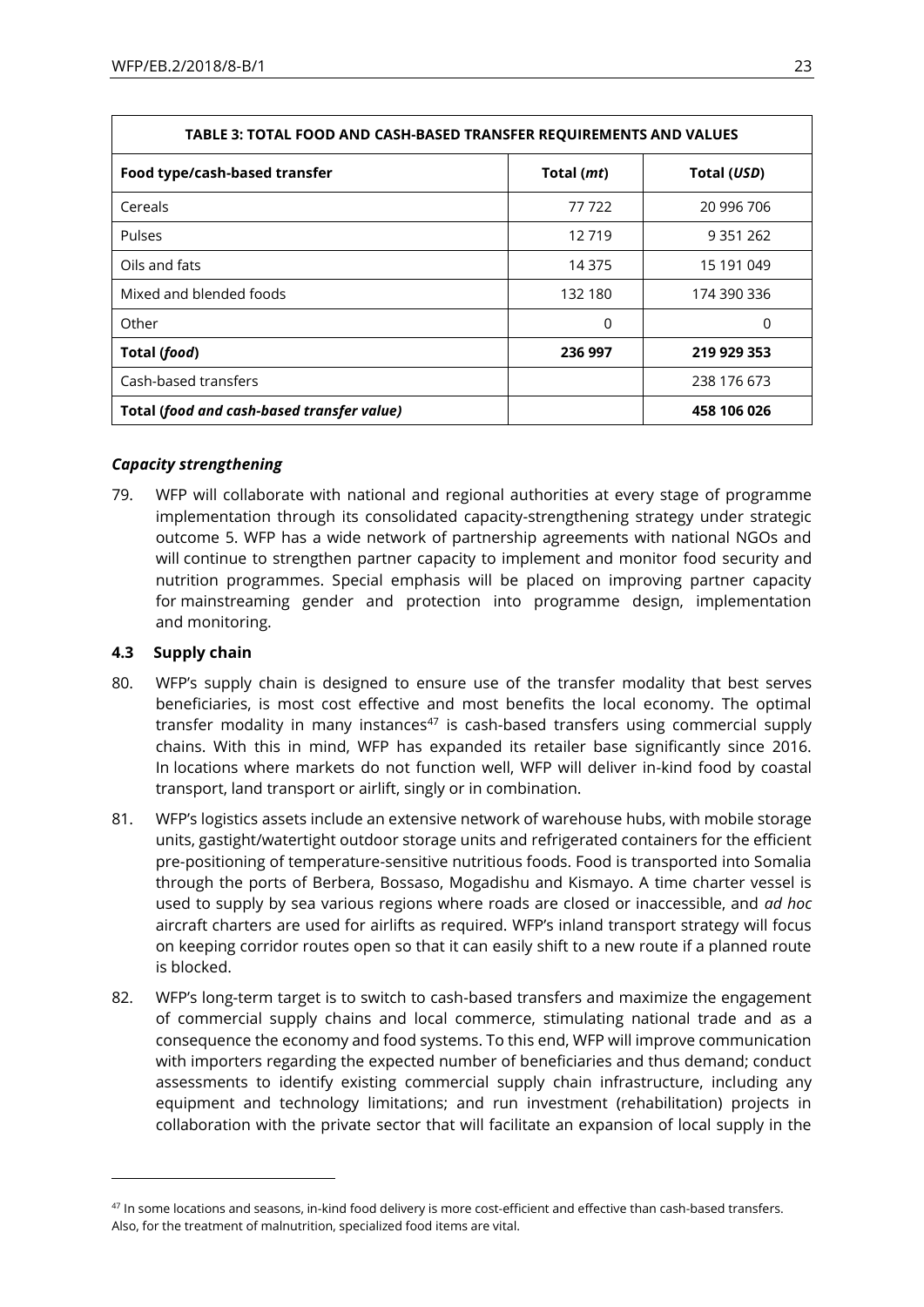long term. WFP will procure food through the Global Commodity Management Facility through Berbera and Mombasa, reducing lead times and optimizing the use of resources.

## **4.4 Country office capacity and profile**

- 83. WFP will continue to expand its operations in Somalia, increasing the number of staff in the country office in Mogadishu as well as in its area offices and sub-offices. In locations where security constraints prevent staff from taking up residence, the liaison office in Nairobi, Kenya, will support operations by housing technical programme support, logistics, procurement, administration, finance, and information and communication technology staff, who will travel regularly to the field.
- 84. The organizational structure of WFP in Somalia will maintain the flexibility and ability needed to scale up operations as required. Dedicated technical teams will manage the implementation of the strategic outcomes and the country office will develop staff skills through training. Particular efforts will be made to strengthen the capacity of national staff to support long-term operational and institutional continuity.

## **4.5 Partnerships**

1

- 85. WFP will work throughout the implementation of the ICSP with national and regional government institutions, including the Ministry of Agriculture and Irrigation; the Ministry of Education; the Ministry of Health; the Ministry of Humanitarian Affairs and Disaster Management; the Ministry of Labour and Social Affairs; the Ministry of Livestock and Pasture; the Ministry of Planning, Investment and Economic Development; the Ministry of Ports and Marine Transport; and the Scaling Up Nutrition secretariat.
- 86. Close engagement with United Nations and international organizations will continue, particularly with FAO and IFAD on food systems, as well as extensive collaboration on resilience initiatives with FAO and UNICEF as part of the Joint Resilience Action. Partnerships will be strengthened by working alongside UNFPA on gender-responsive nutrition activities; UNHCR and the International Organization for Migration on lasting solutions for refugees, returnees and IDPs; the United Nations Development Programme on national capacity strengthening; the United Nations country team's gender theme group<sup>48</sup> on gender issues; and with FSNAU, FEWS NET and Somalia Water and Land Information Management on food security monitoring. On resilience-building activities, WFP will seek to increase its collaboration with the World Bank and the African Development Bank.
- 87. WFP has over 100 partnership agreements with national and international NGOs in Somalia and will continue close engagement and capacity strengthening, drawing on partners' comparative advantages and expertise to inform programming. WFP will expand SCOPE as a common service platform to United Nations agencies and other partners as a tool for registering beneficiaries, distributing assistance, monitoring programmes and avoiding overlap. WFP will also strengthen partnerships with nutrition and resilience-focused consortia, such as Strengthening Nutrition Security in South Central Somalia, Building Resilient Communities in Somalia and the Somalia Resilience Programme to improve linkages, and build pathways for moving from relief to resilience and development. Civil society organizations, especially those fostering gender equality and the empowerment of women, will be engaged in community consultations and programme development to raise awareness of activities and ensure programmes are aligned with local priorities.

<sup>&</sup>lt;sup>48</sup> With the participation of the United Nations Development Programme, the United Nations Entity for Gender Equality and the Empowerment of Women (UN-Women), and others.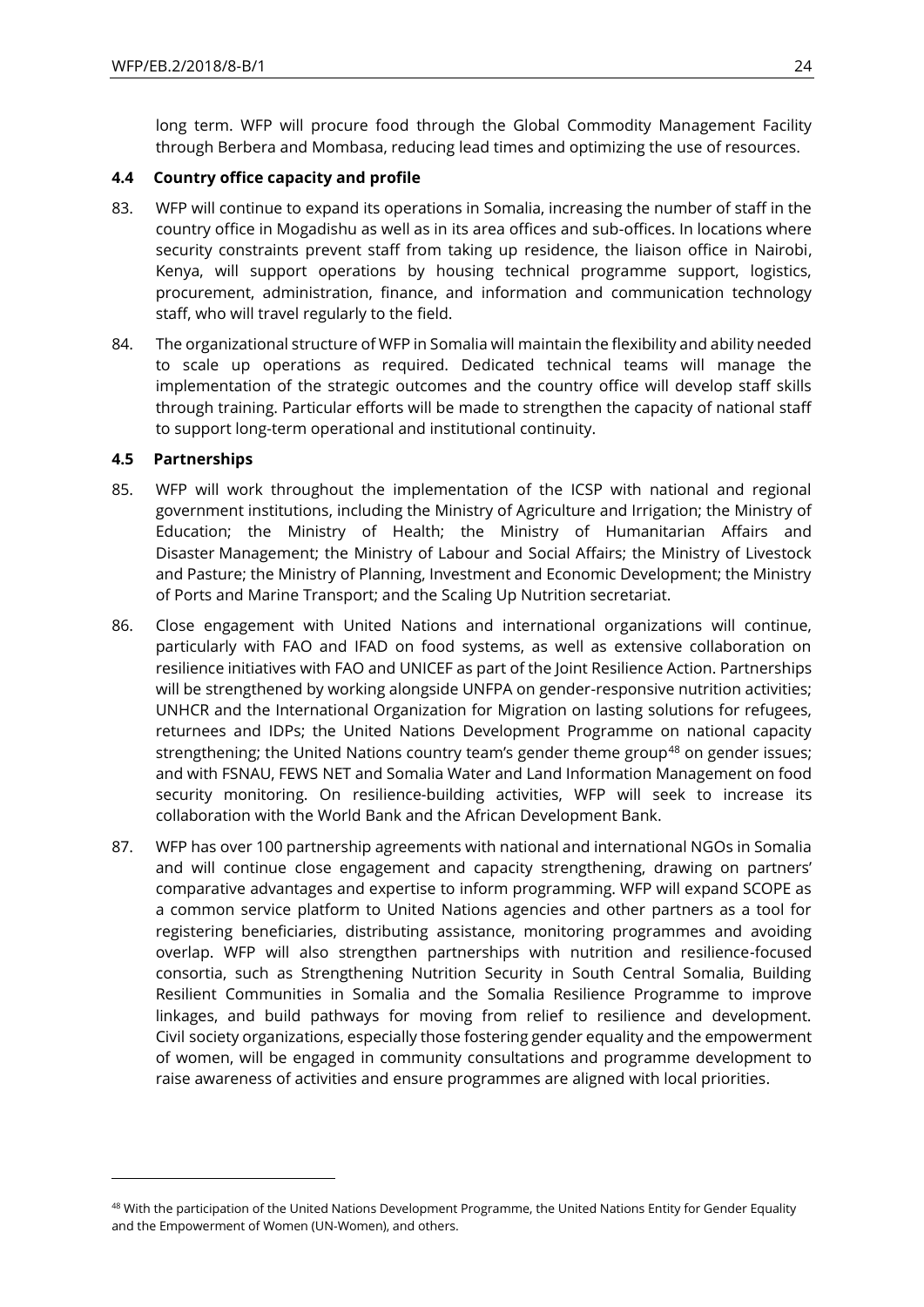- 88. WFP will expand partnerships with the retail and banking network (promoting information sharing and market analysis) and engage with private sector producers to improve food supply chains. Possible innovations include joint investment ventures in milling, enhanced by WFP's expertise in food quality and safety standards.
- 89. Partnerships will be fostered through WFP's co-leadership of the food security cluster and leadership of the logistics cluster, supporting the effective delivery of assistance. Through co-leadership of the cash working group and bilateral exchanges, WFP will coordinate its cash-based interventions with other actors to avoid overlaps and conflicting actions and improve the delivery and management of cash-based transfers.

## **5. Performance management and evaluation**

## **5.1 Monitoring and evaluation arrangements**

- 90. WFP's gender-responsive monitoring and evaluation system in Somalia will be aligned with its Corporate Results Framework. A monitoring, review and evaluation plan has been developed to ensure that all process, output and outcome indicators (with data disaggregated by age and sex) are monitored within specified timeframes. Evaluations and reviews will be conducted and the necessary resources will be allocated to measure WFP's progress towards achieving the strategic objectives. Programme implementation will be adjusted using findings from independent monitoring and monitoring undertaken jointly with other United Nations agencies, NGOs, cooperating partners, donors and national authorities. Particular emphasis will be placed on strengthening the monitoring framework for livelihoods, nutrition and capacity-strengthening activities. WFP will carry out two decentralized evaluations to evaluate the impact of nutrition and safety-net activities. Lessons from impact evaluations in other contexts will be drawn upon to guide evaluation design and programming.
- 91. On-site outcome, output and process data collection will be regularly conducted by WFP field monitors in accessible locations and by third-party monitors wherever access by WFP staff is limited. To complement on-site monitoring, the WFP call centre in Galkayo will conduct frequent remote monitoring using various mobile vulnerability analysis and mapping technologies,<sup>49</sup> especially where physical access is limited. This innovative technology is supported by data analysis software for fast and efficient feedback. The call centre will be scaled up to allow data collection throughout the year to monitor the general food security and nutrition situation in selected hotspots across the country. To strengthen WFP's accountability mechanisms, the call centre will continue to operate a hotline to offer beneficiaries direct access to information and the ability to give feedback that is addressed in a timely manner.

## **5.2 Risk management**

## *Contextual risks*

 $\overline{a}$ 

92. Conflict and political instability reduce humanitarian access to beneficiaries. The establishment of Al-Shabaab in parts of southern and central Somalia has posed a constant threat since 2006. While military offensives by the Somali Government and African Union forces continue to expand the area under government administration, the Government still has limited control over parts of southern and central Somalia. To mitigate the risk of being unable to reach people in need, WFP engages with national and regional actors to underscore the neutrality and impartiality of its assistance. In areas where WFP has no direct access, WFP conducts remote monitoring and deploys innovative transfer measures such as establishing catchment areas in accessible locations. All programmes are implemented in a

<sup>49</sup> Including mKormeer technology for digital data collection.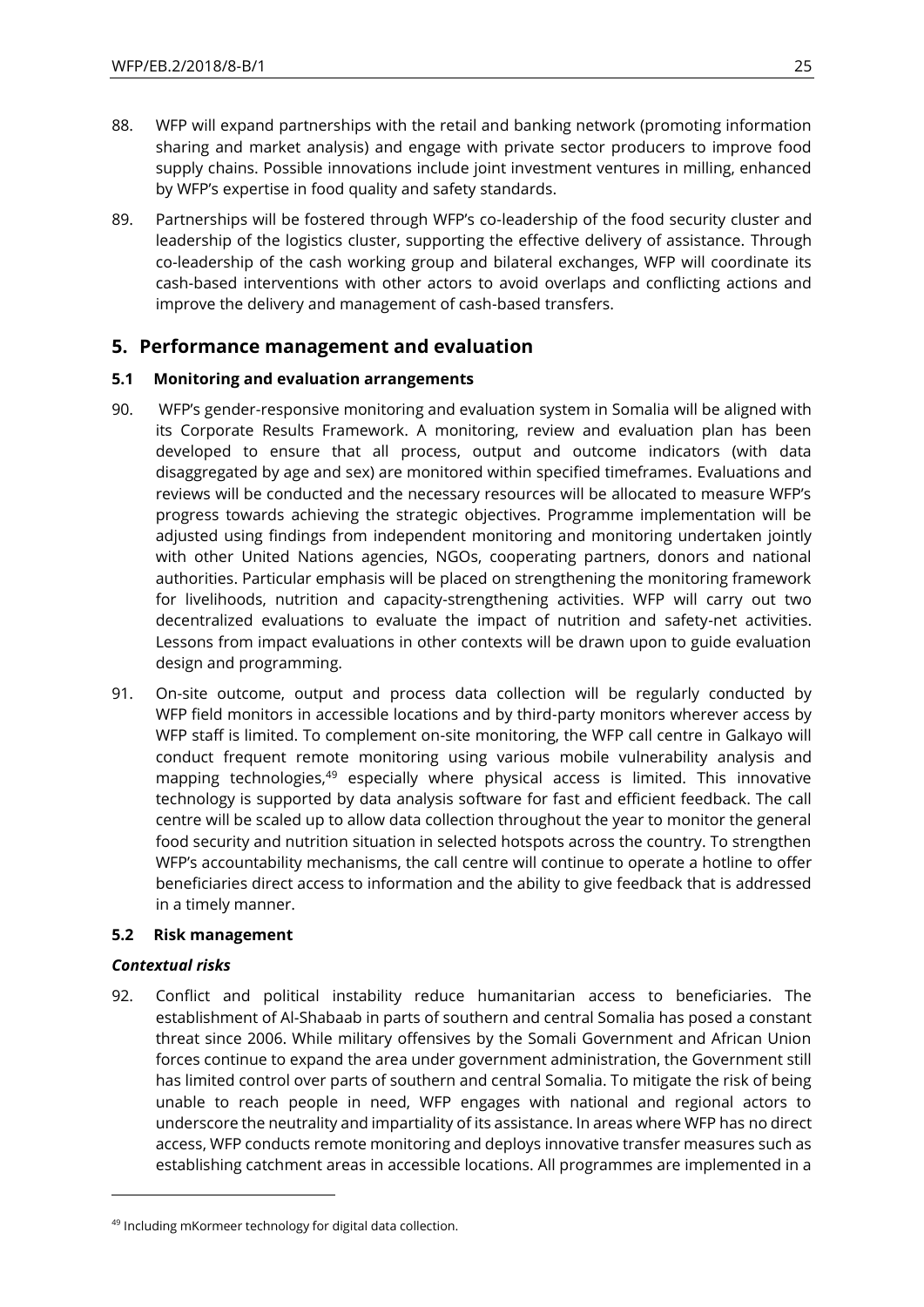conflict-sensitive manner (in line with the do no harm approach), accounting for local dynamics, through community consultations and partnerships that seek to increase access and ensure that WFP activities do not exacerbate tensions in the country. This also ensures that WFP programmes link local dialogue into programme design and reduce food insecurity as a driver of conflict, ultimately contributing to local peacebuilding.

- 93. Somalia is one of the most dangerous countries in the world for humanitarians, with persistent threats of kidnapping and terrorist attacks. To mitigate this threat, WFP staff maintain a low profile in risky locations and all WFP facilities are compliant with United Nations minimum operating security standards. In high-risk areas, WFP uses escorts for any movement of international staff and provides extensive security training. These arrangements contribute to the high cost of ensuring staff security in Somalia.
- 94. Somalia is prone to drought, floods, disease outbreaks and socio-economic shocks, resulting in displacement and increased food security and nutrition needs. WFP mitigates the associated risks through contingency planning for a rapid scale-up of assistance and by closely monitoring developments to facilitate early action.
- 95. Poor infrastructure and road closures pose challenges to the delivery of in-kind assistance. To mitigate this, WFP uses alternative routes where feasible and adopts cash-based transfers where markets are functional.

## *Programmatic risks*

- 96. Programmatic risks include targeting challenges, the limited capacity and presence of cooperating partners, market failures eroding the efficiency of cash-based transfers, and the misappropriation of food through corruption and fraud. Beneficiary resistance to targeting criteria (particularly when addressing gender inequalities and protection) also poses a threat to WFP's protection and gender-equality objectives.
- 97. Risk mitigation builds on WFP's extensive experience in inclusive and transparent programme planning. Beneficiary targeting will be strengthened through greater community consultation and sensitization, drawing on the targeting strategy developed by the food security cluster and addressing gender inequalities in the targeting criteria. To address national partner capacity and presence, WFP will provide training to strengthen their ability to deliver efficient and effective assistance in all locations.
- 98. To mitigate the potential risk of market failure, WFP will monitor the performance of markets every month and correlate its data with FSNAU and FEWS NET. If market failures are detected, WFP will consider in-kind transfers, where possible, until markets are restored.
- 99. Addressing the risk of the diversion of food, WFP has in place a comprehensive risk management strategy that includes the triangulation of monitoring activities through on-site visits by WFP staff and third-party monitors, as well as through the call centre; innovative technology to track the movement of commodities and spot checks of commodities en route; rigorous vetting and selection processes for cooperating partners and transporters; and the use of biometric registration and the SCOPE platform to track the delivery of assistance.

## *Institutional risks*

100. Funding shortfalls and pipeline breaks could force WFP to reduce its activities, affecting its reputation and relationships with communities and authorities. To mitigate this risk, WFP has scaled up its advocacy with traditional and non-traditional donors.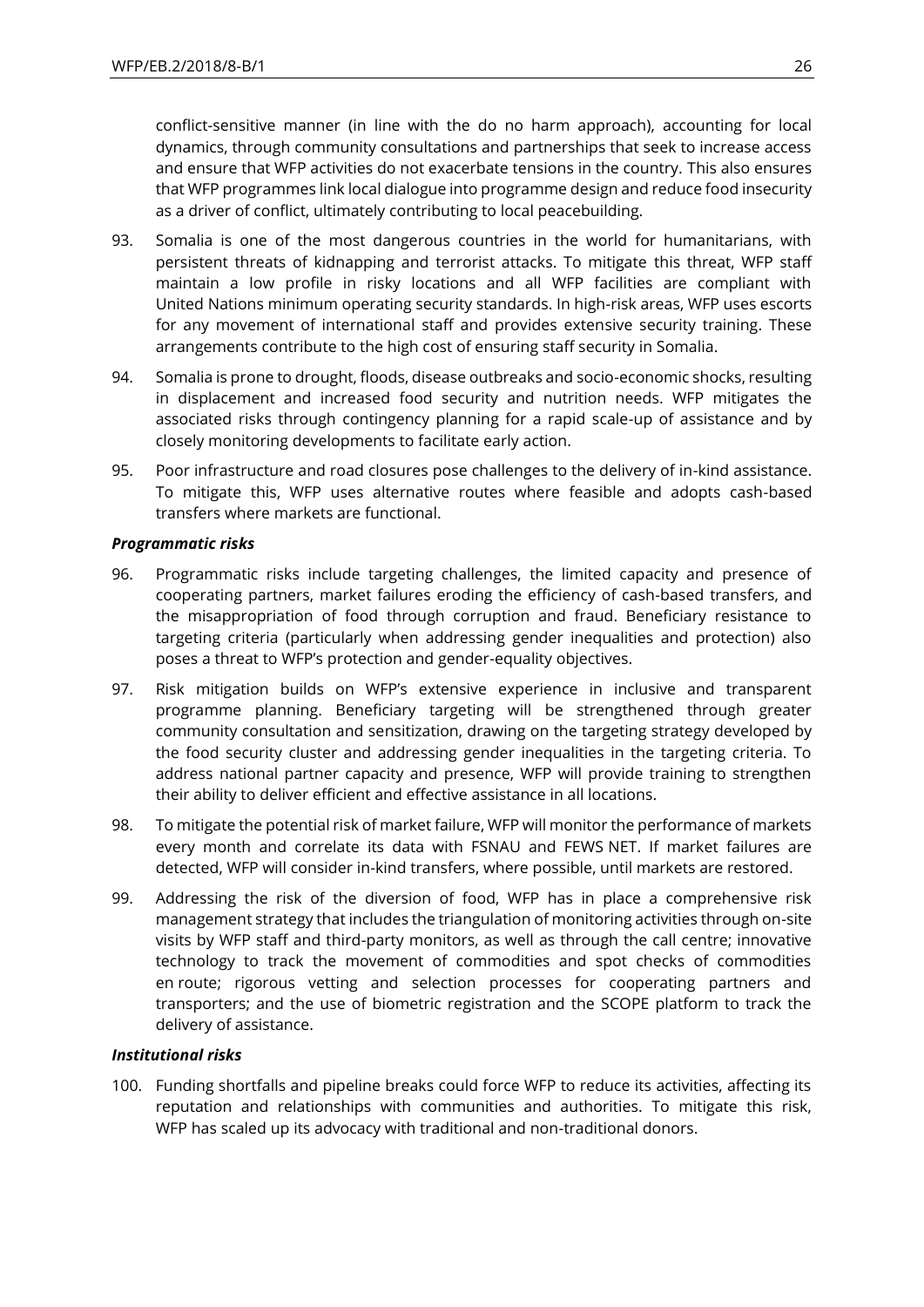## **6. Resources for results**

## **6.1 Country portfolio budget**

- 101. The budget required to implement this ICSP for three years is USD 961 million, with 43 percent allocated to crisis response and the rest to resilience building as part of the shift in WFP's approach. The budget for 2019 is higher than for other years because the contingency for relief is placed in the first year; relief operations could be scaled up at any time during the ICSP, however, as required by events.
- 102. Strategic outcomes 1, 2 and 3 have the largest budgets, as they include substantial food and cash-based transfers, while the budgets for strategic outcomes 4, 5 and 6 focus on providing technical expertise and common services. WFP will endeavour to ensure that 15 percent of funds are allocated to gender-equality activities.

| <b>TABLE 4: COUNTRY PORTFOLIO BUDGET (USD)</b> |             |             |             |             |  |  |
|------------------------------------------------|-------------|-------------|-------------|-------------|--|--|
| <b>Strategic outcome</b>                       | 2019        | 2020        | 2021        | Total       |  |  |
|                                                | 157 146 316 | 100 725 353 | 78 253 807  | 336 125 476 |  |  |
| $\mathcal{P}$                                  | 96 515 267  | 87 609 451  | 95 916 531  | 280 041 249 |  |  |
| 3                                              | 62 408 860  | 68 155 933  | 80 385 708  | 210 950 501 |  |  |
| 4                                              | 11 768 476  | 11 801 278  | 11 932 320  | 35 502 074  |  |  |
| 5                                              | 6957398     | 6 702 273   | 6982802     | 20 642 473  |  |  |
| 6                                              | 25 553 583  | 25 881 601  | 25 929 368  | 77 364 552  |  |  |
| <b>Total</b>                                   | 360 349 900 | 300 875 889 | 299 400 536 | 960 626 325 |  |  |

## **6.2 Resourcing outlook**

- 103. Resourcing for WFP's operations in Somalia has been largely consistent, with an average of 65 percent of needs funded over the past five years. Donors have been responsive to emergency needs, with funding reaching over USD 400 million (82 percent of requirements) during the scale-up of famine prevention activities in 2017.
- 104. Based on discussions with donors on the ground, it appears unlikely that Somalia will attract the same scale of humanitarian resources in the coming years as it did during the 2016–2018 drought response, despite high needs. However, donors are interested in continuing the humanitarian response while building the capacity of the Government and the Somali population to prepare for and withstand shocks. Donors would like to see greater investment in resilience to prevent the emergence of large-scale needs. This ICSP strategy is therefore very timely.

## **6.3 Resource mobilization strategy**

- 105. WFP's resource mobilization strategy is built on three pillars and involves close collaboration with donors to work towards zero hunger. First, WFP will continue to engage its donor partners through regular consultations, communicating results, cost efficiencies and operational developments to foster increased confidence and support and to strengthen partnerships.
- 106. Second, WFP will engage the Government of Somalia in joint advocacy for institutional support to demonstrate government buy-in, strengthen appeals and further donor partnerships for collective results. Joint fundraising with agencies such as UNICEF and FAO will also be key to showing cost effectiveness and the best use of limited resources.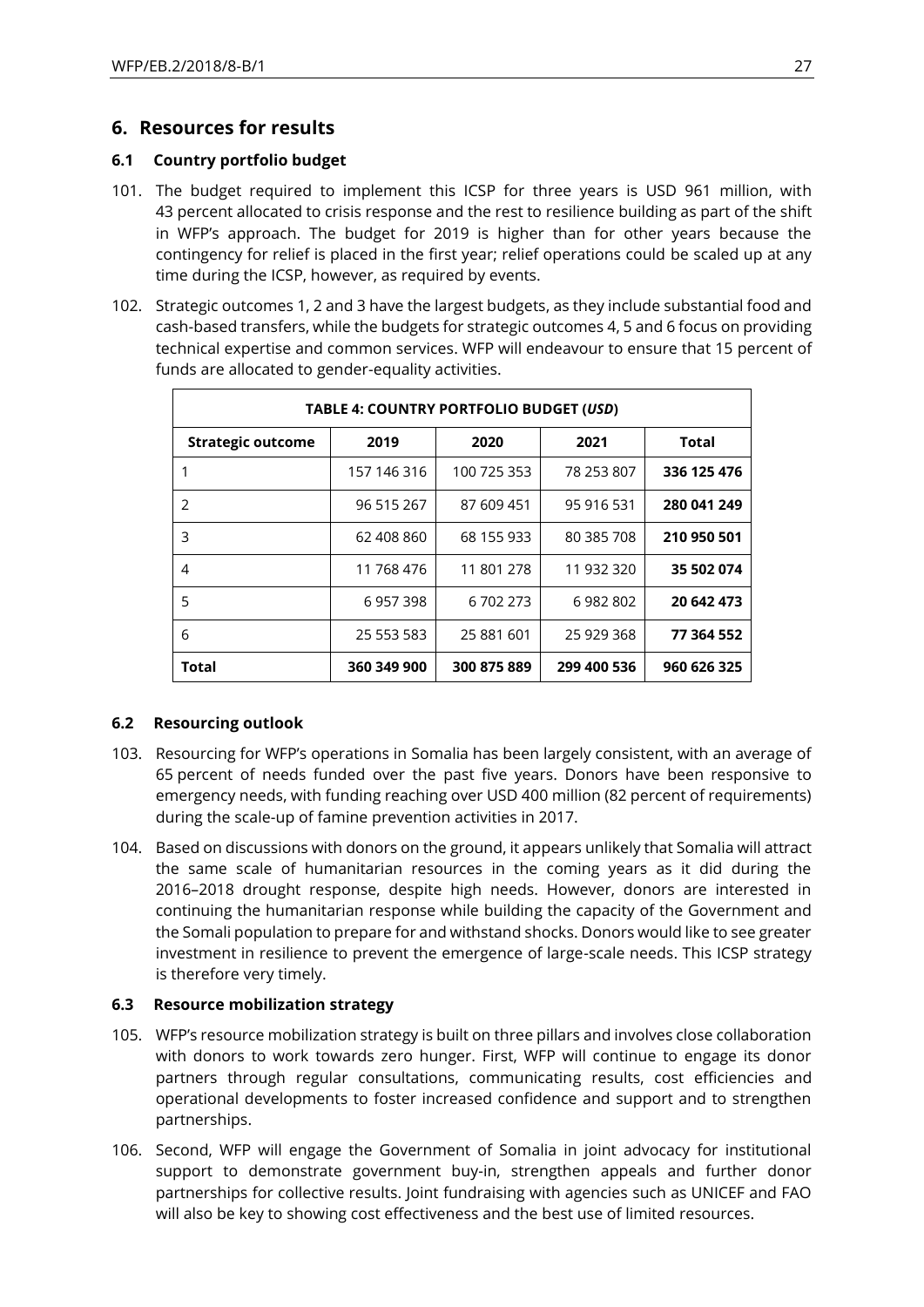107. Third, to generate more donor partnerships and support for resilience building, WFP, in close collaboration with the Government, will explore opportunities to collaborate with new donor partners, namely, development-focused donors, international financial institutions, the private sector and foundations. Predictable multi-year funding will be sought, particularly for resilience building initiatives, to ensure the sustained implementation of activities and achieve the goals of this ICSP.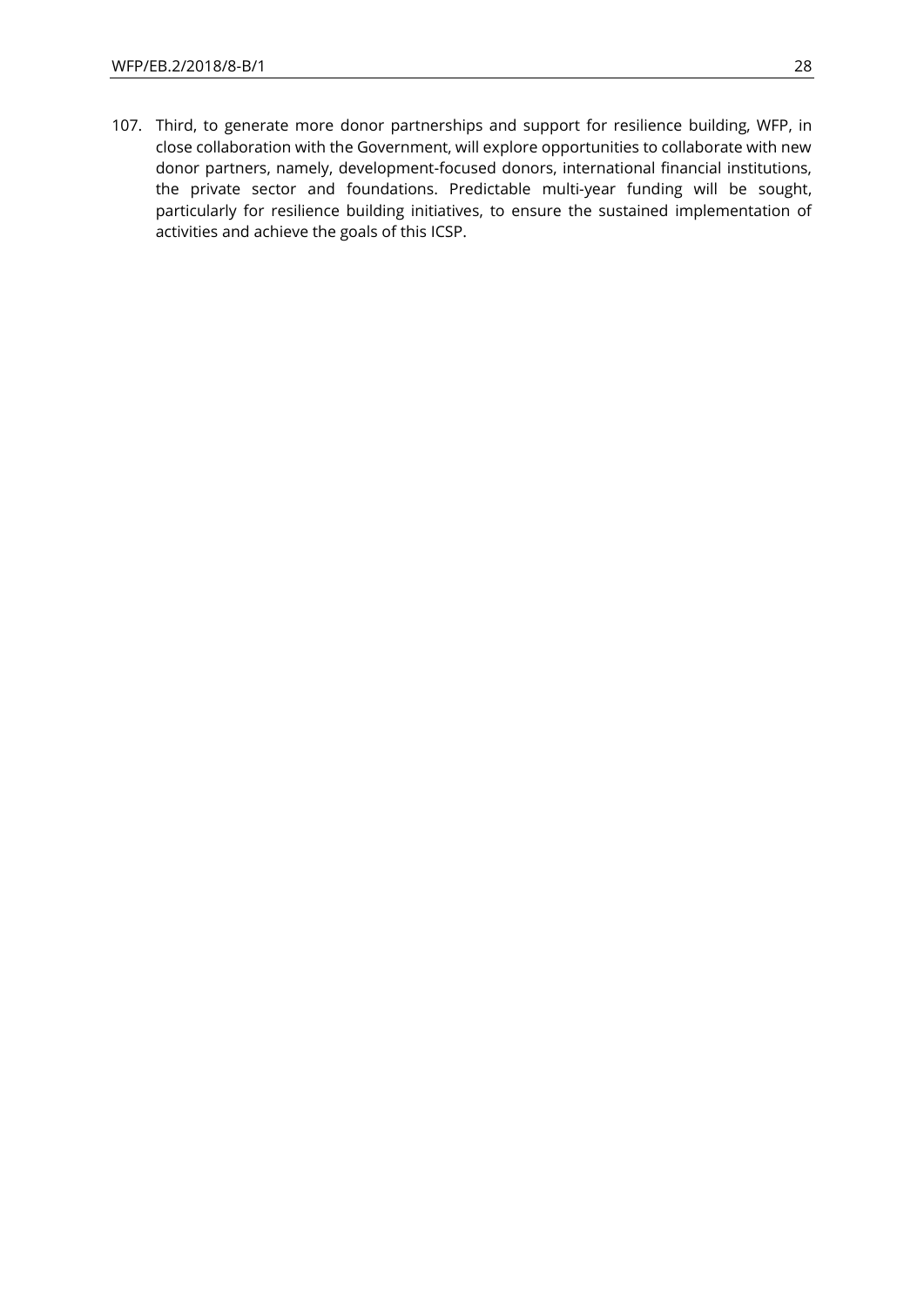## **ANNEX I**

### **LOGICAL FRAMEWORK FOR SOMALIA INTERIM COUNTRY STRATEGIC PLAN (2019–2021)**

**Strategic Goal 1: Support countries to achieve zero hunger**

**Strategic Objective 1: End hunger by protecting access to food**

**Strategic Result 1: Everyone has access to food**

**Strategic outcome 1: Food-insecure and nutrition-insecure people in areas affected by natural or human-caused disasters have access to adequate and nutritious food and specialized nutritious foods that meet their basic food and nutrition needs during and in the aftermath of shocks**

Outcome category: Maintained/enhanced individual and household access to adequate food

Focus area: Crisis response

#### **Assumptions**

Conflict or natural disasters do not disrupt food production, food consumption, and internal market mechanisms Donor funding received

#### **Outcome indicators**

ART default rate

ART nutritional recovery rate

Consumption-based coping strategy index (average)

Food consumption score

Food expenditure share

Livelihood-based coping strategy index (percentage of households using coping strategies)

Moderate acute malnutrition (MAM) treatment default rate

MAM treatment mortality rate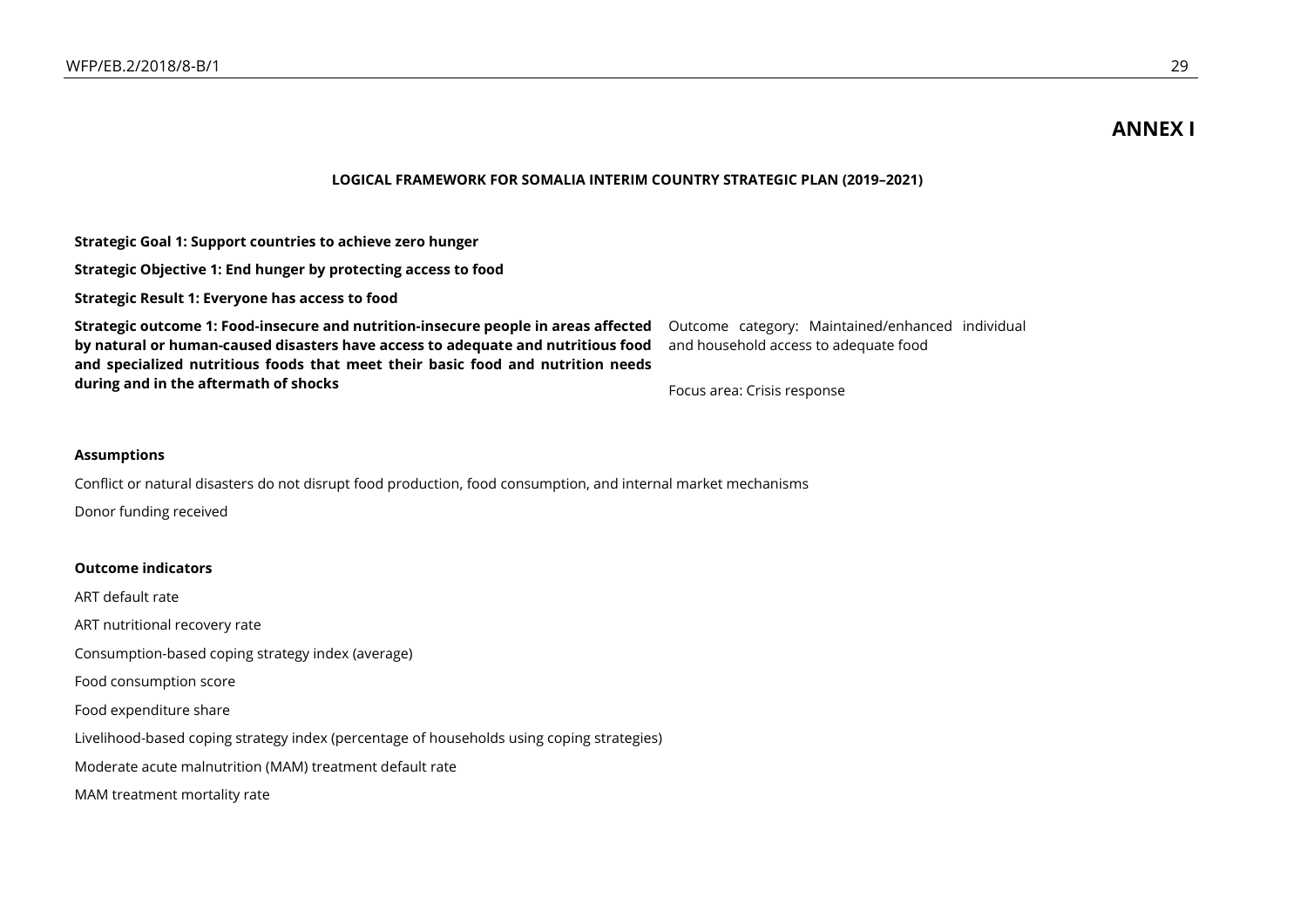MAM treatment non-response rate MAM treatment recovery rate Proportion of children 6–23 months of age who receive a minimum acceptable diet Proportion of eligible population that participates in programme (coverage) Proportion of target population that participates in an adequate number of distributions (adherence) TB default rate TB nutritional recovery rate User satisfaction rate

### **Activities and outputs**

**Provision of unconditional food and/or cash-based food assistance, specialized nutritious foods and gender-transformative nutrition messaging and counselling to crisis-affected people through well-coordinated food security and logistics during humanitarian responses (URT: Unconditional resource transfers to support access to food)**

Crisis-affected children aged 6–23 months and PLWG in areas with high GAM rates during crises receive targeted specialized nutritious food or cash-based transfers that prevent malnutrition and improve their nutritional status and gender-informed SBCC that stimulates positive behaviour change (A: Resources transferred)

Crisis-affected children aged 6–23 months and PLWG in areas with high GAM rates during crises receive targeted specialized nutritious food or cash-based transfers that prevent malnutrition and improve their nutritional status and gender-informed SBCC that stimulates positive behaviour change (B: Nutritious foods provided)

Crisis-affected children aged 6–23 months and PLWG in areas with high GAM rates during crises receive targeted specialized nutritious food or cash-based transfers that prevent malnutrition and improve their nutritional status and gender-informed SBCC that stimulates positive behaviour change (E: Advocacy and education provided)

Crisis-affected children aged 6–59 months, PLWG and ART/TB-DOT clients in areas where GAM rates are high during crises receive targeted specialized nutritious foods that ameliorate malnutrition and improve their nutrition status and gender-informed SBCC that stimulates positive behaviour change (A: Resources transferred)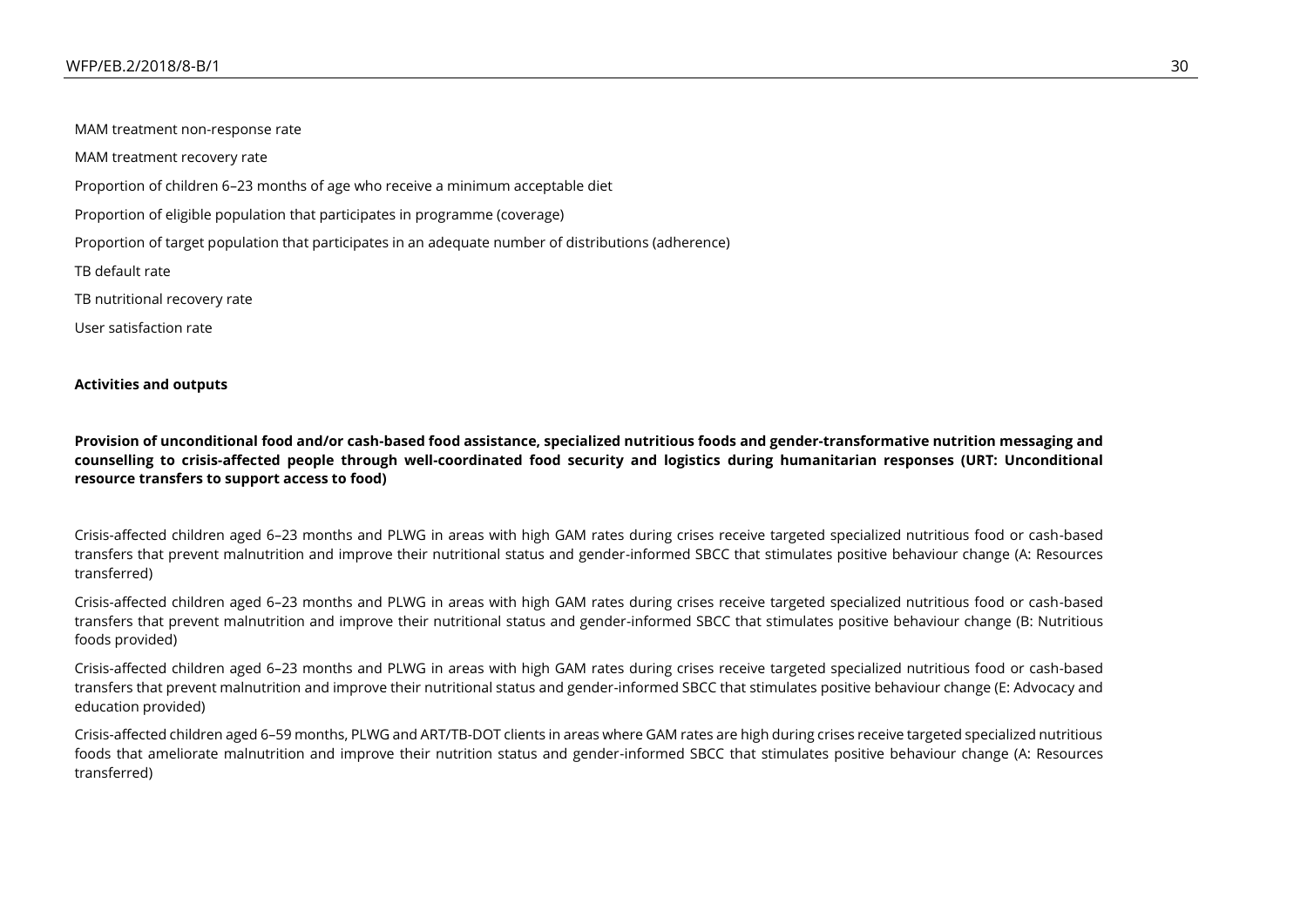Crisis-affected children aged 6–59 months, PLWG and ART/TB-DOT clients in areas where GAM rates are high during crises receive targeted specialized nutritious foods that ameliorate malnutrition and improve their nutrition status and gender-informed SBCC that stimulates positive behaviour change (B: Nutritious foods provided)

Crisis-affected children aged 6–59 months, PLWG and ART/TB-DOT clients in areas where GAM rates are high during crises receive targeted specialized nutritious foods that ameliorate malnutrition and improve their nutrition status and gender-informed SBCC that stimulates positive behaviour change (E: Advocacy and education provided)

Crisis-affected people receive unconditional nutritious food or cash-based transfers that meet their basic food and nutrition needs during times of crisis and support stability (A: Resources transferred)

Crisis-affected populations benefit from a well-coordinated food security and logistics humanitarian response and service platforms that deliver life-saving assistance in a timely and accountable manner (C: Capacity development and technical support provided)

Crisis-affected populations benefit from a well-coordinated food security and logistics humanitarian response and service platforms that deliver life-saving assistance in a timely and accountable manner (H: Shared services and platforms provided)

| Strategic outcome 2: Food-insecure people in targeted areas are better able to Outcome category: Maintained/enhanced individual |                                       |                      |
|---------------------------------------------------------------------------------------------------------------------------------|---------------------------------------|----------------------|
| withstand shocks and stresses throughout the year                                                                               | and household access to adequate food | Nutrition- sensitive |

Focus area: Resilience building

#### **Assumptions**

Conflict or natural disasters do not disrupt food production, food consumption, and internal market mechanisms as well as training activities Donor funding received

### **Outcome indicators**

Consumption-based coping strategy index (average)

Enrolment rate

Food consumption score

Food consumption score – nutrition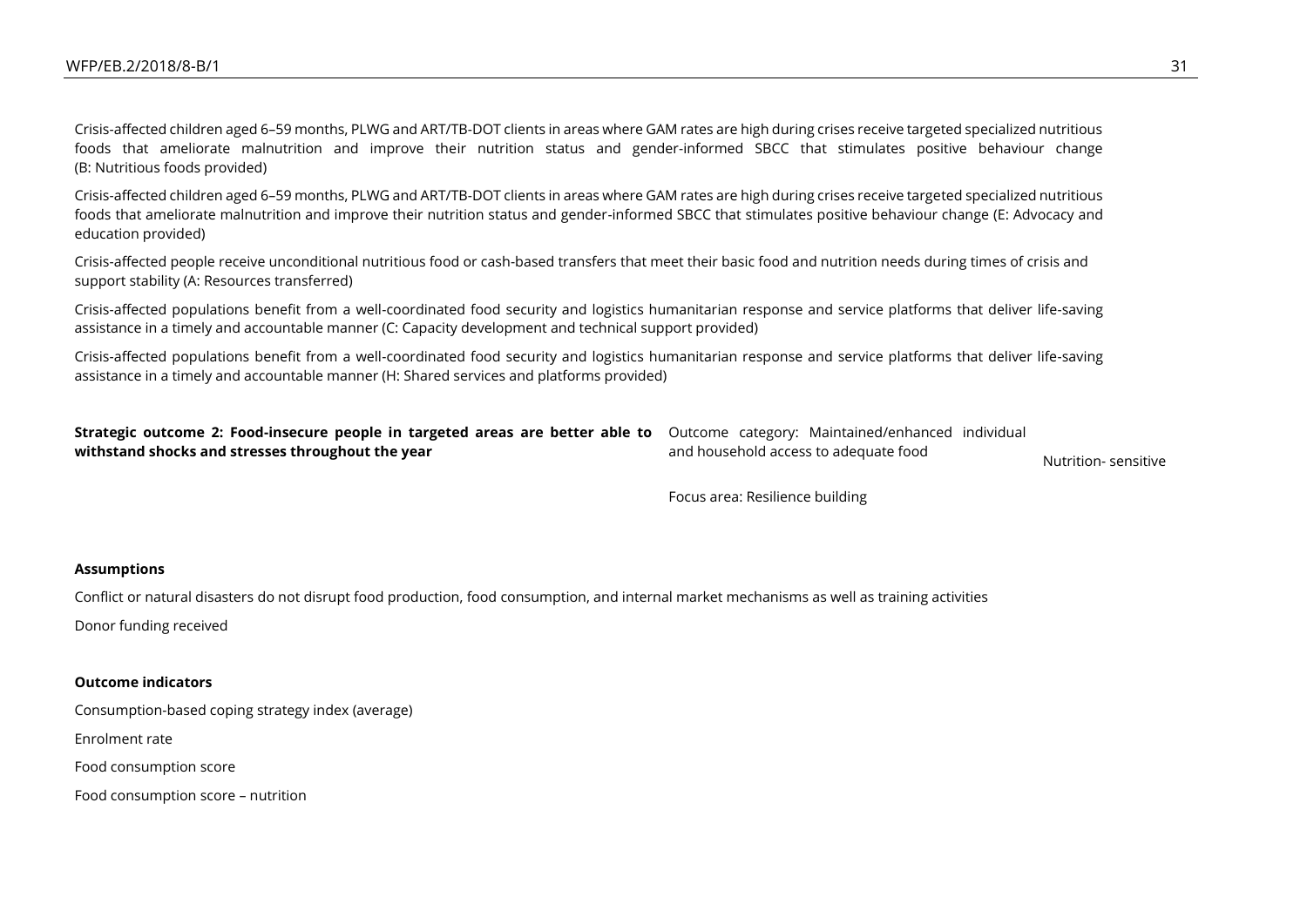Food expenditure share

Gender ratio

Livelihood-based coping strategy index (percentage of households using coping strategies)

National capacity index (school meals)

Proportion of children 6–23 months of age who receive a minimum acceptable diet

Proportion of the population in targeted communities reporting benefits from an enhanced asset base

Retention rate

**Activities and outputs**

**Provision of conditional and unconditional food and/or cash-based food assistance and nutritional messaging to food-insecure people through reliable safety nets, including school meals (ACL: Asset creation and livelihood support activities)**

Food-insecure people receive safety-net assistance in the form of conditional in-kind or cash-based transfers for vocational training and the rehabilitation of community assets and gender-informed SBCC that reduce vulnerability to climate-related shocks and protect access to food (A: Resources transferred)

Food-insecure people receive safety-net assistance in the form of conditional in-kind or cash-based transfers for vocational training and the rehabilitation of community assets and gender-informed SBCC that reduce vulnerability to climate-related shocks and protect access to food (C: Capacity development and technical support provided)

Food-insecure people receive safety-net assistance in the form of conditional in-kind or cash-based transfers for vocational training and the rehabilitation of community assets and gender-informed SBCC that reduce vulnerability to climate-related shocks and protect access to food (D: Assets created)

Food-insecure people receive safety-net assistance in the form of conditional in-kind or cash-based transfers for vocational training and the rehabilitation of community assets and gender-informed SBCC that reduce vulnerability to climate-related shocks and protect access to food (E: Advocacy and education provided)

Food-insecure urban households receive safety-net assistance in the form of conditional or unconditional cash-based transfers and gender-informed SBCC that improve their food security and nutrition status and enhance self-reliance (A: Resources transferred)

Food-insecure urban households receive safety-net assistance in the form of conditional or unconditional cash-based transfers and gender-informed SBCC that improve their food security and nutrition status and enhance self-reliance (E: Advocacy and education provided)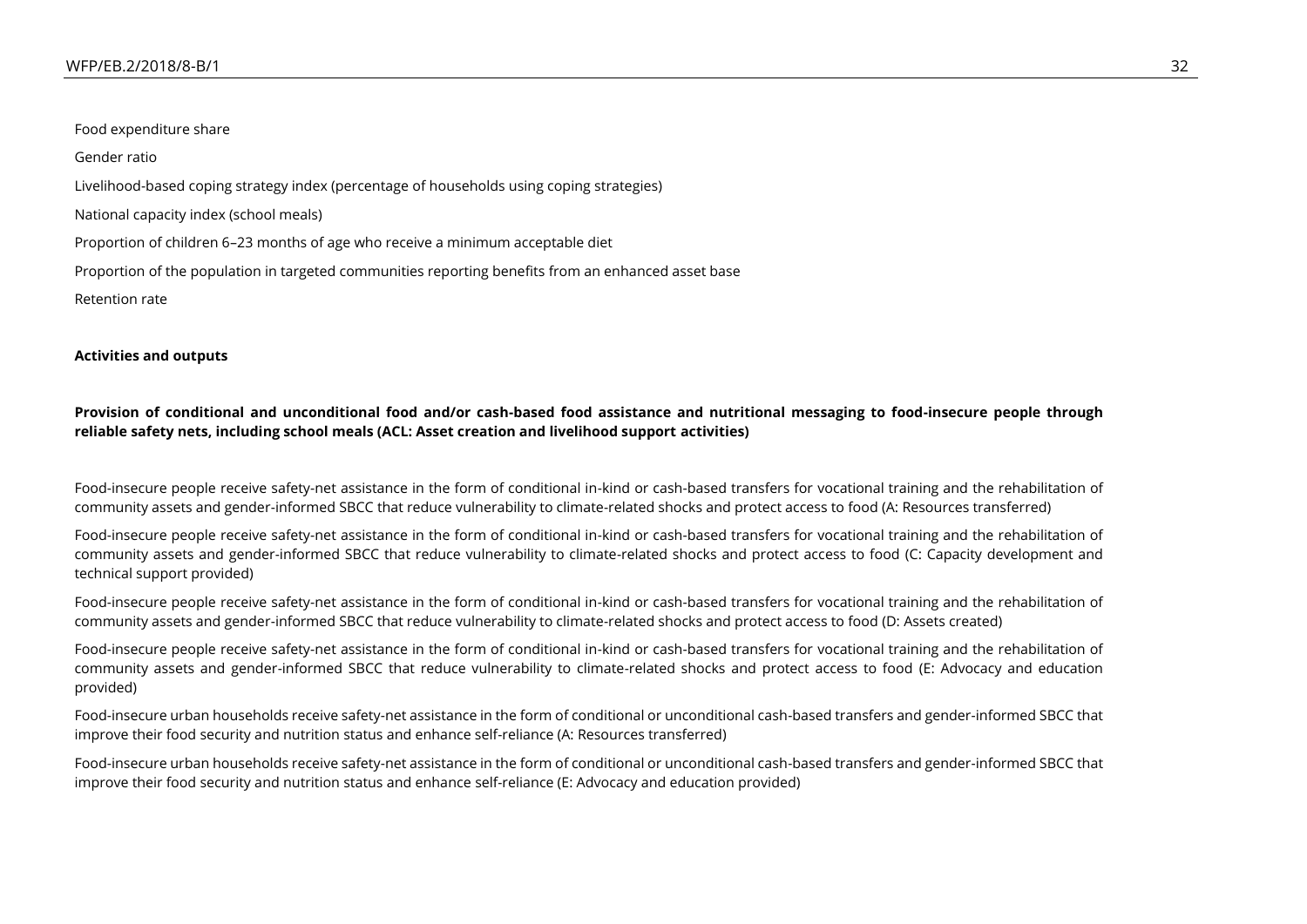School-aged children in targeted areas receive safety-net assistance in the form of a nutritious meal every day they attend school. They also benefit from genderinformed SBCC and from the improved capacity of related ministries to meet their basic food and nutrition needs and increase school attendance and retention (A: Resources transferred)

School-aged children in targeted areas receive safety-net assistance in the form of a nutritious meal every day they attend school. They also benefit from genderinformed SBCC and from the improved capacity of related ministries to meet their basic food and nutrition needs and increase school attendance and retention (C: Capacity development and technical support provided)

School-aged children in targeted areas receive safety-net assistance in the form of a nutritious meal every day they attend school. They also benefit from genderinformed SBCC and from the improved capacity of related ministries to meet their basic food and nutrition needs and increase school attendance and retention (E: Advocacy and education provided)

#### **Strategic Objective 2: Improve nutrition**

**Strategic Result 2: No one suffers from malnutrition**

**Strategic outcome 3: Malnourished and food-insecure children, adolescent girls, PLWG and ART/TB-DOT clients in areas with persistently high rates of acute**  nutrient-dense foods among targeted individuals **malnutrition have improved nutritional status throughout the year**

Outcome category: Improved consumption of high-quality,

Focus area: Resilience building

#### **Assumptions**

Conflict or natural disasters do not disrupt food production and consumption. No outbreaks of measles, cholera or avian influenza occur. Partners provide complementary non-food inputs such as water and sanitation. Adequate numbers of qualified nutrition and health workers are available. Basic nutritional and health services are accessible to all targeted beneficiaries.

#### **Outcome indicators**

ART default rate

ART nutritional recovery rate

MAM treatment default rate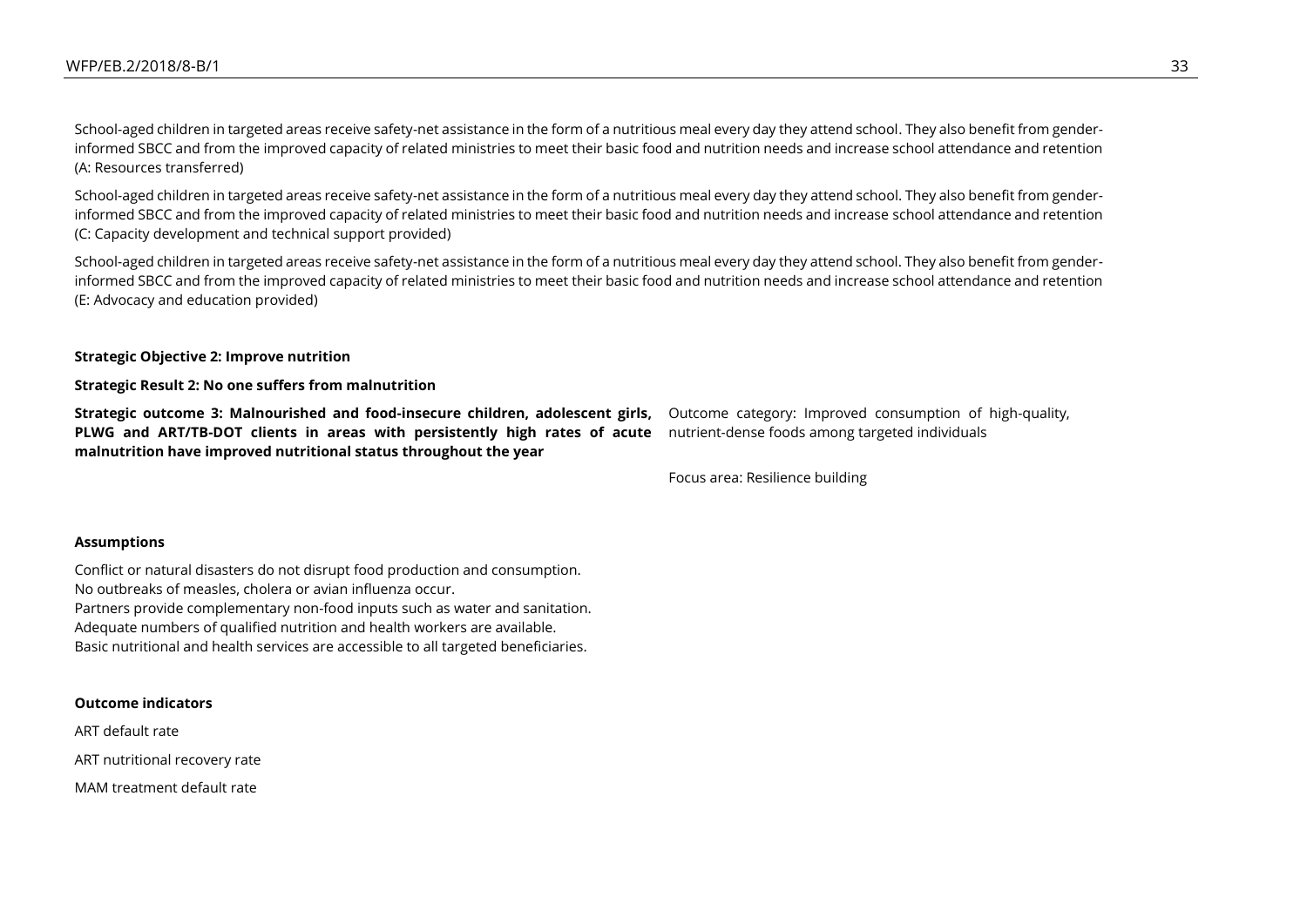MAM treatment mortality rate MAM treatment non-response rate MAM treatment recovery rate Proportion of children 6–23 months of age who receive a minimum acceptable diet Proportion of eligible population that participates in programme (coverage) Proportion of target population that participates in an adequate number of distributions (adherence) TB default rate TB nutritional recovery rate

### **Activities and outputs:**

### **Provision of specialized nutritious foods and nutrition messaging to children, adolescent girls, PLWG and ART/TB-DOT clients to systematically treat and prevent malnutrition and to stimulate positive behaviour change (NTA: Nutrition treatment activities)**

Targeted children aged 6–59 months, PLWG and ART/TB-DOT clients in areas with persistently high malnutrition rates benefit from the enhanced nutritionrelated capacity of community nutrition workers to improve their resilience and protect their nutritional status (C: Capacity development and technical support provided)

Targeted children aged 6–23 months and PLWG in areas with persistently high malnutrition rates receive specialized nutritious foods or cash-based transfers that prevent malnutrition throughout the year and benefit from gender-informed SBCC that stimulates positive behaviour change leading to improved food security and nutrition (A: Resources transferred)

Targeted children aged 6–23 months and PLWG in areas with persistently high malnutrition rates receive specialized nutritious foods or cash-based transfers that prevent malnutrition throughout the year and benefit from gender-informed SBCC that stimulates positive behaviour change leading to improved food security and nutrition (B: Nutritious foods provided)

Targeted children aged 6–23 months and PLWG in areas with persistently high malnutrition rates receive specialized nutritious foods or cash-based transfers that prevent malnutrition throughout the year and benefit from gender-informed SBCC that stimulates positive behaviour change leading to improved food security and nutrition (E: Advocacy and education provided)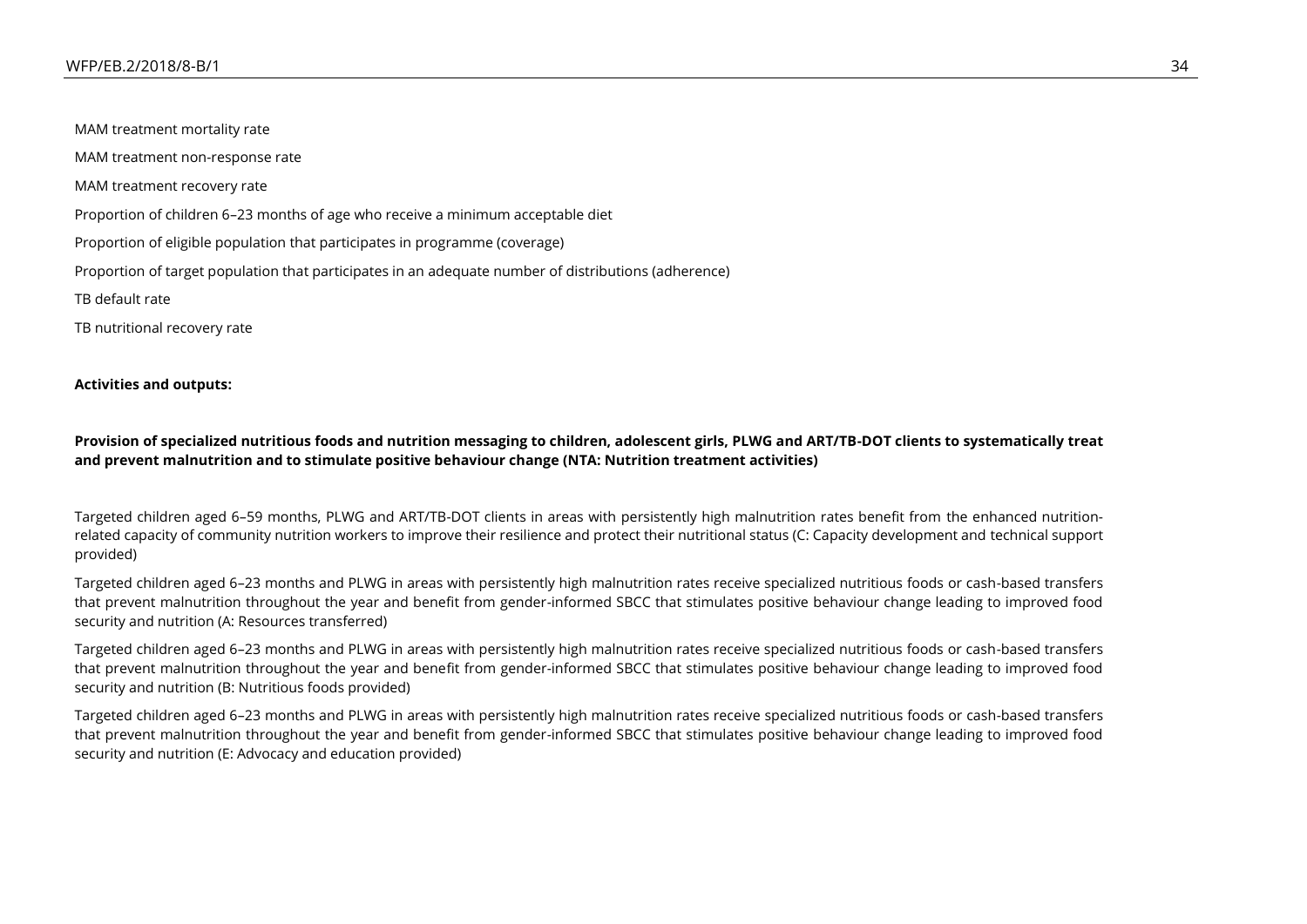Targeted children aged 6–59 months, PLWG and ART/TB-DOT clients in areas with persistently high malnutrition rates receive specialized nutritious foods to treat malnutrition throughout the year and benefit from gender-informed SBCC that stimulates positive behaviour change leading to improved food security and nutrition (A: Resources transferred)

Targeted children aged 6–59 months, PLWG and ART/TB-DOT clients in areas with persistently high malnutrition rates receive specialized nutritious foods to treat malnutrition throughout the year and benefit from gender-informed SBCC that stimulates positive behaviour change leading to improved food security and nutrition (B: Nutritious foods provided)

Targeted children aged 6–59 months, PLWG and ART/TB-DOT clients in areas with persistently high malnutrition rates receive specialized nutritious foods to treat malnutrition throughout the year and benefit from gender-informed SBCC that stimulates positive behaviour change leading to improved food security and nutrition (E: Advocacy and education provided)

#### **Strategic Objective 3: Achieve food security**

#### **Strategic Result 4: Food systems are sustainable**

**Strategic outcome 4: National institutions, private sector actors, smallholder** Outcome category: Improved availability of food system**farmers and food-insecure and nutritionally vulnerable populations benefit from**  strengthening public goods and services **more resilient, inclusive and nutritious food systems by 2021**

Focus area: Resilience building

### **Outcome indicators**

Percentage of WFP food procured from smallholder farmer aggregations system

Zero hunger capacity scorecard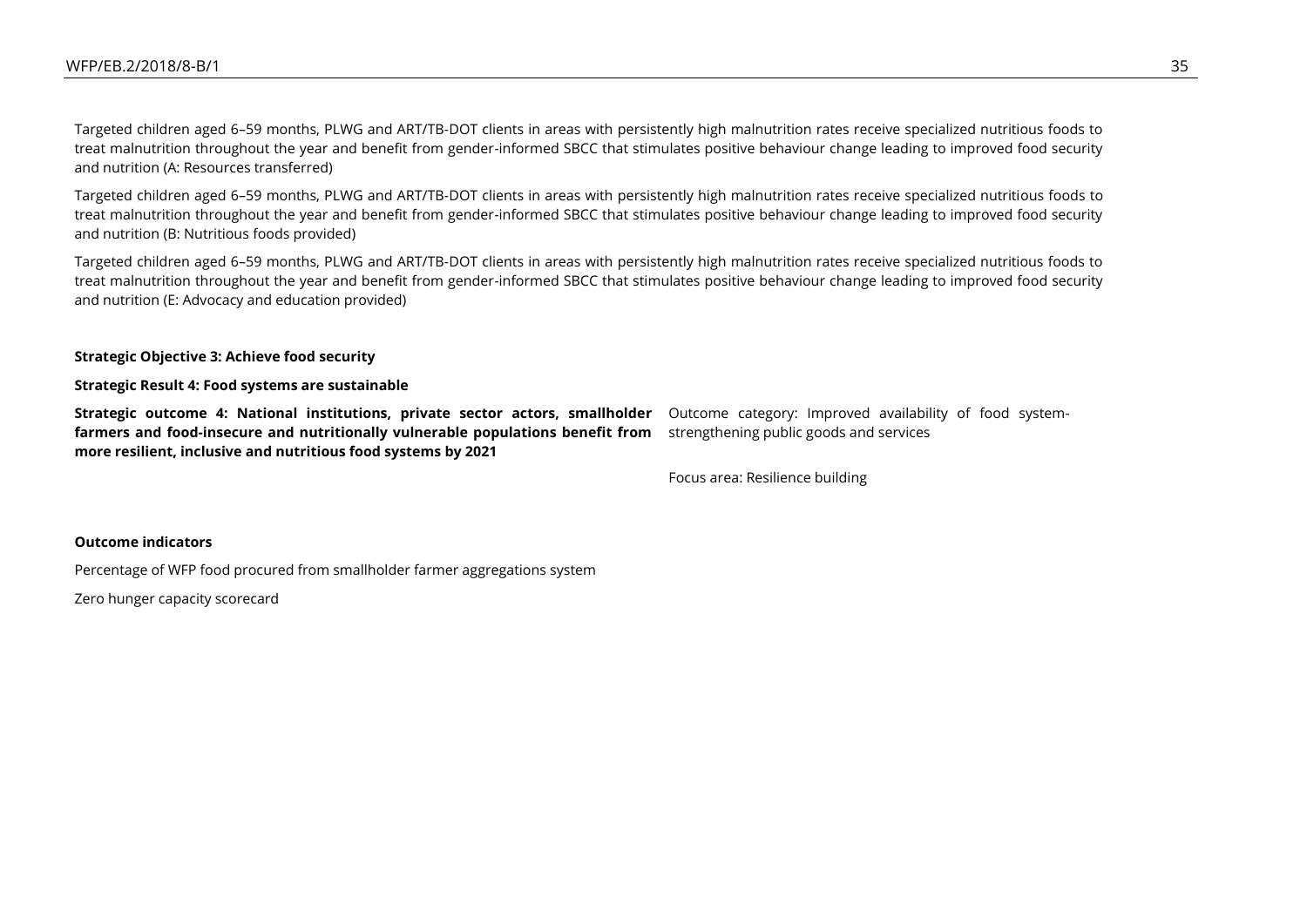#### **Activities and outputs**

**Provision of services, skills, assets and infrastructure for the rehabilitation and strengthening of food supply chains (CSI: Institutional capacitystrengthening activities)**

Food-insecure populations benefit from improved government capacity to establish and maintain public food reserves and thus improve the availability of food (C: Capacity development and technical support provided)

Nutritionally vulnerable populations benefit from improved government and private sector capacity to improve nutrition through support for standards on food fortification, food quality and safety (C: Capacity development and technical support provided)

Private sector producers benefit from shared knowledge of market information systems and retail and wholesale supply chain management and thus improve food supply chains (C: Capacity development and technical support provided)

Smallholder farmers, farmer cooperatives and private sector producers benefit from the rehabilitation of major infrastructure that improves food supply chains and the availability of food (L: Infrastructure and equipment investments supported)

Targeted smallholder farmers and farmers' cooperatives benefit from local purchases, training on post-harvest losses and linkages to retail networks that strengthen their productive capacity and food security (F: Purchases from smallholders completed)

#### **Strategic Goal 2: Partner to support implementation of the SDGs**

**Strategic Objective 4: Support SDG implementation**

**Strategic Result 5: Countries have strengthened capacity to implement the SDGs**

**Strategic outcome 5: National institutions have strengthened policies, capacities and systems for supporting food-insecure and nutritionally vulnerable populations by 2021**

Outcome category: Enhanced capacities of public- and private sector institutions and systems, including local responders, to identify, target and assist food-insecure and nutritionally vulnerable populations

Focus area: Resilience building

**Outcome indicators**

Zero hunger capacity scorecard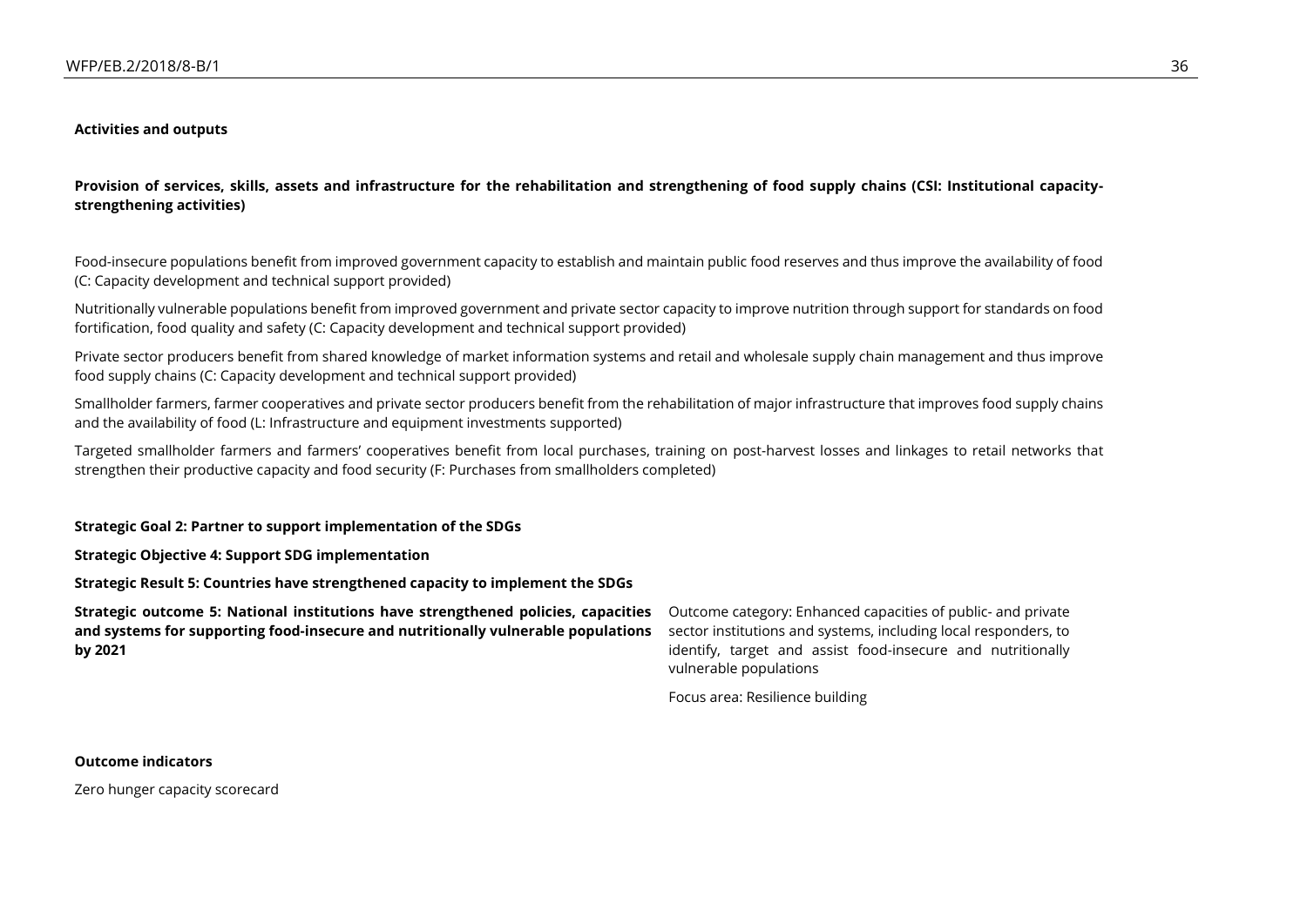### **Activities and outputs**

### **Provision of technical support for the strengthening of national policies, capacities and systems (CSI: Institutional capacity-strengthening activities)**

Populations benefit from the establishment of a food security and nutrition policy and the strengthened capacities of related ministries to improve food security and nutrition and support stability (C: Capacity development and technical support provided)

Populations benefit from the establishment of a food security and nutrition policy and the strengthened capacities of related ministries to improve food security and nutrition and support stability (I: Policy engagement strategies developed/implemented)

Populations benefit from strengthened capacity and policies of national authorities to support port infrastructure rehabilitation in order to improve access to nutritious food

(C: Capacity development and technical support provided)

Populations benefit from strengthened capacity and policies of national authorities to support port infrastructure rehabilitation in order to improve access to nutritious food

(I: Policy engagement strategies developed/implemented)

Populations benefit from the strengthened capacity of national authorities to implement disaster management and early warning systems in order to protect food security and nutrition and support stability (C: Capacity development and technical support provided)

Vulnerable populations benefit from the establishment and implementation of a social protection policy framework that improves food security and nutrition and supports stability (C: Capacity development and technical support provided)

Vulnerable populations benefit from the establishment and implementation of a social protection policy framework that improves food security and nutrition and supports stability (I: Policy engagement strategies developed/implemented)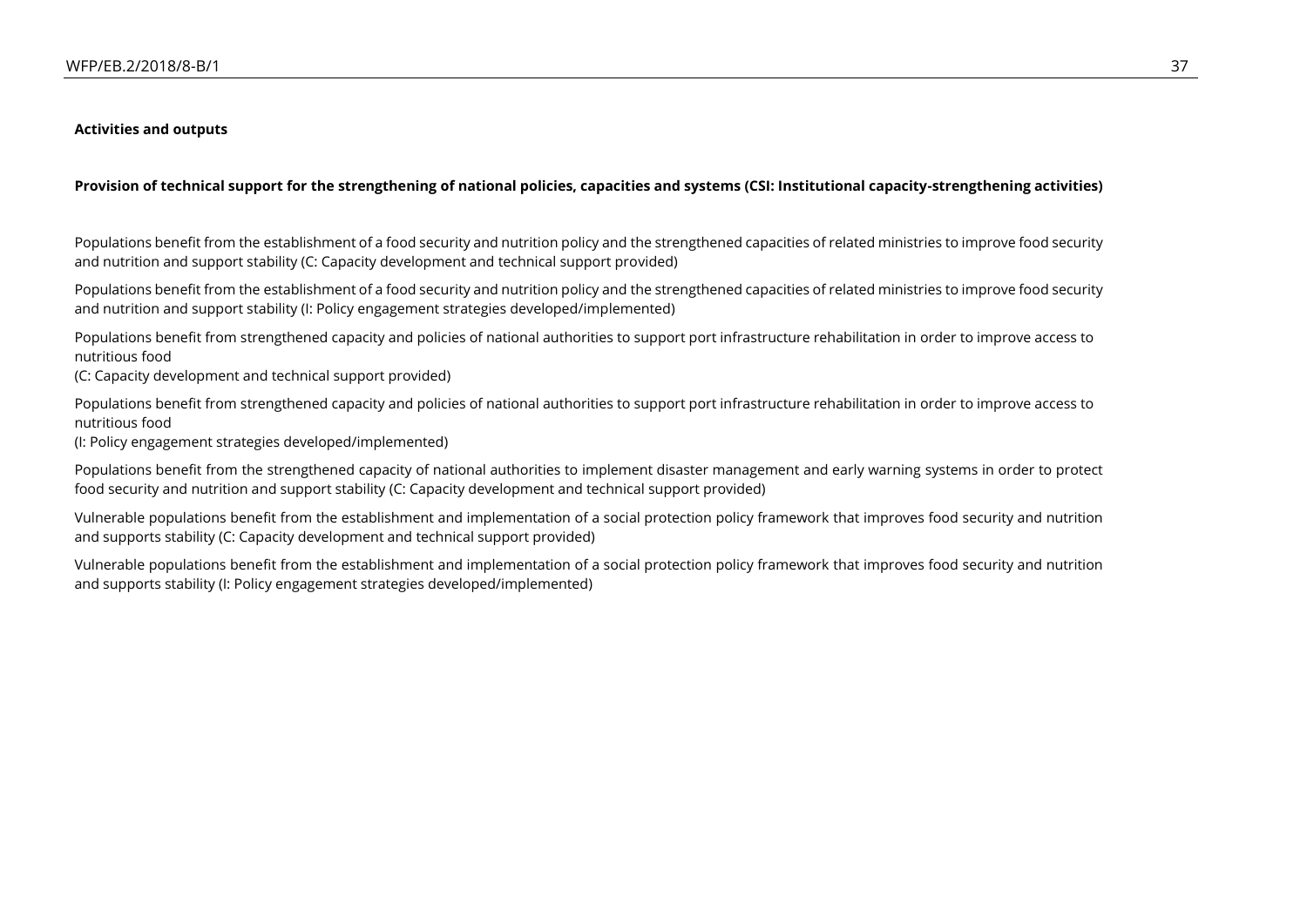**Strategic Objective 5: Partner for SDG results**

**Strategic Result 8: Sharing of knowledge, expertise and technology, strengthen global partnership support to country efforts to achieve the SDGs**

**Strategic outcome 6: The humanitarian community is better able to reach**  Outcome category: Enhanced common coordination **vulnerable people and respond to needs throughout the year** platforms

Focus area: Crisis response

### **Outcome indicators**

User satisfaction rate

**Activities and outputs**

### **Provision of air services for the humanitarian community (CPA: Service provision and platforms activities)**

Vulnerable populations benefit from safe and reliable air services provided by UNHAS to partners as a result of which they receive timely and efficient assistance (H: Shared services and platforms provided)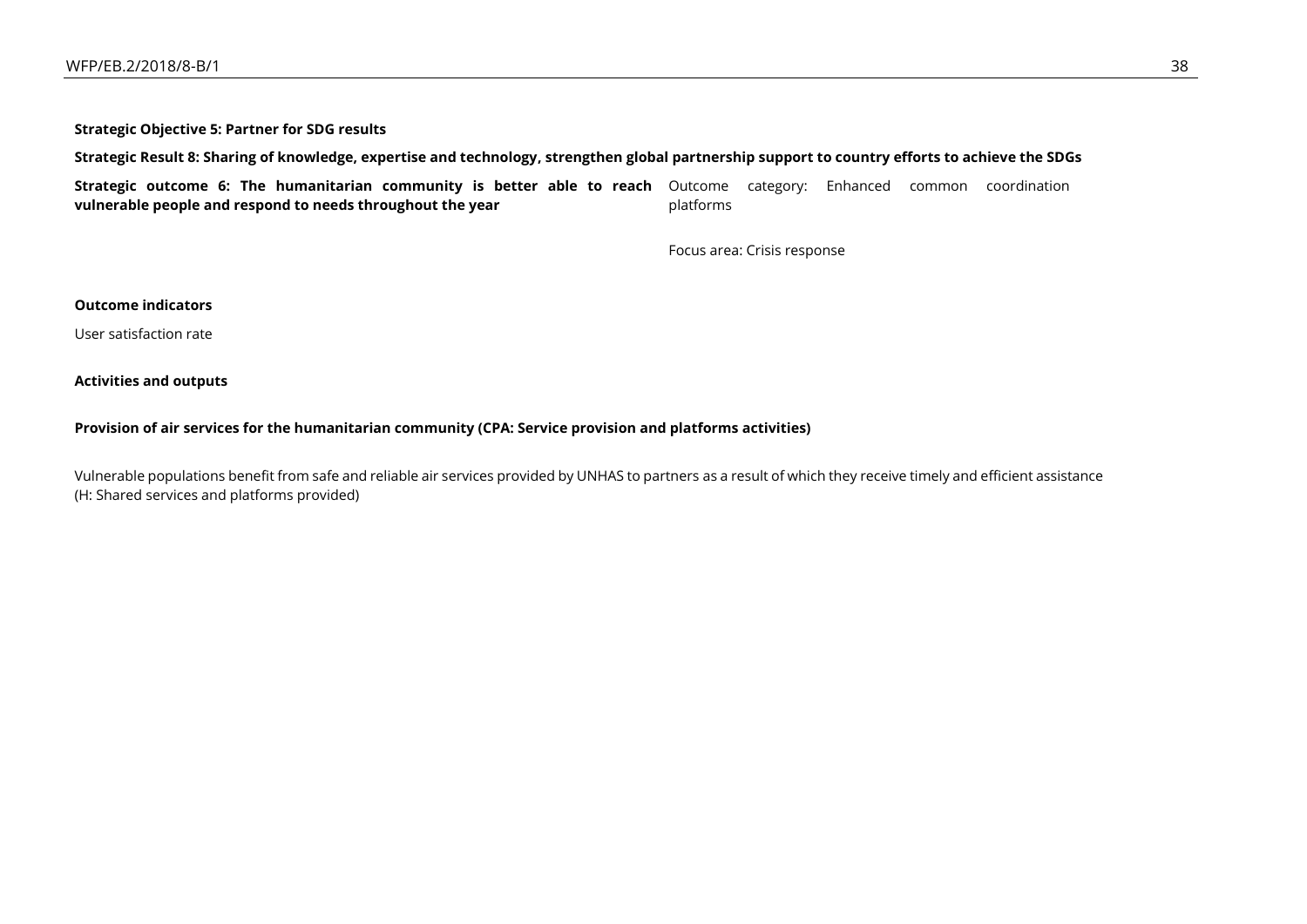**Strategic Goal 1: Support countries to achieve zero hunger**

**C.1. Affected populations are able to hold WFP and partners accountable for meeting their hunger needs in a manner that reflects their views and preferences**

### **Cross-cutting indicators:**

C.1.1: Proportion of assisted people informed about the programme (who is included, what people will receive, length of assistance)

C.1.2: Proportion of project activities for which beneficiary feedback is documented, analysed and integrated into programme improvements

### **C.2. Affected populations are able to benefit from WFP programmes in a manner that ensures and promotes their safety, dignity and integrity**

### **Cross-cutting indicators:**

C.2.1: Proportion of targeted people accessing assistance without protection challenges

**C.3. Improved gender equality and women's empowerment among WFP-assisted population**

### **Cross-cutting indicators:**

C.3.1: Proportion of households where women, men, or both women and men make decisions on the use of food/cash/vouchers, disaggregated by transfer modality

C.3.2: Proportion of food assistance decision-making entity – committees, boards, teams, etc. – members who are women

C.3.3: Type of transfer (food, cash, voucher, no compensation) received by participants in WFP activities, disaggregated by sex and type of activity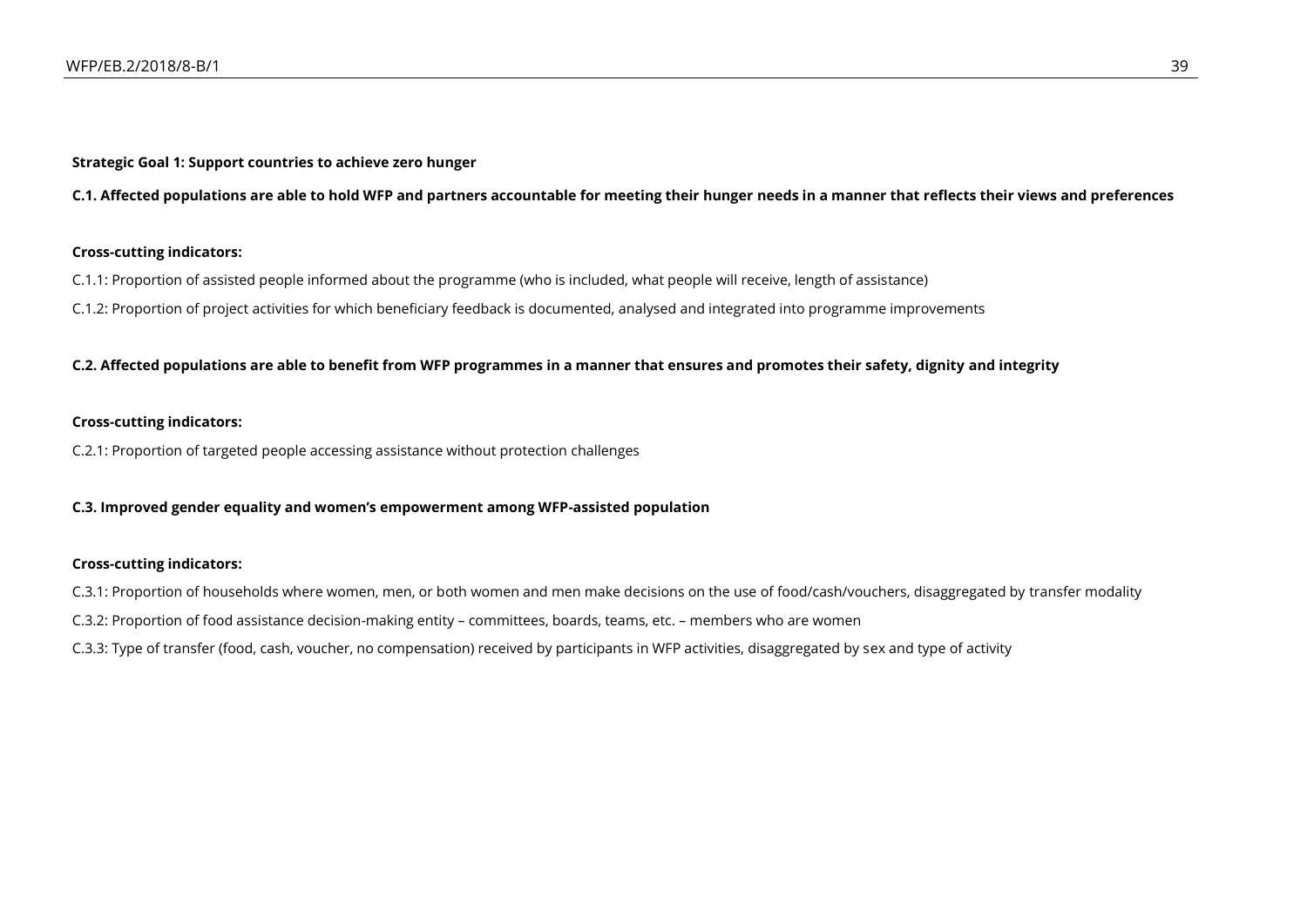## **ANNEX II**

| <b>INDICATIVE COST BREAKDOWN BY STRATEGIC OUTCOME (USD)</b> |                                                           |                                                           |                                                           |                                                           |                                                            |                                                                    |             |
|-------------------------------------------------------------|-----------------------------------------------------------|-----------------------------------------------------------|-----------------------------------------------------------|-----------------------------------------------------------|------------------------------------------------------------|--------------------------------------------------------------------|-------------|
|                                                             | <b>Strategic</b><br>Result 1/<br><b>SDG</b><br>Target 2.1 | <b>Strategic</b><br>Result 1/<br><b>SDG</b><br>Target 2.1 | <b>Strategic</b><br>Result 2/<br><b>SDG</b><br>Target 2.2 | <b>Strategic</b><br>Result 4/<br><b>SDG</b><br>Target 2.4 | <b>Strategic</b><br>Result 5/<br><b>SDG</b><br>Target 17.9 | <b>Strategic</b><br>Result 8/<br><b>SDG</b><br><b>Target 17.16</b> | Total       |
|                                                             | <b>Strategic</b><br>outcome 1                             | <b>Strategic</b><br>outcome 2                             | <b>Strategic</b><br>outcome 3                             | <b>Strategic</b><br>outcome 4                             | <b>Strategic</b><br>outcome 5                              | <b>Strategic</b><br>outcome 6                                      |             |
| Focus area                                                  | <b>Crisis</b><br>response                                 | <b>Resilience</b><br>building                             | <b>Resilience</b><br>building                             | <b>Resilience</b><br>building                             | <b>Resilience</b><br>building                              | <b>Crisis</b><br>response                                          |             |
| Transfer                                                    | 268 117 596                                               | 221 884 955                                               | 167 418 040                                               | 30 098 821                                                | 17 681 681                                                 | 63 691 215                                                         | 768 892 308 |
| Implementation                                              | 25 184 558                                                | 22 102 833                                                | 16 262 418                                                | 827 960                                                   | 301 661                                                    | 3702169                                                            | 68 381 599  |
| Adjusted direct support<br>$costs(\%)$                      | 22 308 622                                                | 18 961 742                                                | 14 395 130                                                | 2 408 500                                                 | 1 399 262                                                  | 5 249 388                                                          | 64 722 644  |
| Subtotal                                                    | 315 610 776                                               | 262 949 530                                               | 198 075 588                                               | 33 335 281                                                | 19 382 604                                                 | 72 642 772                                                         | 901 996 551 |
| Indirect support costs<br>(6.5%)                            | 20 514 700                                                | 17 091 719                                                | 12874913                                                  | 2 166 793                                                 | 1 259 869                                                  | 4721780                                                            | 58 629 774  |
| Total                                                       | 336 125 476                                               | 280 041 249                                               | 210 950 501                                               | 35 502 074                                                | 20 642 473                                                 | 77 364 552                                                         | 960 626 325 |